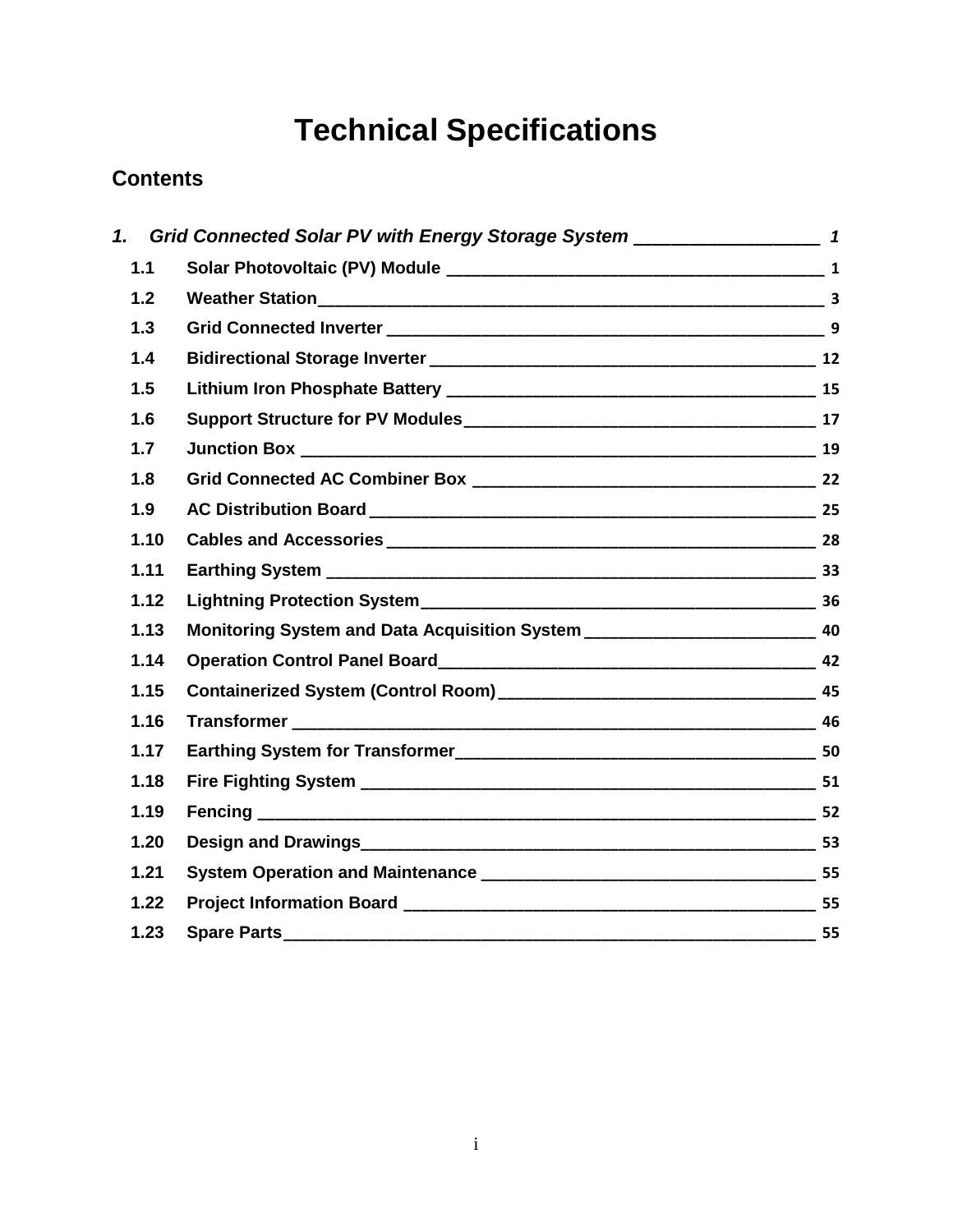# <span id="page-1-0"></span>**1. Grid Connected Solar PV with Energy Storage System**

The bidder must clearly response the technical specifications and standards asked for the system components in their technical proposal. The bidder must provide the data sheet and technical specifications of all the components including IV curve, efficiency curves, test certificates/reports, warranty certificate, international standards.

# <span id="page-1-1"></span>**1.1 Solar Photovoltaic (PV) Module**

The total required PV array capacity must be at least 500kWp. The capacity of individual PV array for 3 different sites must be as follows.

| S.N. | <b>Description</b>        | <b>Minimum PV Capacity (kWp)</b> |  |
|------|---------------------------|----------------------------------|--|
|      | <b>Ground Mounted</b>     | 420                              |  |
|      | <b>GPB 1 Roof Mounted</b> | 40                               |  |
| 3    | <b>GPB 2 Roof Mounted</b> | 40                               |  |

The PV modules shall comply with following standards and technical specifications.

|      |                                       | <b>Specifications</b> | <b>Reference</b>          |
|------|---------------------------------------|-----------------------|---------------------------|
| S.N. | <b>Specifications Required</b>        | <b>Offered with</b>   | <b>Document</b>           |
|      |                                       | <b>Compliance</b>     | <b>(Specify Document)</b> |
| 1    | Manufacturer Name/Brand/Model         |                       |                           |
|      | Manufacturer's<br>experience<br>in.   |                       |                           |
| 2    | manufacturing PV modules: At least 10 |                       |                           |
|      | vears                                 |                       |                           |
|      | The manufacturer shall have:          |                       |                           |
|      | ISO 9001:2008 or ISO 9001:2015,       |                       |                           |
|      | ISO 14001:2004 or ISO 14001:2015,     |                       |                           |
| 3    | OHSAS 18001:2007 or                   |                       |                           |
|      | OHSAS 18001:2017 or                   |                       |                           |
|      | ISO 45001:2018 Certificates and must  |                       |                           |
|      | be Tier 1                             |                       |                           |
| 4    | Peak Power of Individual Module at    |                       |                           |
|      | STC: At least 400 Watt-peak           |                       |                           |
| 5    | Array Capacity: At least 500kWp       |                       |                           |
| 6    | PV Module Efficiency: At least 20%    |                       |                           |
| 7    | Module Type: Monofacial               |                       |                           |
| 8    | Cell type: Mono PERC Crystalline      |                       |                           |
| 9    | No. of Cells per Module: At least 72  |                       |                           |
| 10   | Power Tolerance: 0 to +3%             |                       |                           |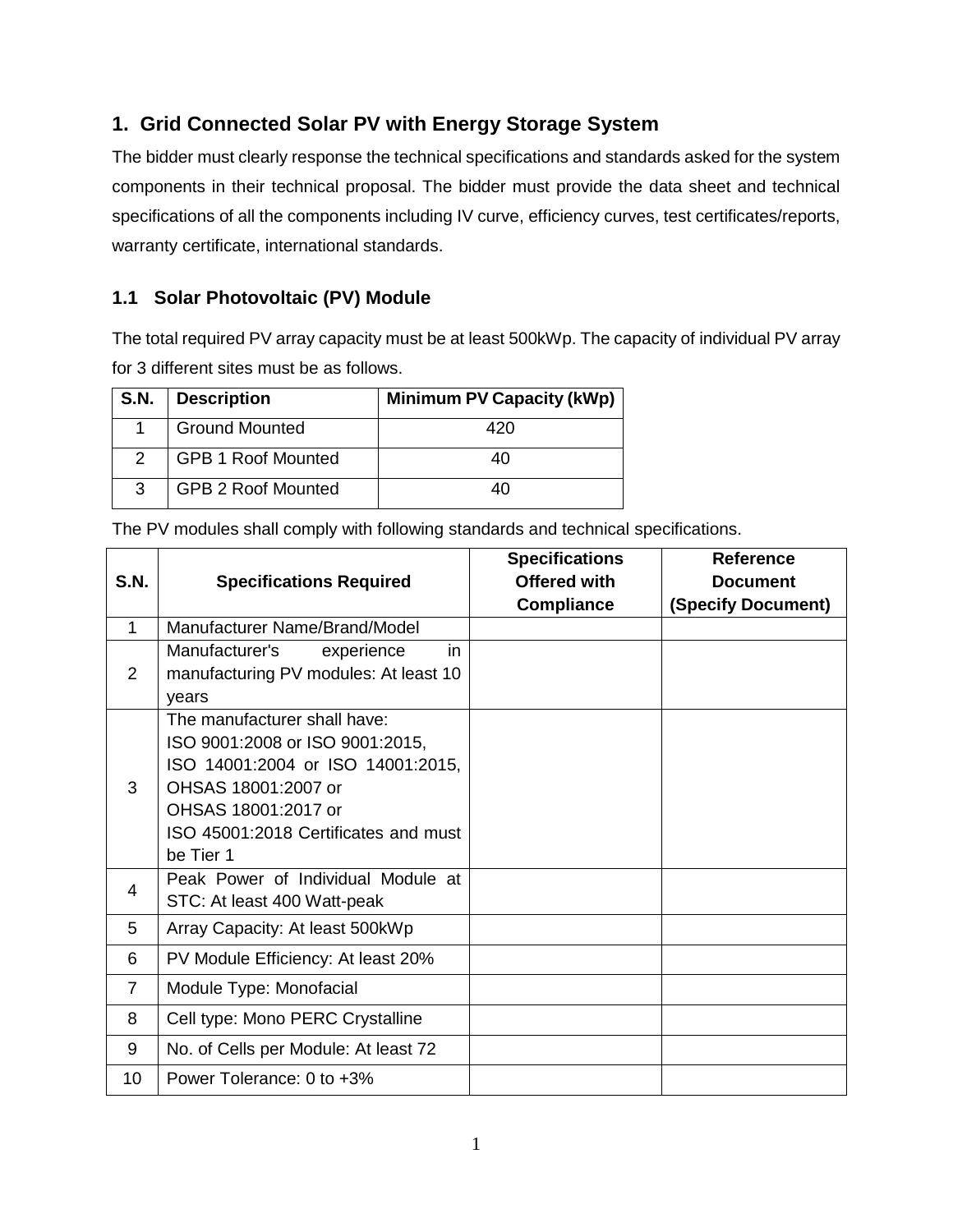|      |                                                                                                                                                                                                                                                                                                                                                                                           | <b>Specifications</b> | <b>Reference</b>          |
|------|-------------------------------------------------------------------------------------------------------------------------------------------------------------------------------------------------------------------------------------------------------------------------------------------------------------------------------------------------------------------------------------------|-----------------------|---------------------------|
| S.N. | <b>Specifications Required</b>                                                                                                                                                                                                                                                                                                                                                            | <b>Offered with</b>   | <b>Document</b>           |
|      |                                                                                                                                                                                                                                                                                                                                                                                           | <b>Compliance</b>     | <b>(Specify Document)</b> |
| 11   | Fill Factor: At least 75%                                                                                                                                                                                                                                                                                                                                                                 |                       |                           |
| 12   | The cable connected to the module<br>junction box must be of copper multi-<br>strand, PVC insulated and UV resistant<br>and be provided with minimum cross<br>section of 4mm <sup>2</sup> and length of at least<br>1 meter with PV connectors                                                                                                                                            |                       |                           |
| 13   | Degree of Protection (Junction Box):<br>At least IP68 according to IEC 60529                                                                                                                                                                                                                                                                                                              |                       |                           |
| 14   | Degree of Protection (PV Connectors):<br>At least IP68 according to IEC 60529<br>The PV connectors must comply with<br>IEC 62852.                                                                                                                                                                                                                                                         |                       |                           |
| 15   | Minimum<br>Operating<br>Temperature:<br>range of -20°C to +85°C                                                                                                                                                                                                                                                                                                                           |                       |                           |
| 16   | Nominal<br>Module<br>Operating<br>Temperature: 42±3 °C                                                                                                                                                                                                                                                                                                                                    |                       |                           |
| 17   | System Voltage: At least 1000 VDC                                                                                                                                                                                                                                                                                                                                                         |                       |                           |
| 18   | A letter provided by principal PV<br>module manufacturer in their letter<br>head stating the warranty period for<br>their PV module.<br>Product Warranty: $\geq 10$ years<br>Power Output Warranty:<br>First year: $\geq 97\%$ of STC power<br>10 years: $\geq 90\%$ of STC Power<br>25 years: ≥ 80% of STC Power and<br>linear warranty $\leq 0.6\%$ per year from<br>year 2 and onwards |                       |                           |
| 19   | Local Certification required:<br>RETS Certificate (PIT Certificate must<br>be submitted with Bid and RST<br>Certificate must be submitted before<br>the installation)                                                                                                                                                                                                                     |                       |                           |
| 20   | International Certification:<br>IEC 61215-1:2016, IEC 61215-2:2016<br>or IEC 61215-1:2021, IEC 61215-<br>2:2021,<br>IEC 61730-1:2004, IEC 61730-2:2004<br>or                                                                                                                                                                                                                              |                       |                           |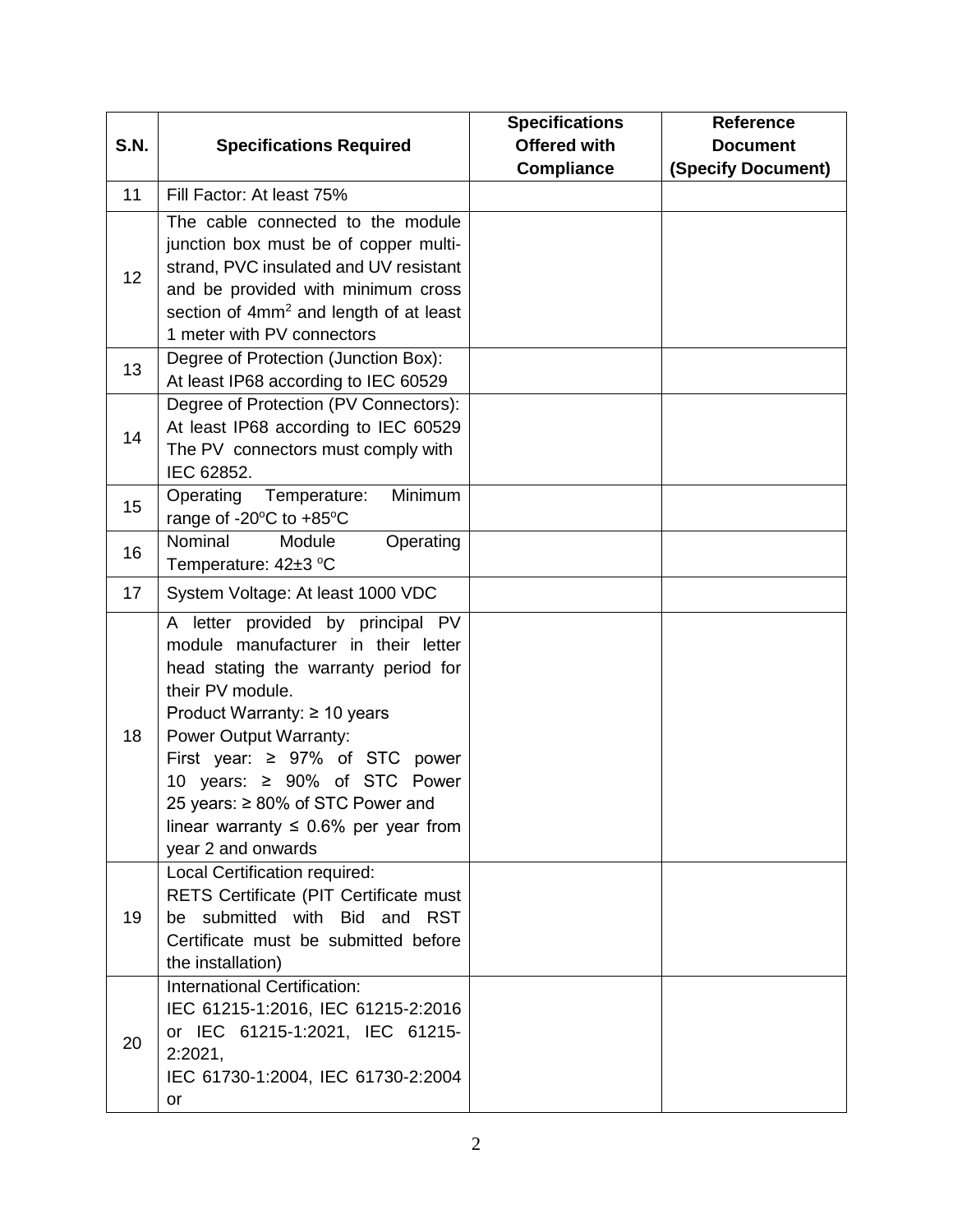|      |                                                                                                                                                                                                                                                                                                                                                                                          | <b>Specifications</b> | <b>Reference</b>   |
|------|------------------------------------------------------------------------------------------------------------------------------------------------------------------------------------------------------------------------------------------------------------------------------------------------------------------------------------------------------------------------------------------|-----------------------|--------------------|
| S.N. | <b>Specifications Required</b>                                                                                                                                                                                                                                                                                                                                                           | <b>Offered with</b>   | <b>Document</b>    |
|      |                                                                                                                                                                                                                                                                                                                                                                                          | <b>Compliance</b>     | (Specify Document) |
|      | IEC 61730-1:2016, IEC 61730-2:2016<br>and IEC 62804-1:2015                                                                                                                                                                                                                                                                                                                               |                       |                    |
|      | The test certificates must be provided.<br>Certificates from<br><b>IEC</b><br>The Test<br>accredited<br>independent laboratory<br>must be provided. The PV Module must<br>be certified by Certification Body<br>Testing Laboratory (CBTL) or National<br>Certification Body (NCB) enlisted in the<br>IECEE website. The enlisted CBTL or<br>NCB must have Scope of PV Module<br>Testing. |                       |                    |
| 21   | Datasheet and Name<br>The<br>Plate<br>Information of PV Module must comply<br>as per EN 50380.                                                                                                                                                                                                                                                                                           |                       |                    |
| 22   | The PV Module must comply as per<br>IEC 60904.                                                                                                                                                                                                                                                                                                                                           |                       |                    |
| 23   | manufacturer<br>The<br>have<br>must<br>accreditation for conformity to<br>ISO/IEC 17025 or IEC 62941. The<br>document/certificate must be provided.                                                                                                                                                                                                                                      |                       |                    |
| 24   | All PV modules offered for the project<br>must be of same type, same model,<br>same power rating and from the same<br>manufacturer.                                                                                                                                                                                                                                                      |                       |                    |
| 25   | The PV modules must be packed in a<br>box made from triple strength<br>cardboard resting on a wooden or<br>plywood Pallet. There must be at least<br>15mm spacing gap between the<br>modules during the packaging.                                                                                                                                                                       |                       |                    |
| 26   | The Bidder must submit the technical<br>datasheet of PV Module and PV<br>Connector.                                                                                                                                                                                                                                                                                                      |                       |                    |

# <span id="page-3-0"></span>**1.2 Weather Station**

The weather station along with the data logger shall be provided for adequate meteorological data to evaluate system performance and shall have capability of recording and storing data into the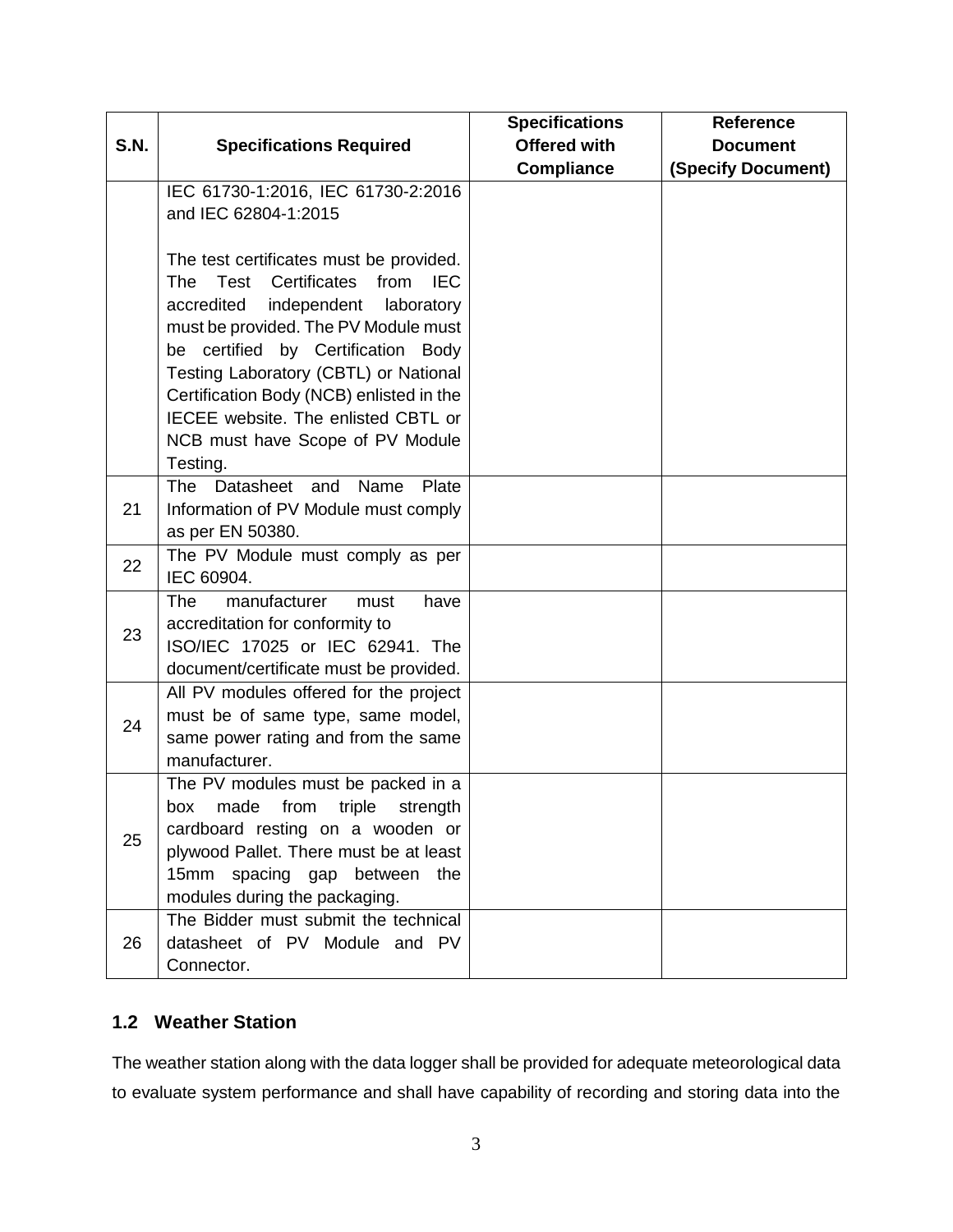data logger. The weather station shall comply with following standards and technical specifications.

|              |                                                                         | <b>Specifications</b> | <b>Reference</b>   |
|--------------|-------------------------------------------------------------------------|-----------------------|--------------------|
| <b>S.N.</b>  | <b>Specifications Required</b>                                          | <b>Offered with</b>   | <b>Document</b>    |
|              |                                                                         | <b>Compliance</b>     | (Specify Document) |
| $\mathbf{1}$ | Manufacturer Name/Brand/Model                                           |                       |                    |
|              | Manufacturer's<br>in<br>experience                                      |                       |                    |
| 2            | meteorological measurement system:                                      |                       |                    |
|              | At least 5 years                                                        |                       |                    |
| 3            | The manufacturer shall have:                                            |                       |                    |
|              | ISO 9001:2008 or ISO 9001:2015<br>Certificate                           |                       |                    |
|              |                                                                         |                       |                    |
|              | Pyranometer (Horizontal and POA)                                        |                       |                    |
|              | Spectrally<br>Flat<br><b>Class</b><br>Type:<br>A                        |                       |                    |
|              | <b>Secondary Standard</b>                                               |                       |                    |
|              | Calibration Uncertainty: <1.2%                                          |                       |                    |
|              | Non Stability: $< 0.5\%$                                                |                       |                    |
|              | Non Linearity $< 0.2\%$                                                 |                       |                    |
|              | Temperature Sensor: $10k\Omega$ Thermistor                              |                       |                    |
|              | Sensor Type: Thermopile                                                 |                       |                    |
|              | Cable: At least 5m cable with connector                                 |                       |                    |
|              | IP Protection: At least IP67 according<br>to IEC 60529                  |                       |                    |
|              | Operating<br>Minimum<br>Temperature:                                    |                       |                    |
|              | range of -20°C to +50°C                                                 |                       |                    |
| 4            | Humidity Range: 0 to 100%                                               |                       |                    |
|              | Fitting Arrangement: The mounting                                       |                       |                    |
|              | structure for Pyranometer should be                                     |                       |                    |
|              | parallel to the earth surface provided                                  |                       |                    |
|              | with stainless steel nut and bolts at the<br>highest point of PV Module |                       |                    |
|              | Compensated Calibrated Cell with                                        |                       |                    |
|              | internal temperature compensation:                                      |                       |                    |
|              | At least 2 numbers with minimum                                         |                       |                    |
|              | dimension of 266mm x266mm                                               |                       |                    |
|              | x35mm                                                                   |                       |                    |
|              | Voltage Radiation Relation: 65<br>mVdc per output = $1000W/m2$<br>±2,1% |                       |                    |
|              | Measurement Error: ±0.1%                                                |                       |                    |
|              | International Certification:                                            |                       |                    |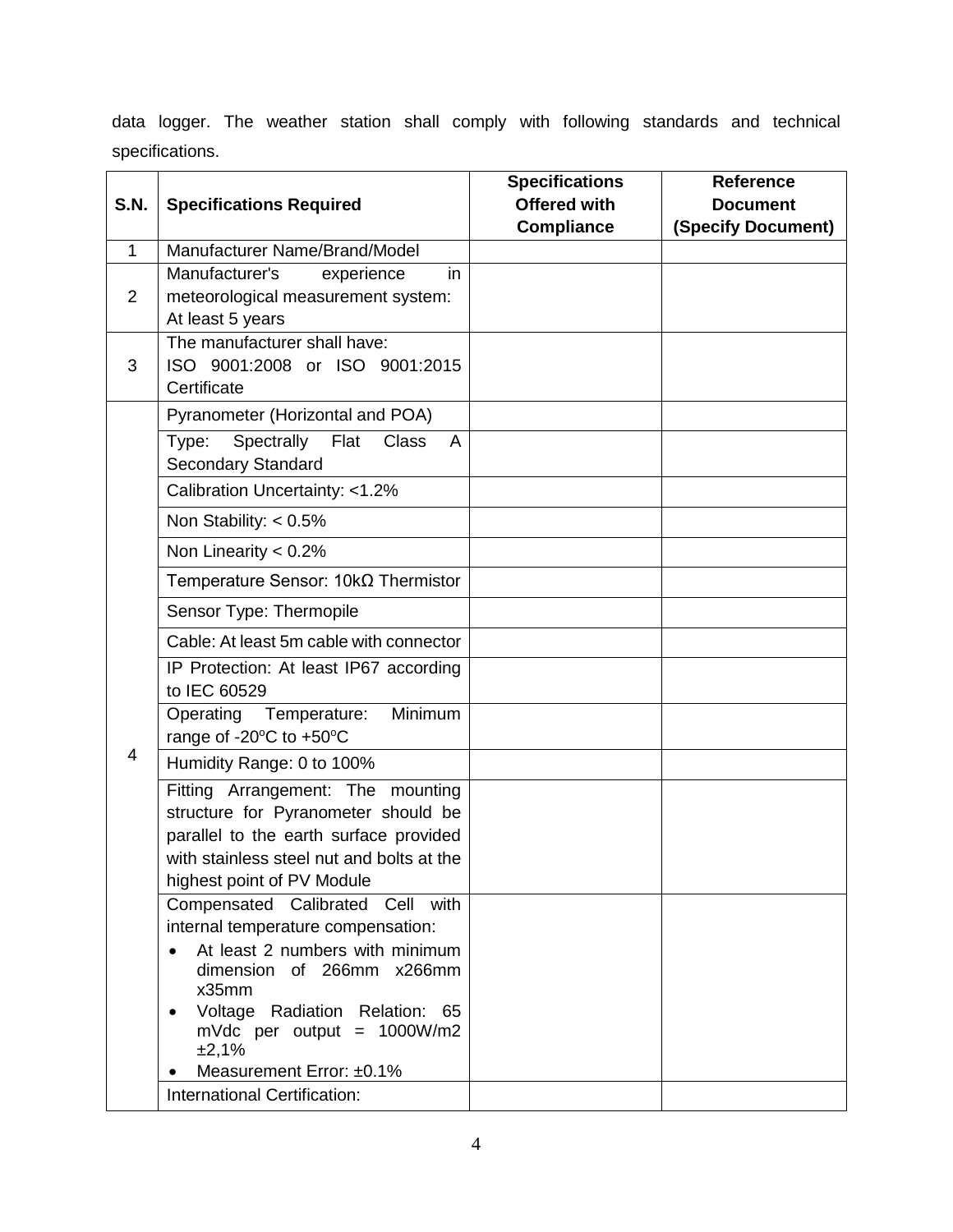|             |                                                                                                                                                                                                                                                                                                                                                                                                                                                                                                                                 | <b>Specifications</b>                    | <b>Reference</b>                             |
|-------------|---------------------------------------------------------------------------------------------------------------------------------------------------------------------------------------------------------------------------------------------------------------------------------------------------------------------------------------------------------------------------------------------------------------------------------------------------------------------------------------------------------------------------------|------------------------------------------|----------------------------------------------|
| <b>S.N.</b> | <b>Specifications Required</b>                                                                                                                                                                                                                                                                                                                                                                                                                                                                                                  | <b>Offered with</b><br><b>Compliance</b> | <b>Document</b><br><b>(Specify Document)</b> |
|             | Comply with ISO 9060:2018,<br><b>IEC 61724</b>                                                                                                                                                                                                                                                                                                                                                                                                                                                                                  |                                          |                                              |
|             | Pyrheliometer with Sun Tracker                                                                                                                                                                                                                                                                                                                                                                                                                                                                                                  |                                          |                                              |
| 5           | Normal<br><b>Direct</b><br>Irradiance<br>(DNI)<br>measuring sensor (Pyrheliometer) with<br>Dual Axis Sun Tracker which can be<br>combination<br>with<br>used<br>in<br>any<br>pyranometer to measure the DNI and<br>Global Horizontal Irradiance (GHI)<br>should be provided.<br>Range: 0-2000 W/m <sup>2</sup><br>Drift: upto +/- 2% /year<br>$\bullet$<br>Accuracy: +/- 5% of Full scale<br>Operating Temperature: -40 -65C<br>Spectral response: 300-3000 nm<br>Degree of Protection: At least IP67<br>according to IEC 60529 |                                          |                                              |
|             | <b>Wind Speed Sensor</b>                                                                                                                                                                                                                                                                                                                                                                                                                                                                                                        |                                          |                                              |
| 6           | Range: 0 to 125 mph (0 to 57 m/s)<br>or more<br>Accuracy: ±2mph (3km/h, 1m/s) or<br>$±5$ %, whichever is greater<br>Resolution: 1mph (1Knot, 0.1m/s,<br>1km/hr)Time Constant: no more<br>than 2 seconds                                                                                                                                                                                                                                                                                                                         |                                          |                                              |
|             | <b>Wind Direction Sensor</b>                                                                                                                                                                                                                                                                                                                                                                                                                                                                                                    |                                          |                                              |
| 7           | 360°<br>Operating<br>Range:<br>mechanical;<br>355° electrical (5°<br>open) or<br>Range: 0°to 360°or 16 compass<br>points<br>Accuracy: +/- 7°<br>Resolution: 1°,<br>$22.5^\circ$<br>between<br>compass points.                                                                                                                                                                                                                                                                                                                   |                                          |                                              |
|             | Air Temperature Sensor                                                                                                                                                                                                                                                                                                                                                                                                                                                                                                          |                                          |                                              |
| 8           | Resolution: $+/-$ 0.04 (min) to max<br>$+/- 0.01$                                                                                                                                                                                                                                                                                                                                                                                                                                                                               |                                          |                                              |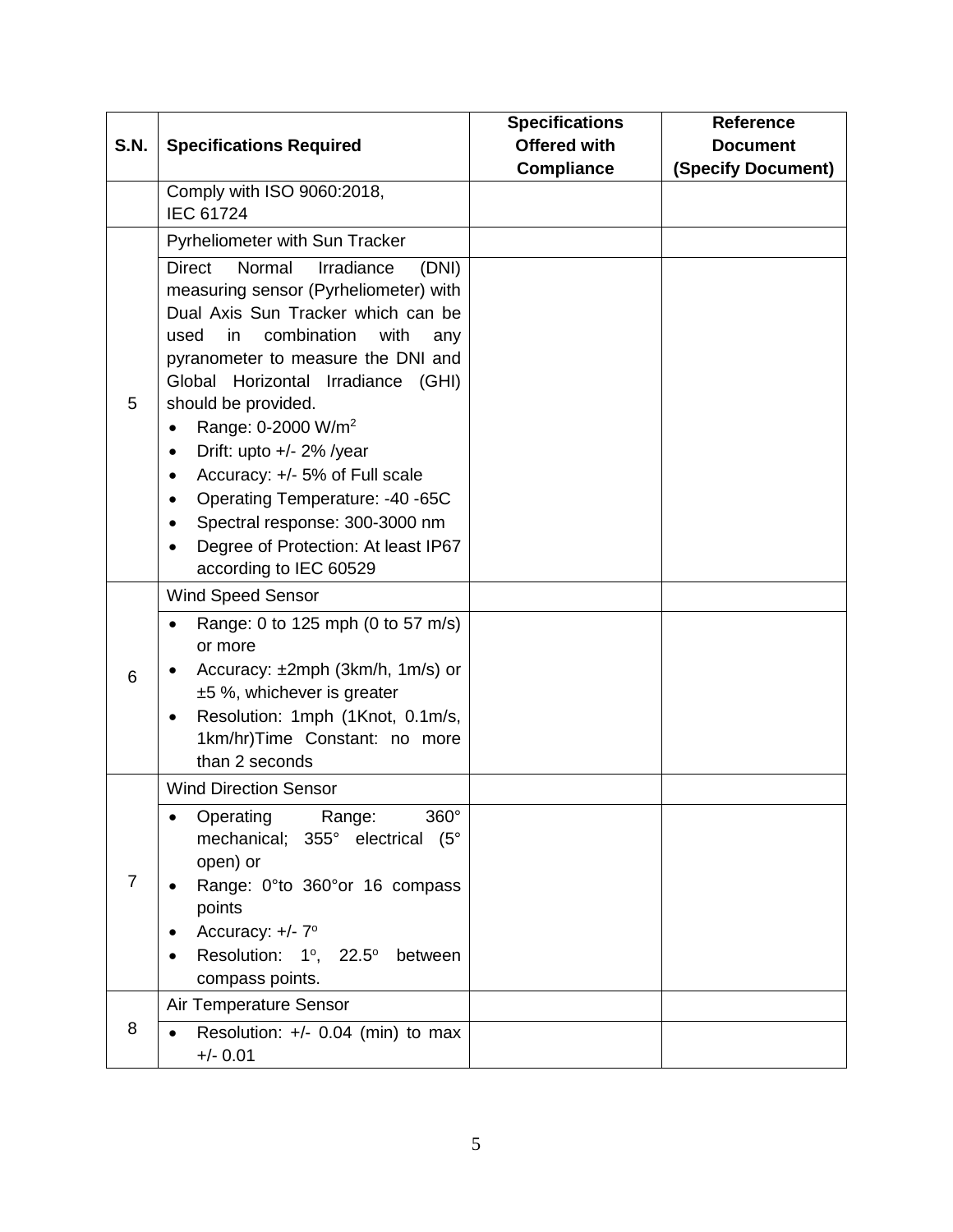|             |                                                                                                                                                                                                                                                                                                                                                                               | <b>Specifications</b> | <b>Reference</b>          |
|-------------|-------------------------------------------------------------------------------------------------------------------------------------------------------------------------------------------------------------------------------------------------------------------------------------------------------------------------------------------------------------------------------|-----------------------|---------------------------|
| <b>S.N.</b> | <b>Specifications Required</b>                                                                                                                                                                                                                                                                                                                                                | <b>Offered with</b>   | <b>Document</b>           |
|             |                                                                                                                                                                                                                                                                                                                                                                               | <b>Compliance</b>     | <b>(Specify Document)</b> |
|             | Typical accuracy: +/- 0.3 (maximal<br>is $+/- 1.5$ ) Repeatability is $(+/-) 0.1$<br>celsius<br>Operating Range: -10 to +60<br>Celsius.<br>drift:<br>0.04<br>term<br>Long<br>$\,<\,$<br>Celsius/year.                                                                                                                                                                         |                       |                           |
|             | Wet-Bulb Temperature Meter                                                                                                                                                                                                                                                                                                                                                    |                       |                           |
| 9           | Stevenson screen including stands and<br>other related materials and items to<br>dry<br>bulb/air<br>house<br>temperature<br>thermometer/ Wet bulb temperature<br>thermometer<br>Measurement ranges: 0 to 100%<br>r.h., -30 to 100°C<br>Resolution: 0.01%<br>r.h.<br>$\bullet$<br>$0.01^{\circ}$ C<br>Accuracy: $\pm 2.0\%$ r.h. at 25°C,<br>$\bullet$<br>$\pm 0.5$ °C at 25°C |                       |                           |
|             | <b>Relative Humidity Sensor</b>                                                                                                                                                                                                                                                                                                                                               |                       |                           |
| 10          | Range: 0 to 100%, non-condensing<br>Accuracy: + 1% RH from 3 to 95%;<br>Response time: less than 20s                                                                                                                                                                                                                                                                          |                       |                           |
|             | <b>Rain Precipitation Sensor</b>                                                                                                                                                                                                                                                                                                                                              |                       |                           |
| 11          | Temperature: $0$ to + 50 $\degree$ C<br>Diameter of aperture: 225mm<br>Orifice: 400cm <sup>2</sup><br>Resolution/Sensitivity: 0.2mm<br>Rainfall capacity: Unlimited<br>Capacity per Minute: Max. 30 tips<br>$(3$ resp. 6mm $)$<br>Accuracy: $\pm$ 1% (at 25 mm/hr.)                                                                                                           |                       |                           |
|             | <b>Pressure Sensor</b>                                                                                                                                                                                                                                                                                                                                                        |                       |                           |
| 12          | Range is 300-1100 hPa,<br>Resolution is 0.06 hPa to 0.02hPa.<br>Operating range is -40C to 85C.<br>Best results in 0C to 65C range.<br>Long term stability is                                                                                                                                                                                                                 |                       |                           |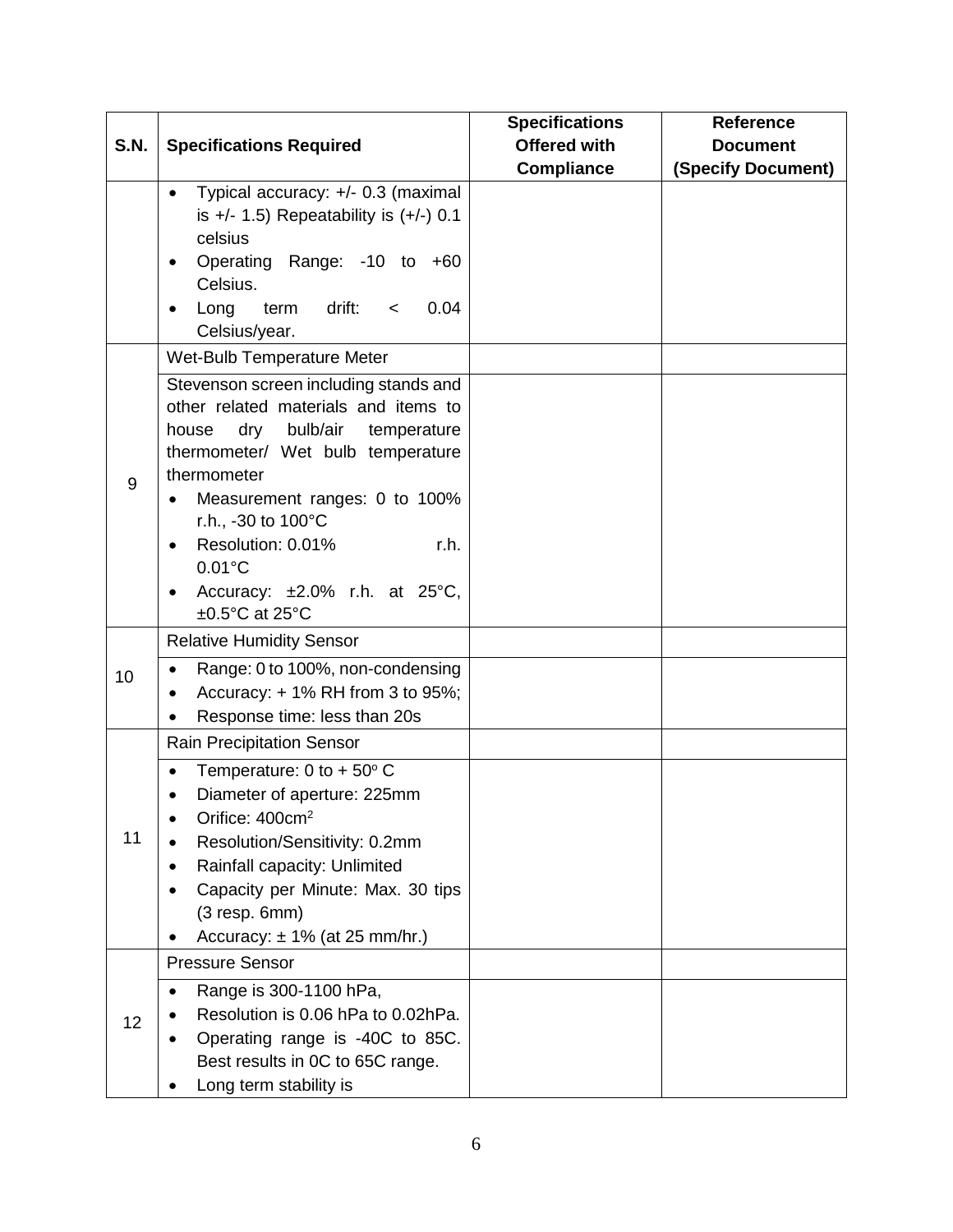|             |                                          | <b>Specifications</b> | <b>Reference</b>   |
|-------------|------------------------------------------|-----------------------|--------------------|
| <b>S.N.</b> | <b>Specifications Required</b>           | <b>Offered with</b>   | <b>Document</b>    |
|             |                                          | <b>Compliance</b>     | (Specify Document) |
|             | $+/- 1$ hPa/year.                        |                       |                    |
|             | Soil Temperature Sensor and Soil         |                       |                    |
|             | <b>Moisture Sensor</b>                   |                       |                    |
|             | Soil Temperature Sensor:                 |                       |                    |
|             | Measuring<br>surface-soil                |                       |                    |
|             | temperatures WMO standard                |                       |                    |
|             | <b>The</b><br>should<br>levels<br>sensor |                       |                    |
|             | <b>WMO</b><br>the<br>correspond<br>to    |                       |                    |
|             | instructions (WMO No. 8), with           |                       |                    |
| 13          | additional sensors at ground level       |                       |                    |
|             | and 5 cm above it                        |                       |                    |
|             | Measurement range: -20 to +60 °C<br>٠    |                       |                    |
|             | Resolution: 0.1 °C                       |                       |                    |
|             | Accuracy: $\pm$ 0.1                      |                       |                    |
|             | Soil Moisture Sensor:                    |                       |                    |
|             | Soil water content measurements          |                       |                    |
|             | between 10cm and 1m                      |                       |                    |
|             | Precision: $< \pm 0.2\%$ volume          |                       |                    |
|             | Operating range: - 10° to 60°C           |                       |                    |
|             | <b>Evaporation Pan Sensor</b>            |                       |                    |
| 14          | Range: 0 to 250 mm water gauge           |                       |                    |
|             | Accuracy: 1mm of water dept              |                       |                    |
|             | <b>Mounting Structure</b>                |                       |                    |
|             | Single Pole - 3.5-meter installation     |                       |                    |
|             | (SS Pole)                                |                       |                    |
| 15          | Concrete work to be done to              |                       |                    |
|             | provide more stability to the system     |                       |                    |
|             | All the related accessories to be        |                       |                    |
|             | provided                                 |                       |                    |
| 16          | Data Logger                              |                       |                    |
|             | multipurpose<br>A<br>Meteorological      |                       |                    |
|             | Measurement<br>Data<br>Logger<br>to      |                       |                    |
|             | receive data from at least<br>12         |                       |                    |
|             | meteorological sensors. Capacity         |                       |                    |
|             | to store recorded values for a           |                       |                    |
|             | of<br>minimum<br>one<br>year<br>on       |                       |                    |
|             | disconnection of the network             |                       |                    |
|             | Data synchronization in case of          |                       |                    |
|             | non-availability of network, data is     |                       |                    |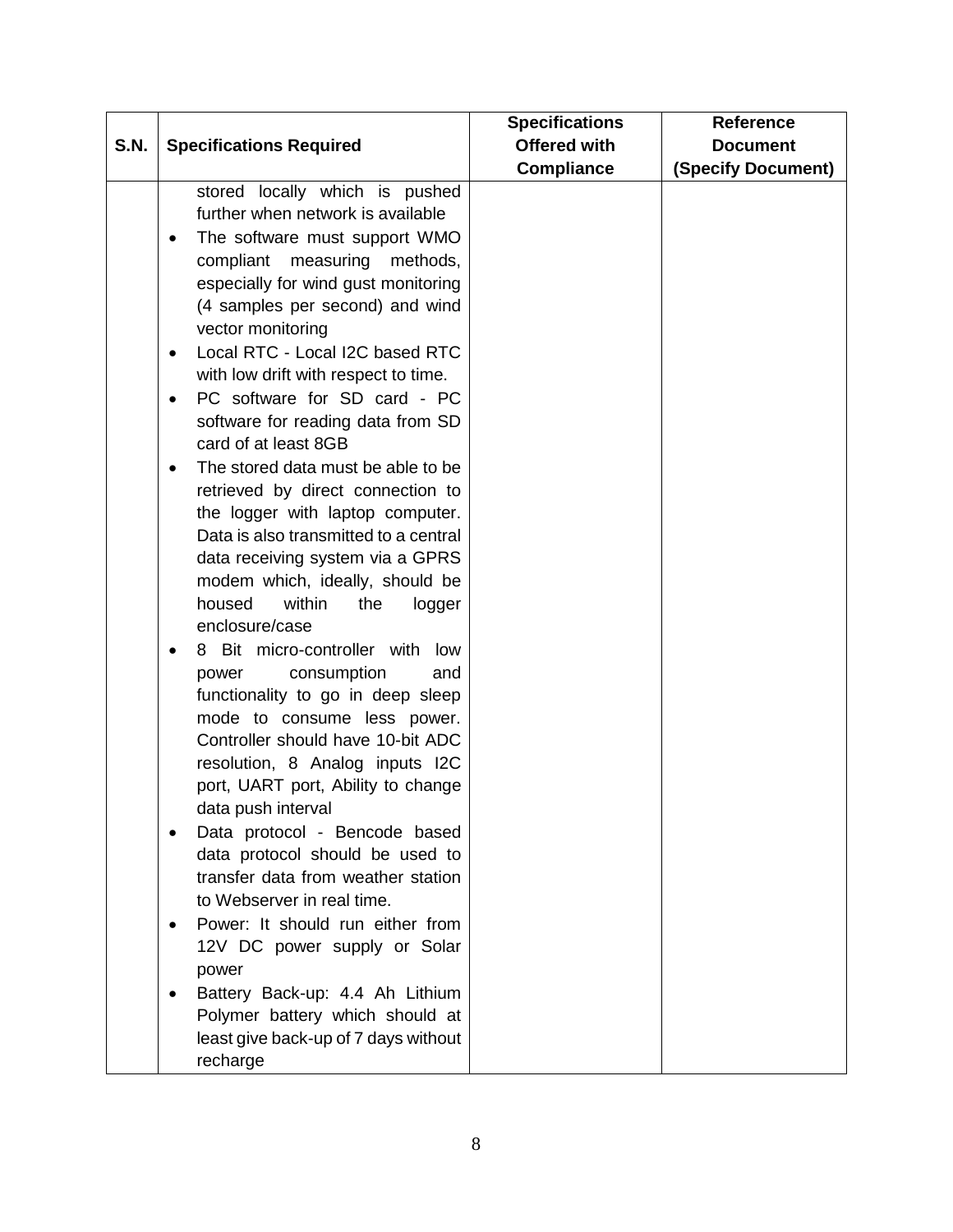| <b>S.N.</b> | <b>Specifications Required</b>                                                                                                                                                                                                                                                                                                                                                                                                                                                                                              | <b>Specifications</b><br><b>Offered with</b> | <b>Reference</b><br><b>Document</b> |
|-------------|-----------------------------------------------------------------------------------------------------------------------------------------------------------------------------------------------------------------------------------------------------------------------------------------------------------------------------------------------------------------------------------------------------------------------------------------------------------------------------------------------------------------------------|----------------------------------------------|-------------------------------------|
|             | Enclosure: At least IP65 based<br>weatherproof enclosure with MX<br>connectors to connect the sensor<br>that the logger is totally<br>so<br>insulated from the surrounding<br>environmental conditions<br>Compatibility: Window 10 or Linux<br>٠<br>or better                                                                                                                                                                                                                                                               | <b>Compliance</b>                            | (Specify Document)                  |
| 17          | Web Dashboard and Web Server<br>Webserver to receive, store and<br>analyse data.<br>Weekly and Monthly reports on the<br>mail.<br>SMS/Email<br>alert<br>based<br>mechanism.<br>REST API for further integration or<br>institute<br>development of<br>own<br>dashboard. Visualization of data on<br>last 6 hour, last 24-hour, last week<br>Functionality to download data<br>٠<br>between a specified date intervals.<br>Public access - If requested, same<br>$\bullet$<br>data should be made available to<br>public also |                                              |                                     |
| 18          | Power Supply from Solar:<br>PV module capacity: At least 75Wp<br>Charge controller: At least 6A<br>Battery: At least 40Ah                                                                                                                                                                                                                                                                                                                                                                                                   |                                              |                                     |
| 19          | Communication Interface: RS485 or<br>Ethernet or USB-C                                                                                                                                                                                                                                                                                                                                                                                                                                                                      |                                              |                                     |
| 20          | Monitoring: Remote data sensing                                                                                                                                                                                                                                                                                                                                                                                                                                                                                             |                                              |                                     |
| 21          | The Bidder must submit the technical<br>datasheet of all the measurement<br>system of Weather Station                                                                                                                                                                                                                                                                                                                                                                                                                       |                                              |                                     |

# <span id="page-9-0"></span>**1.3 Grid Connected Inverter**

The total required Grid connected inverter capacity must be at least 450kVA. The Grid connected inverter shall comply with following standards and technical specifications.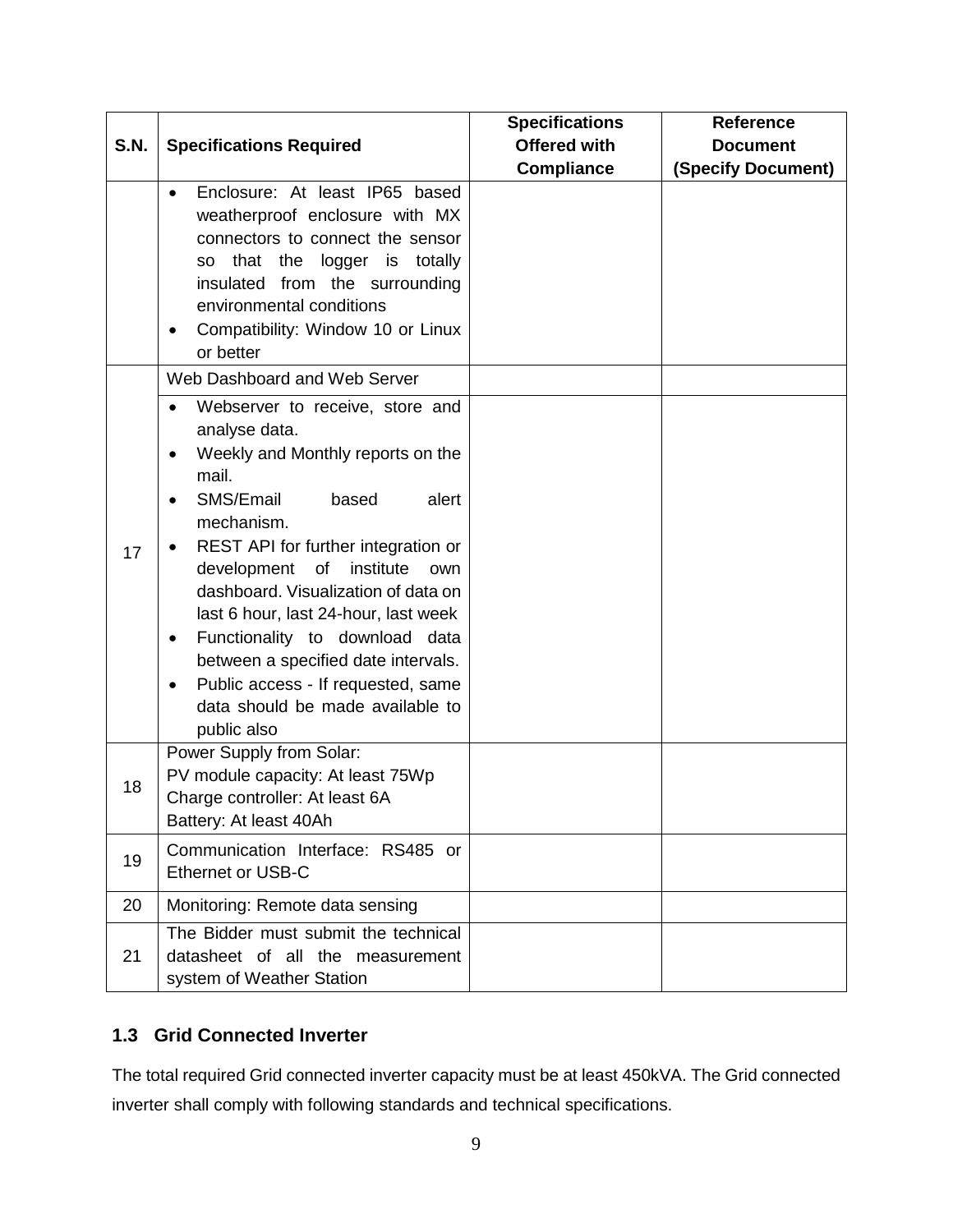|                |                                                                  | <b>Specifications</b> | <b>Reference</b>   |
|----------------|------------------------------------------------------------------|-----------------------|--------------------|
| <b>S.N.</b>    | <b>Specifications Required</b>                                   | <b>Offered with</b>   | <b>Document</b>    |
|                |                                                                  | <b>Compliance</b>     | (Specify Document) |
| $\mathbf{1}$   | Manufacturer Name/Brand/Model                                    |                       |                    |
|                | Manufacturer's<br>experience<br>in                               |                       |                    |
| $\overline{2}$ | manufacturing inverters:                                         |                       |                    |
|                | At least 10 years                                                |                       |                    |
|                | The manufacturer shall have:                                     |                       |                    |
|                | ISO 9001:2008 or ISO 9001:2015,                                  |                       |                    |
| 3              | ISO 14001:2004 or ISO 14001:2015,                                |                       |                    |
|                | OHSAS 18001:2007 or                                              |                       |                    |
|                | OHSAS 18001:2017 or                                              |                       |                    |
|                | ISO 45001:2018 Certificates                                      |                       |                    |
|                | Warranty: Manufacturing warranty of                              |                       |                    |
| 4              | least 5 years from<br>inverter<br>at                             |                       |                    |
|                | manufacturer in their letter head                                |                       |                    |
|                | signed and stamped                                               |                       |                    |
| 5              | Inverter type: Three Phase Grid                                  |                       |                    |
|                | Connected and Multi-MPPT String                                  |                       |                    |
|                | Maximum No. of PV Strings per                                    |                       |                    |
|                | MPPT: 2                                                          |                       |                    |
| 6              | No. of Independent MPPT Inputs:                                  |                       |                    |
|                | At least 8 for 110kVA and at least 4                             |                       |                    |
|                | for 40kVA                                                        |                       |                    |
|                | AC Output Power: Total Cumulative                                |                       |                    |
|                | Capacity of at least 450kVA@45°C<br>No. of Inverters: At least 6 |                       |                    |
| $\overline{7}$ | Ground Mounted: At least 3 x 110kVA                              |                       |                    |
|                | $+1x40kVA$                                                       |                       |                    |
|                | GPB 1 Roof Mounted: At least 40kVA                               |                       |                    |
|                | GPB 2 Roof Mounted: At least 40kVA                               |                       |                    |
|                | AC output Voltage:                                               |                       |                    |
| 8              | Three Phase 400±10% Vac (L-L),                                   |                       |                    |
|                | Single Phase 230 ±10% Vac (L-N)                                  |                       |                    |
| 9              | <b>Isolation: Transformerless</b>                                |                       |                    |
| 10             | Output Frequency: 50 Hz ± 2.5%                                   |                       |                    |
| 11             | Output Wave form: Pure Sine Wave                                 |                       |                    |
| 12             | Peak efficiency: At least 97%                                    |                       |                    |
| 13             | Euro efficiency: At least 97%                                    |                       |                    |
|                | Inverter efficiency: The efficiency                              |                       |                    |
|                | when operating loads at power levels                             |                       |                    |
| 14             | within 40% to 90% of the rated load                              |                       |                    |
|                | must be greater than 90%. The bidder                             |                       |                    |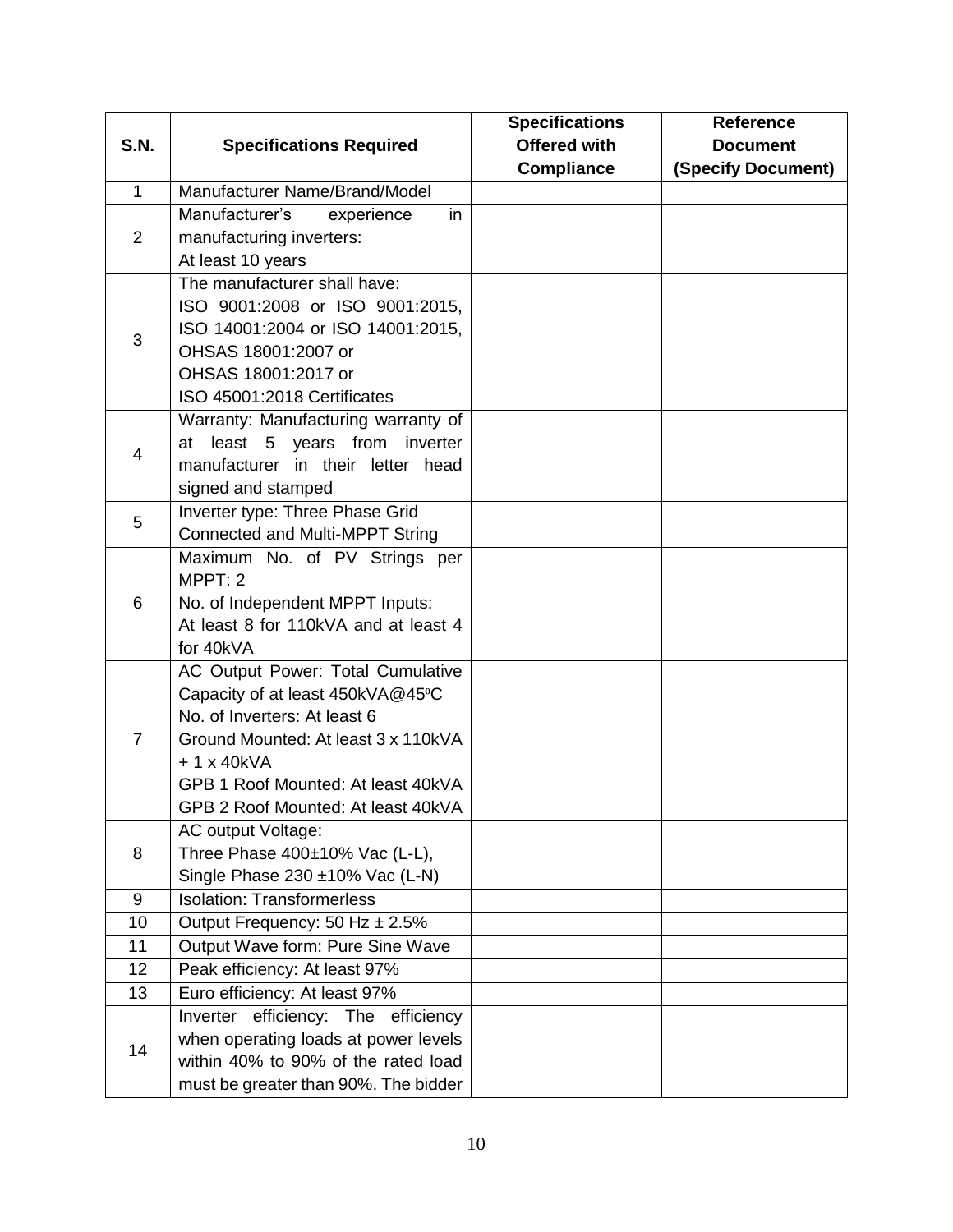|             |                                               | <b>Specifications</b> | <b>Reference</b>          |
|-------------|-----------------------------------------------|-----------------------|---------------------------|
| <b>S.N.</b> | <b>Specifications Required</b>                | <b>Offered with</b>   | <b>Document</b>           |
|             |                                               | <b>Compliance</b>     | <b>(Specify Document)</b> |
|             | must submit efficiency curve of the           |                       |                           |
|             | inverter<br>justify<br>operational<br>to      |                       |                           |
|             | efficiency.                                   |                       |                           |
| 15          | Total Harmonic Distortion (THD):              |                       |                           |
|             | $< 3\%$                                       |                       |                           |
|             | Power factor at nominal power: > 0.99         |                       |                           |
| 16          | Power factor range: 0.85 lag to 0.95          |                       |                           |
|             | lead                                          |                       |                           |
| 17          | Degree of Protection: At least IP66           |                       |                           |
|             | according to IEC 60529                        |                       |                           |
|             | The inverter must be provided with            |                       |                           |
|             | SPDs at both DC and AC side<br>$\bullet$      |                       |                           |
|             | DC Isolator at DC side<br>$\bullet$           |                       |                           |
| 18          | AC Isolator at AC Side (if not                |                       |                           |
|             | included inside the inverter,                 |                       |                           |
|             | external isolator with at least IP65          |                       |                           |
|             | enclosure must be provided and                |                       |                           |
|             | must have IEC 60947-3)                        |                       |                           |
|             | Protection: DC reverse polarity, grid         |                       |                           |
| 19          | monitoring,<br><b>PV</b><br>string<br>current |                       |                           |
|             | monitoring, overvoltage, AC short             |                       |                           |
|             | circuit                                       |                       |                           |
| 20          | Grid support: LVRT, HVRT, Active              |                       |                           |
|             | and reactive power control                    |                       |                           |
| 21          | Operating Temperature:<br>Minimum             |                       |                           |
|             | range of -20°C to +50°C                       |                       |                           |
|             | Communication Interface: Modbus or            |                       |                           |
|             | RS232 or RS485 or Ethernet, must              |                       |                           |
| 22          | communicate with other equipment &            |                       |                           |
|             | monitoring system and must have               |                       |                           |
|             | data logging features                         |                       |                           |
|             | <b>International Certifications:</b>          |                       |                           |
|             | IEC 61727:2004, IEC 62116:2014,               |                       |                           |
|             | IEC 62109-1:2010 & IEC 62109-                 |                       |                           |
| 23          | 2:2011, IEC 61683:1999,                       |                       |                           |
|             | IEC 60068 and IEC 61000,                      |                       |                           |
|             | IEC 60947-3 for AC Isolator                   |                       |                           |
|             |                                               |                       |                           |
|             | The test certificates must be provided.       |                       |                           |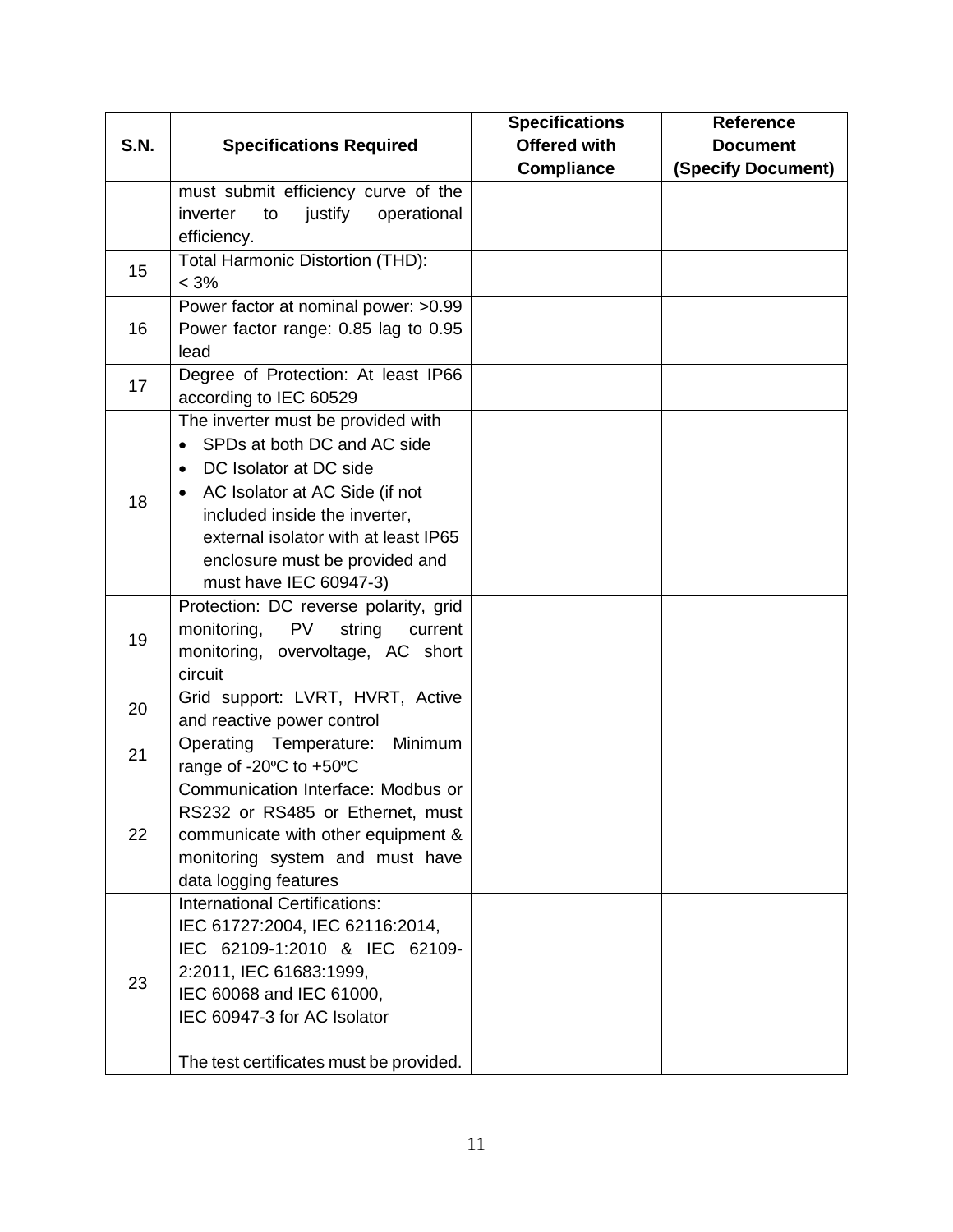|             |                                                                           | <b>Specifications</b> | <b>Reference</b>   |
|-------------|---------------------------------------------------------------------------|-----------------------|--------------------|
| <b>S.N.</b> | <b>Specifications Required</b>                                            | <b>Offered with</b>   | <b>Document</b>    |
|             |                                                                           | <b>Compliance</b>     | (Specify Document) |
|             | from IEC<br>Test Certificates<br>The<br>accredited independent laboratory |                       |                    |
|             | must be provided. The Inverter must<br>be certified by Certification Body |                       |                    |
|             | Testing<br>Laboratory (CBTL)<br>or                                        |                       |                    |
|             | National Certification Body (NCB)                                         |                       |                    |
|             | enlisted in the IECEE website. The                                        |                       |                    |
|             | enlisted CBTL or NCB must have                                            |                       |                    |
|             | Scope of Inverter Testing.                                                |                       |                    |
|             | The Datasheet and Name Plate                                              |                       |                    |
| 24          | Information of Photovoltaic Inverter                                      |                       |                    |
|             | must comply as per IEC 62894.                                             |                       |                    |
|             | All Grid connected inverters offered                                      |                       |                    |
| 25          | for the project must be of same type                                      |                       |                    |
|             | and from the same manufacturer.                                           |                       |                    |
| 26          | The Bidder must submit the technical                                      |                       |                    |
|             | datasheet of Grid Connected Inverter                                      |                       |                    |
|             | AC.<br>Isolator (if provided<br>and                                       |                       |                    |
|             | externally).                                                              |                       |                    |

# <span id="page-12-0"></span>**1.4 Bidirectional Storage Inverter**

The total required bidirectional storage inverter capacity must be at least 250kVA. The inverter shall comply with following standards and technical specifications.

| S.N.          | <b>Specifications Required</b>                                                                                                                                                    | <b>Specifications</b><br><b>Offered with</b><br><b>Compliance</b> | <b>Reference</b><br><b>Document</b><br>(Specify Document) |
|---------------|-----------------------------------------------------------------------------------------------------------------------------------------------------------------------------------|-------------------------------------------------------------------|-----------------------------------------------------------|
|               | Manufacturer Name/Brand/Model                                                                                                                                                     |                                                                   |                                                           |
| $\mathcal{P}$ | Manufacturer's<br>in<br>experience<br>manufacturing inverters:<br>At least 10 years                                                                                               |                                                                   |                                                           |
| 3             | The manufacturer shall have:<br>ISO 9001:2008 or ISO 9001:2015,<br>ISO 14001:2004 or ISO 14001:2015,<br>OHSAS 18001:2007 or<br>OHSAS 18001:2017 or<br>ISO 45001:2018 Certificates |                                                                   |                                                           |
| 4             | Warranty: Manufacturing warranty of<br>from<br>years<br>inverter<br>least 5<br>at                                                                                                 |                                                                   |                                                           |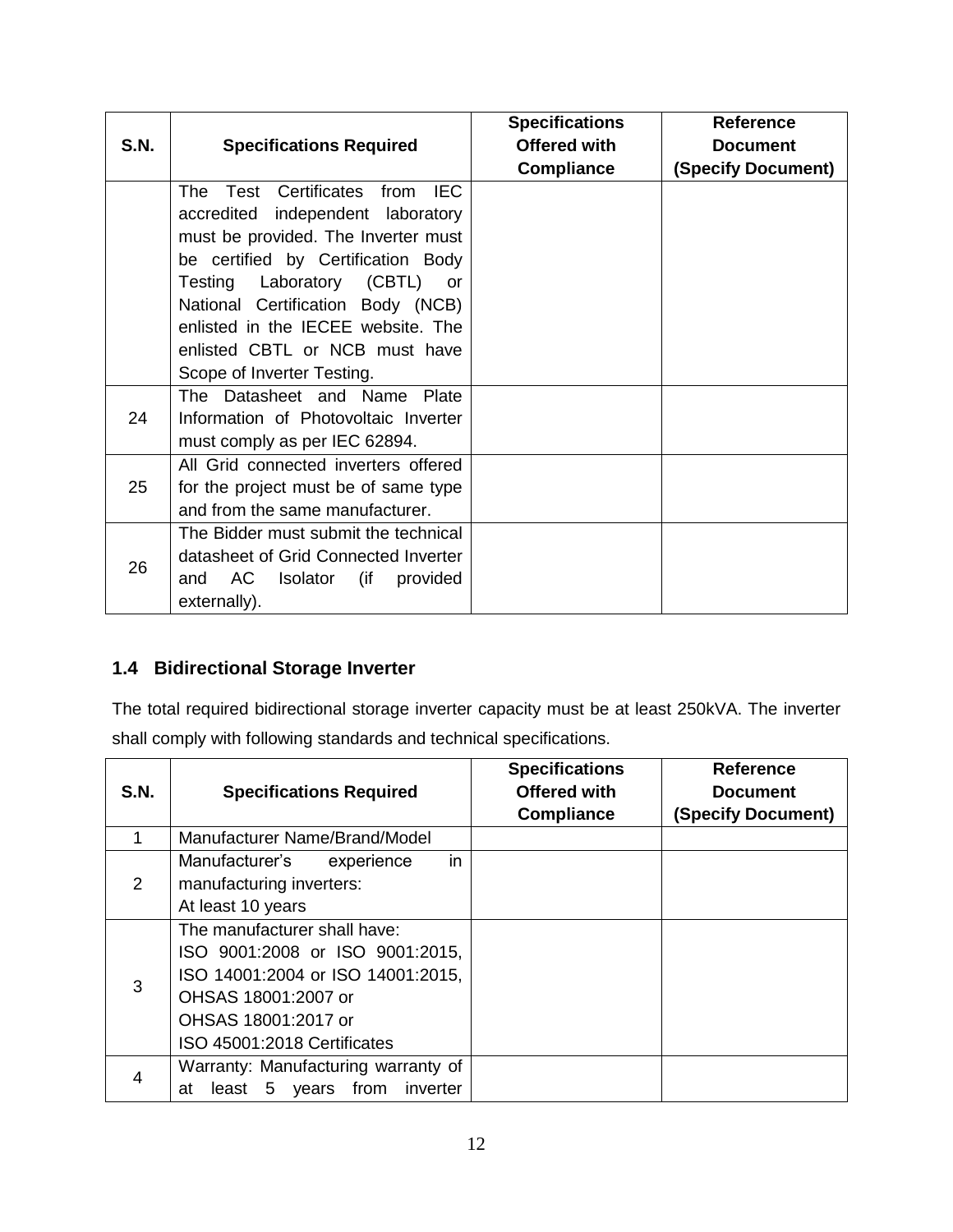|                |                                       | <b>Specifications</b> | <b>Reference</b>   |
|----------------|---------------------------------------|-----------------------|--------------------|
| <b>S.N.</b>    | <b>Specifications Required</b>        | <b>Offered with</b>   | <b>Document</b>    |
|                |                                       | <b>Compliance</b>     | (Specify Document) |
|                | manufacturer in their letter head     |                       |                    |
|                | signed and stamped                    |                       |                    |
| 5              | Inverter type: Three Phase and AC     |                       |                    |
|                | interactive                           |                       |                    |
| 6              | AC Output Power: Total Cumulative     |                       |                    |
|                | Capacity of at least 250kVA           |                       |                    |
| $\overline{7}$ | <b>Battery Chemistry: LiFePO4</b>     |                       |                    |
|                | AC output Voltage:                    |                       |                    |
| 8              | Three Phase 400±10% Vac (L-L),        |                       |                    |
|                | Single Phase 230 ±10% Vac (L-N)       |                       |                    |
| 9              | <b>Isolation: Transformer</b>         |                       |                    |
| 10             | Output Frequency: 50 Hz ± 2.5%        |                       |                    |
| 11             | Output Wave form: Pure Sine Wave      |                       |                    |
| 12             | Peak efficiency: At least 95%         |                       |                    |
| 13             | Total Harmonic Distortion (THD):      |                       |                    |
|                | $< 3\%$                               |                       |                    |
|                | Power factor at nominal power: >0.99  |                       |                    |
| 14             | Power factor range: 0.85 lag to 0.95  |                       |                    |
|                | lead                                  |                       |                    |
| 15             | Degree of Protection: At least IP20   |                       |                    |
|                | according to IEC 60529                |                       |                    |
| 16             | Surge Handling Capacity: At<br>least  |                       |                    |
|                | 150% for 3 sec                        |                       |                    |
| 17             | Low battery disconnect/cut off        |                       |                    |
|                | voltage: Configurable                 |                       |                    |
|                | The inverter must be provided with    |                       |                    |
| 18             | DC Isolator at DC side                |                       |                    |
|                | AC Isolator at AC Side                |                       |                    |
|                | SPD at AC side                        |                       |                    |
|                | <b>STS Cabinet</b>                    |                       |                    |
|                | The inverter must be provided with    |                       |                    |
|                | Static Transfer Switch (STS) Module   |                       |                    |
|                | or Cabinet to achieve automatic       |                       |                    |
|                | switching between on-grid and off-    |                       |                    |
| 19             | grid mode. The STS module built-in in |                       |                    |
|                | inverter cabinet or external STS      |                       |                    |
|                | cabinet shall be provided.            |                       |                    |
|                | Input Voltage Range: -25%±15%         |                       |                    |
|                | Output Voltage Range: -25%±15%        |                       |                    |
|                | Switching Time: < 20ms                |                       |                    |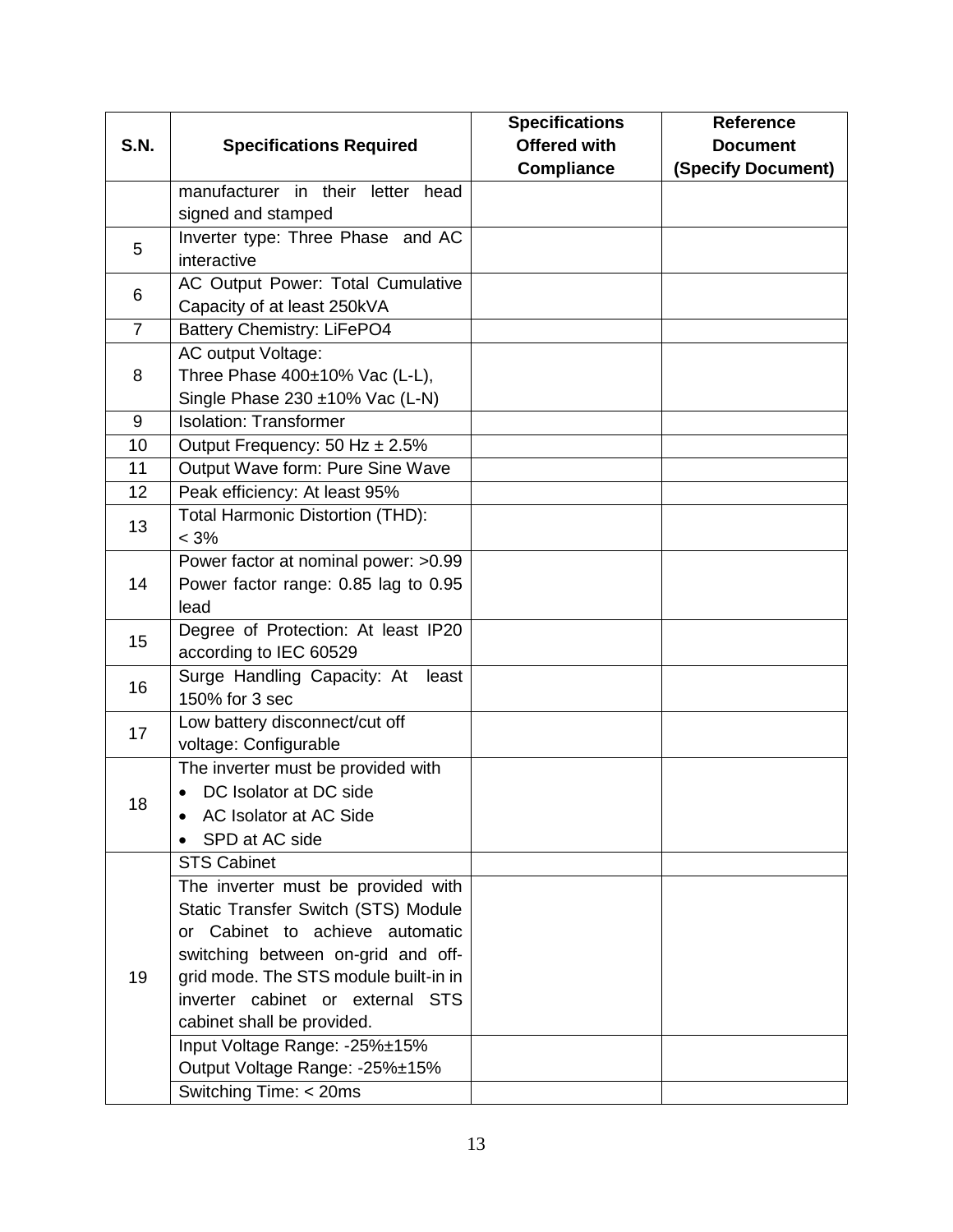|             |                                                                           | <b>Specifications</b> | <b>Reference</b>          |
|-------------|---------------------------------------------------------------------------|-----------------------|---------------------------|
| <b>S.N.</b> | <b>Specifications Required</b>                                            | <b>Offered with</b>   | <b>Document</b>           |
|             |                                                                           | <b>Compliance</b>     | <b>(Specify Document)</b> |
|             | Conversion Efficiency: At least 99% at                                    |                       |                           |
|             | full load                                                                 |                       |                           |
|             | Protection: AC                                                            |                       |                           |
|             | overvoltage/undervoltage,                                                 |                       |                           |
|             | over frequency/under frequency,                                           |                       |                           |
|             | AC phase reverse, overload, over                                          |                       |                           |
|             | temperature                                                               |                       |                           |
|             | Communication Interface: Modbus or                                        |                       |                           |
|             | RS232 or RS485 or Ethernet                                                |                       |                           |
|             | Protection: AC                                                            |                       |                           |
|             | overvoltage/undervoltage,                                                 |                       |                           |
| 20          | over frequency/under frequency,                                           |                       |                           |
|             | AC phase reverse, Ground fault,                                           |                       |                           |
|             | overload, over temperature                                                |                       |                           |
| 21          | Minimum<br>Operating Temperature:                                         |                       |                           |
|             | range of -20°C to +50°C                                                   |                       |                           |
|             | <b>Bidirectional</b><br>Features:<br>function,                            |                       |                           |
| 22          | capable to support in battery backup                                      |                       |                           |
|             | and must be compatible with Grid                                          |                       |                           |
|             | connected inverter.                                                       |                       |                           |
|             | Communication Interface: Modbus or                                        |                       |                           |
|             | RS232 or RS485 or Ethernet, must                                          |                       |                           |
| 23          | communicate<br>with<br><b>Battery</b>                                     |                       |                           |
|             | Management Unit (BMU) and Energy                                          |                       |                           |
|             | Management System (EMS) and                                               |                       |                           |
|             | must have data logging features                                           |                       |                           |
|             | <b>International Certifications:</b>                                      |                       |                           |
|             | IEC 62477-1:2012 or IEC 62109-                                            |                       |                           |
|             | 1:2010 & IEC 62109-2:2011,                                                |                       |                           |
|             | <b>IEC 61000</b>                                                          |                       |                           |
|             |                                                                           |                       |                           |
|             | The test certificates must be provided.<br>The Test Certificates from IEC |                       |                           |
| 24          | accredited independent laboratory                                         |                       |                           |
|             | must be provided. The Inverter must                                       |                       |                           |
|             | be certified by Certification Body                                        |                       |                           |
|             | Testing<br>Laboratory (CBTL)<br><b>or</b>                                 |                       |                           |
|             | National Certification Body (NCB)                                         |                       |                           |
|             | enlisted in the IECEE website. The                                        |                       |                           |
|             | enlisted CBTL or NCB must have                                            |                       |                           |
|             | Scope of Inverter Testing.                                                |                       |                           |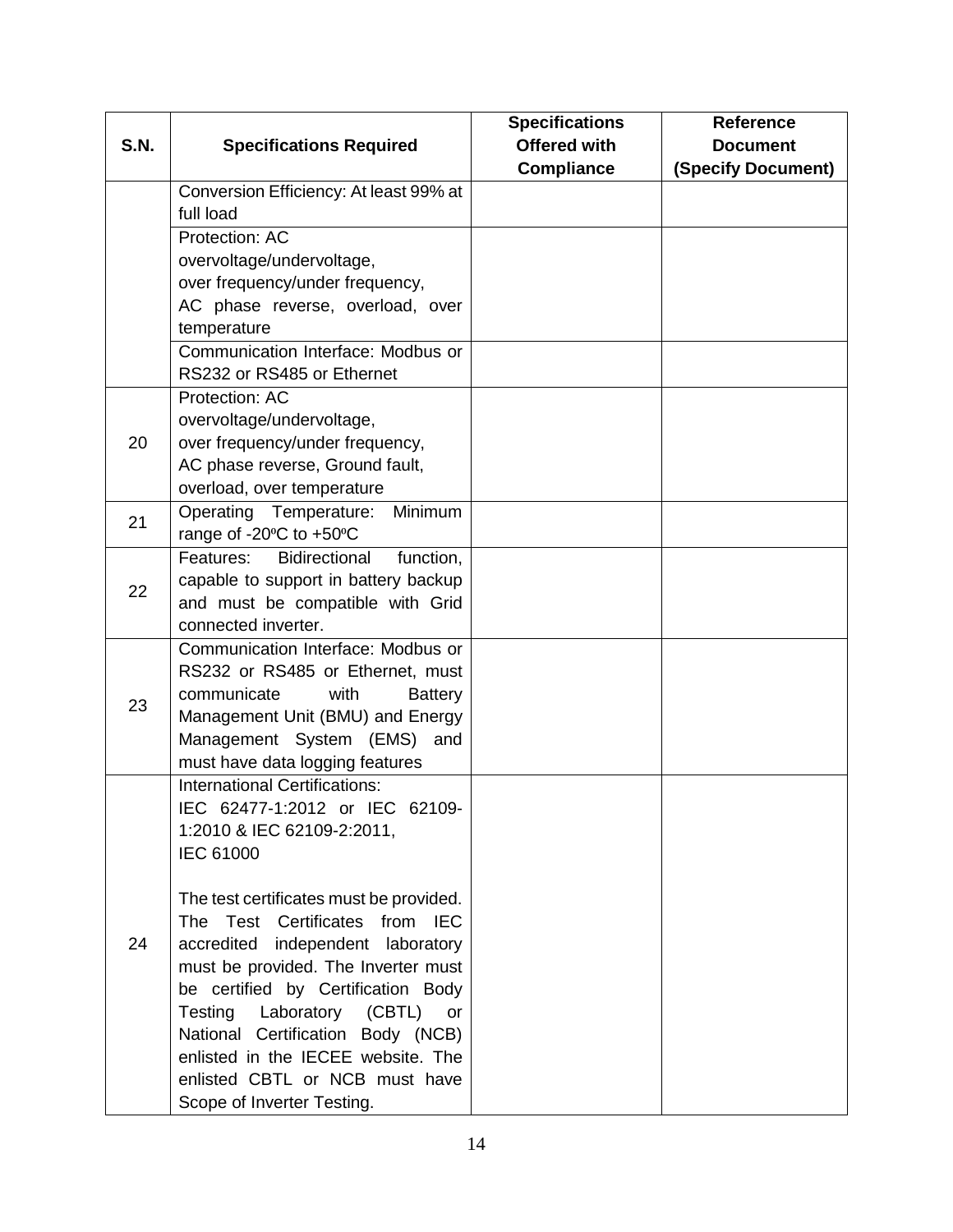| <b>S.N.</b> | <b>Specifications Required</b>                                                                          | <b>Specifications</b><br><b>Offered with</b><br><b>Compliance</b> | <b>Reference</b><br><b>Document</b><br>(Specify Document) |
|-------------|---------------------------------------------------------------------------------------------------------|-------------------------------------------------------------------|-----------------------------------------------------------|
| 25          | The Bidder must submit the technical<br>datasheet of Bidirectional Storage<br>Inverter and STS Cabinet. |                                                                   |                                                           |

# <span id="page-15-0"></span>**1.5 Lithium Iron Phosphate Battery**

The total required lithium iron phosphate (LiFePO4) battery system size must be at least 400kWh.

The battery shall comply with following standards and technical specifications.

|                |                                         | <b>Specifications</b> | <b>Reference</b>          |
|----------------|-----------------------------------------|-----------------------|---------------------------|
| <b>S.N.</b>    | <b>Specifications Required</b>          | <b>Offered with</b>   | <b>Document</b>           |
|                |                                         | <b>Compliance</b>     | <b>(Specify Document)</b> |
| $\mathbf{1}$   | Manufacturer Name/Brand/Model           |                       |                           |
|                | Manufacturer's experience in            |                       |                           |
| $\overline{2}$ | manufacturing LiFePO4 Battery:          |                       |                           |
|                | At least 5 years                        |                       |                           |
|                | The manufacturer shall have:            |                       |                           |
|                | ISO 9001:2008 or ISO 9001:2015,         |                       |                           |
| 3              | ISO 14001:2004 or ISO 14001:2015,       |                       |                           |
|                | OHSAS 18001:2007 or                     |                       |                           |
|                | OHSAS 18001:2017 or                     |                       |                           |
|                | ISO 45001:2018 Certificates             |                       |                           |
|                | A letter provided by principal battery  |                       |                           |
|                | manufacturer in their letter head       |                       |                           |
| $\overline{4}$ | stating the warranty period for their   |                       |                           |
|                | battery.                                |                       |                           |
|                | Product Warranty: $\geq$ 5 years        |                       |                           |
|                | Performance Warranty: ≥ 10 years        |                       |                           |
| 5              | Battery Type: Lithium Iron Phosphate    |                       |                           |
|                | (LiFePO4)                               |                       |                           |
| 6              | Battery Capacity: At least 400kWh       |                       |                           |
|                | The battery system must be supplied     |                       |                           |
|                | with<br>battery<br>rack,<br>battery     |                       |                           |
|                | management unit for each battery        |                       |                           |
| $\overline{7}$ | cluster, master battery management      |                       |                           |
|                | battery<br>unit<br>for whole<br>system, |                       |                           |
|                | integrated with EMS, properly sized     |                       |                           |
|                | cables & accessories.                   |                       |                           |
|                | The battery management system           |                       |                           |
| 8              | must be integrated inside each battery  |                       |                           |
|                | module and battery management unit      |                       |                           |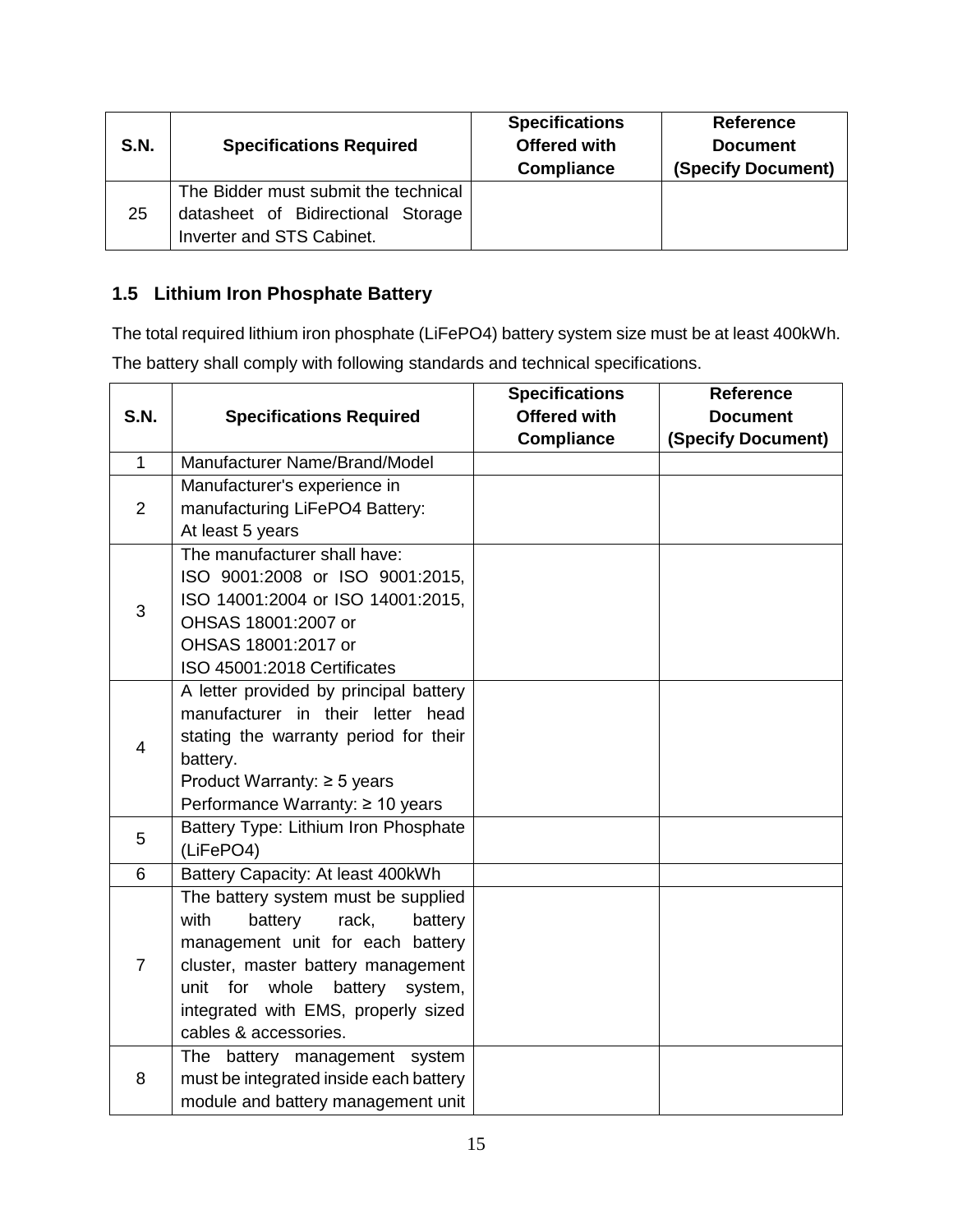|             |                                                                          | <b>Specifications</b> | <b>Reference</b>   |
|-------------|--------------------------------------------------------------------------|-----------------------|--------------------|
| <b>S.N.</b> | <b>Specifications Required</b>                                           | <b>Offered with</b>   | <b>Document</b>    |
|             |                                                                          | <b>Compliance</b>     | (Specify Document) |
|             | must be configured for each battery                                      |                       |                    |
|             | cluster.                                                                 |                       |                    |
|             | Management<br>System<br>Battery                                          |                       |                    |
| 9           | Function:<br>voltage,<br>current,                                        |                       |                    |
|             | temperature monitoring on cell level                                     |                       |                    |
|             | Battery Management Unit Function:                                        |                       |                    |
| 10          | collect battery data, monitor and                                        |                       |                    |
|             | control the cluster of batteries                                         |                       |                    |
| 11          | Cycle usage: At least 5,000 cycles at                                    |                       |                    |
|             | 90% DoD                                                                  |                       |                    |
| 12          | Average Self Discharge: ≤3% per                                          |                       |                    |
|             | month at 25°C                                                            |                       |                    |
| 13          | Operating Temperature: Minimum                                           |                       |                    |
|             | range of -10°C to +50°C                                                  |                       |                    |
|             | The battery rack and enclosure                                           |                       |                    |
|             | cabinet shall be rated for installation                                  |                       |                    |
| 14          | suitable inside the room and must be                                     |                       |                    |
|             | rated for at least IP20 according to                                     |                       |                    |
|             | IEC 60529.                                                               |                       |                    |
|             | The installation materials for each                                      |                       |                    |
|             | battery set must be supplied complete                                    |                       |                    |
|             | in all including mounting racks,                                         |                       |                    |
| 15          | enclosure cabinet, cell connecting                                       |                       |                    |
|             | copper flexible cables of suitable size,<br>stainless<br>steel<br>bolts, |                       |                    |
|             | screws,<br>insulated terminal<br>washers,<br>post                        |                       |                    |
|             | cable<br>fixing<br>covers,<br>shoes,                                     |                       |                    |
|             | accessories.                                                             |                       |                    |
|             | International Certification:                                             |                       |                    |
|             | IEC 62619:2017 for Cell and Battery                                      |                       |                    |
|             | Cluster                                                                  |                       |                    |
|             | The test certificates must be provided.                                  |                       |                    |
|             | The Test Certificates from IEC                                           |                       |                    |
|             | accredited independent laboratory                                        |                       |                    |
| 16          | must be provided. The battery must                                       |                       |                    |
|             | be certified by Certification Body                                       |                       |                    |
|             | Laboratory (CBTL)<br>Testing<br><b>or</b>                                |                       |                    |
|             | National Certification Body (NCB)                                        |                       |                    |
|             | enlisted in the IECEE website. The                                       |                       |                    |
|             | enlisted CBTL or NCB must have                                           |                       |                    |
|             | Scope of Battery Testing.                                                |                       |                    |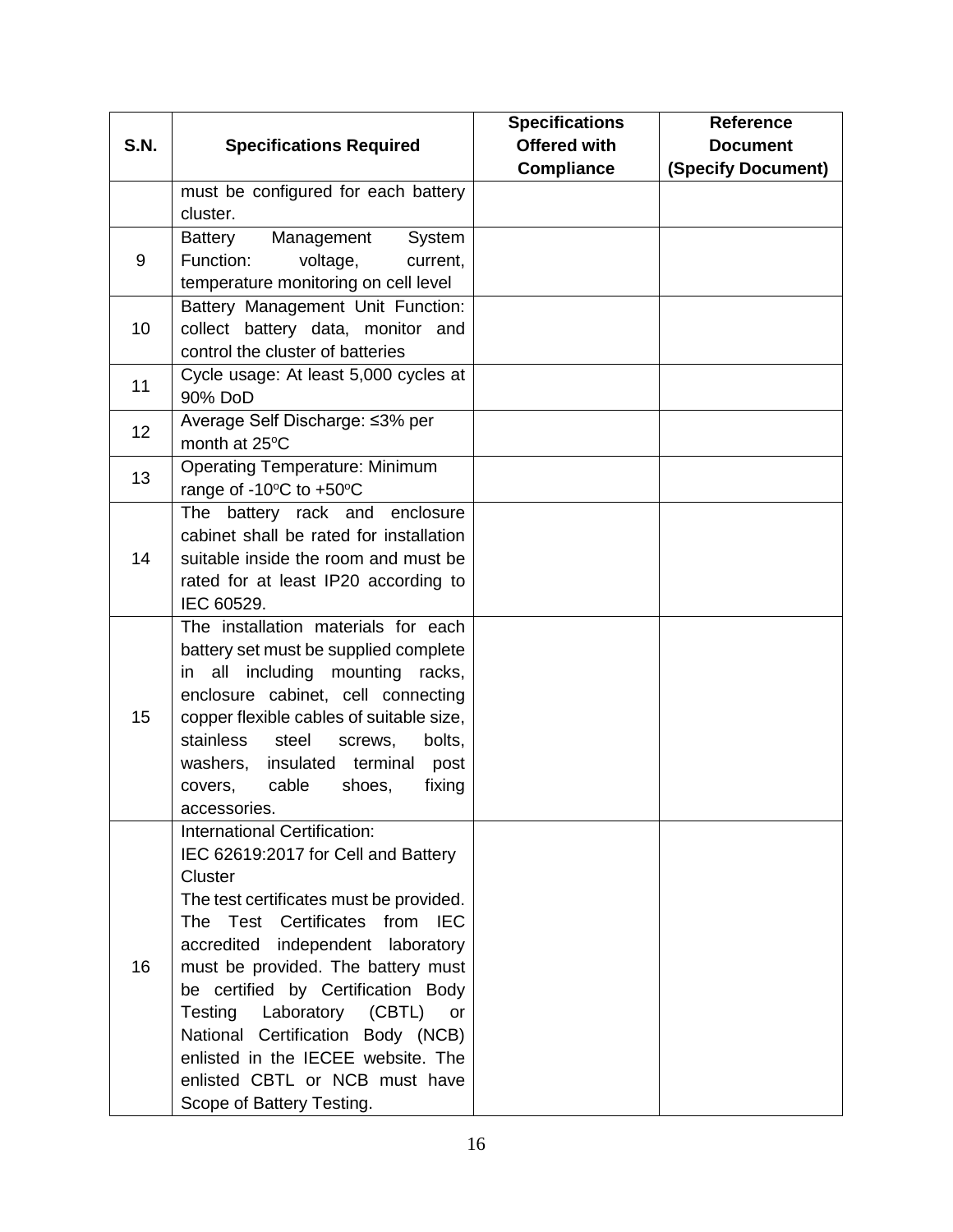| <b>S.N.</b> | <b>Specifications Required</b>                                                                                                        | <b>Specifications</b><br><b>Offered with</b><br><b>Compliance</b> | <b>Reference</b><br><b>Document</b><br><b>(Specify Document)</b> |
|-------------|---------------------------------------------------------------------------------------------------------------------------------------|-------------------------------------------------------------------|------------------------------------------------------------------|
| 17          | All batteries offered for the project<br>must be of same type, same model,<br>same capacity rating and from the<br>same manufacturer. |                                                                   |                                                                  |
| 18          | The Bidder must submit the technical<br>datasheet of LiFePO4 Battery System<br>Material<br>Safety<br>Data<br>and<br>Sheet.            |                                                                   |                                                                  |

# <span id="page-17-0"></span>**1.6 Support Structure for PV Modules**

The Support Structure shall comply with following standards and technical specifications.

|                |                                        | <b>Specifications</b> | <b>Reference</b>          |
|----------------|----------------------------------------|-----------------------|---------------------------|
| <b>S.N.</b>    | <b>Specifications Required</b>         | <b>Offered with</b>   | <b>Document</b>           |
|                |                                        | <b>Compliance</b>     | <b>(Specify Document)</b> |
| $\mathbf{1}$   | <b>Manufacturer Name</b>               |                       |                           |
|                | Manufacturer's<br>experience<br>in     |                       |                           |
| $\overline{2}$ | manufacturing support structure:       |                       |                           |
|                | At least 5 years                       |                       |                           |
|                | The manufacturer shall have:           |                       |                           |
| 3              | ISO 9001:2008 or ISO 9001:2015,        |                       |                           |
|                | ISO 14001:2004 or                      |                       |                           |
|                | ISO 14001:2015 Certificates            |                       |                           |
|                | Tilt angle and orientation: Optimum    |                       |                           |
| 4              | PV production angle at given           |                       |                           |
|                | latitude/longitude of<br>the<br>site,  |                       |                           |
|                | oriented towards south                 |                       |                           |
|                | The support structure design and       |                       |                           |
|                | foundation or fixation mounting        |                       |                           |
|                | arrangements shall consider all        |                       |                           |
|                | static and dynamic loads suitable for  |                       |                           |
|                | site. The support structure design     |                       |                           |
| 5              | and foundation or fixation mounting    |                       |                           |
|                | arrangements must withstand wind       |                       |                           |
|                | speed up to 170 km/hr. The wind +      |                       |                           |
|                | load<br>snow<br>analysis<br>must<br>be |                       |                           |
|                | provided.                              |                       |                           |
| 6              | The PV module structure must be        |                       |                           |
|                | made of MS hot dip galvanized          |                       |                           |
|                | suitable sections of rectangular       |                       |                           |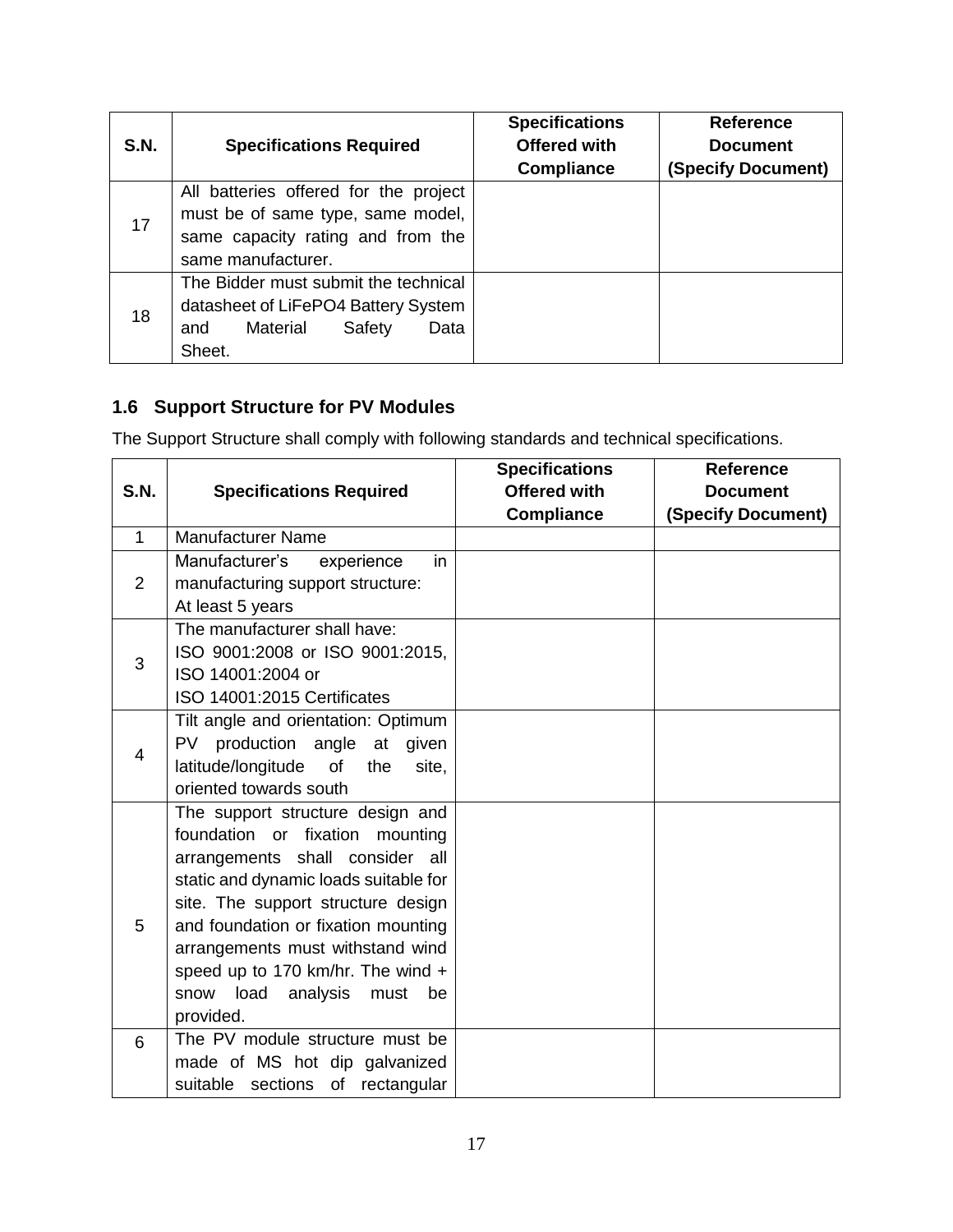|             |                                                                                                                                                                                                                                                                                                                                                                                                                                                                                                                                                                                                                                                                                    | <b>Specifications</b> | <b>Reference</b>   |
|-------------|------------------------------------------------------------------------------------------------------------------------------------------------------------------------------------------------------------------------------------------------------------------------------------------------------------------------------------------------------------------------------------------------------------------------------------------------------------------------------------------------------------------------------------------------------------------------------------------------------------------------------------------------------------------------------------|-----------------------|--------------------|
| <b>S.N.</b> | <b>Specifications Required</b>                                                                                                                                                                                                                                                                                                                                                                                                                                                                                                                                                                                                                                                     | <b>Offered with</b>   | <b>Document</b>    |
|             |                                                                                                                                                                                                                                                                                                                                                                                                                                                                                                                                                                                                                                                                                    | <b>Compliance</b>     | (Specify Document) |
|             | tubes, angles and channels. The<br>minimum standards to be followed<br>are:<br>Vertical leg (Main leg): Minimum<br>80mmx40mmx2mm<br><b>Rectangular Hollow Section</b><br>Rafter: Minimum<br>80mmx40mmx2mm<br><b>Rectangular Hollow Section</b><br>Purlin:<br><b>Minimum</b><br>80mmx40mmx2mm<br><b>Rectangular Hollow Section</b><br>Column<br>bracing<br>supporting<br>or<br>bracing: Minimum<br>40mmx40mmx5mm angle<br>The horizontal spacing between<br>2 vertical legs must be between<br>1.5-2 meters as per load conditions.<br>The PV array must be designed with<br>cross section with maximum 2<br>numbers for vertical placement and<br>maximum 4 numbers for horizontal |                       |                    |
|             | placement. There must be minimum<br>of 25mm uniform spacing between<br>the modules.<br><b>The</b><br>minimum<br>thickness<br>0f<br>galvanization must be at least 90<br>microns throughout the surface.<br>The test report for random sampling<br>of structure members must be<br>provided from authorized<br>test                                                                                                                                                                                                                                                                                                                                                                 |                       |                    |
|             | laboratory.<br>The<br>support structure<br>and<br>its                                                                                                                                                                                                                                                                                                                                                                                                                                                                                                                                                                                                                              |                       |                    |
| 7           | accessories shall be able to resist at<br>least 25 years of outdoor exposure<br>without<br>suffering<br>damage<br><b>or</b><br>corrosion.                                                                                                                                                                                                                                                                                                                                                                                                                                                                                                                                          |                       |                    |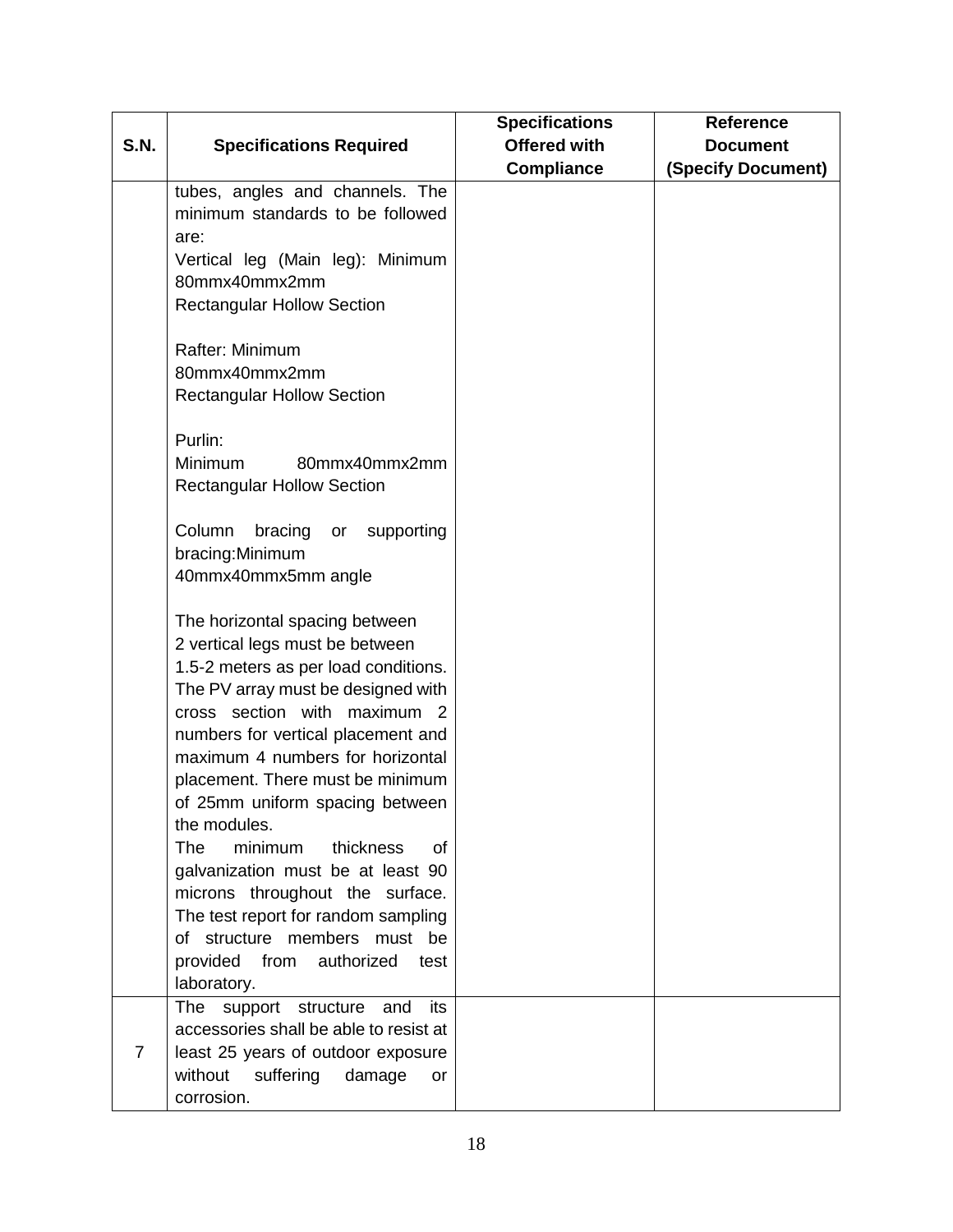|             |                                              | <b>Specifications</b> | <b>Reference</b>          |
|-------------|----------------------------------------------|-----------------------|---------------------------|
| <b>S.N.</b> | <b>Specifications Required</b>               | <b>Offered with</b>   | <b>Document</b>           |
|             |                                              | <b>Compliance</b>     | <b>(Specify Document)</b> |
|             | The support structure shall<br>be            |                       |                           |
| 8           | installed in such a way that PV array        |                       |                           |
|             | shading is minimized as much as              |                       |                           |
|             | possible considering site condition          |                       |                           |
|             | The minimum clearance between                |                       |                           |
| 9           | ground level and bottom edge of the          |                       |                           |
|             | PV modules/arrays must be at least           |                       |                           |
|             | 50cm.                                        |                       |                           |
|             | Stainless Steel (SS 304) nuts, bolts,        |                       |                           |
|             | washers must be used for fixing              |                       |                           |
|             | modules<br>with<br>the<br>structure.         |                       |                           |
|             | Stainless Steel (SS<br>304)<br>or            |                       |                           |
|             | Galvanized nuts, bolts, washers,             |                       |                           |
| 10          | mounting clamps should be used for           |                       |                           |
|             | fixing structure and compatible with         |                       |                           |
|             | materials which it is being fixed. In        |                       |                           |
|             | case of welding structure, the               |                       |                           |
|             | galvanization must be done after the         |                       |                           |
|             | fabrication work.                            |                       |                           |
|             | For ground mounted system, the               |                       |                           |
|             | foundation of PV structure shall be          |                       |                           |
|             | minimum 0.8 meter deep with 0.3(L)           |                       |                           |
| 11          | x 0.3(B) size with 0.3m thick stone          |                       |                           |
|             | soling with sand filling and 0.3(L) x        |                       |                           |
|             | $0.3(B) \times 0.8(H)$ pillar in 1:2:4 PCC   |                       |                           |
|             | with 0.3m pillar above ground.               |                       |                           |
|             | For roof mounted system,<br>the              |                       |                           |
|             | foundation of PV structure shall be          |                       |                           |
|             | 1:2:4 RCC of minimum $0.3(L)$ x              |                       |                           |
|             | $0.3(B) \times 0.3m(H)$ above the roof floor |                       |                           |
| 12          | level and anchor plate with minimum          |                       |                           |
|             | 200mmx200mmx6mm (GI with at                  |                       |                           |
|             | least 90 microns) & galvanized               |                       |                           |
|             | bolt<br>with<br>minimum<br>anchor            |                       |                           |
|             | 100mmxø12 with galvanized nuts,              |                       |                           |
|             | washers.                                     |                       |                           |

# <span id="page-19-0"></span>**1.7 Junction Box**

The junction boxes are to be provided in the PV array for the termination of PV string connecting cables. The Junction box shall comply with following standards and technical specifications.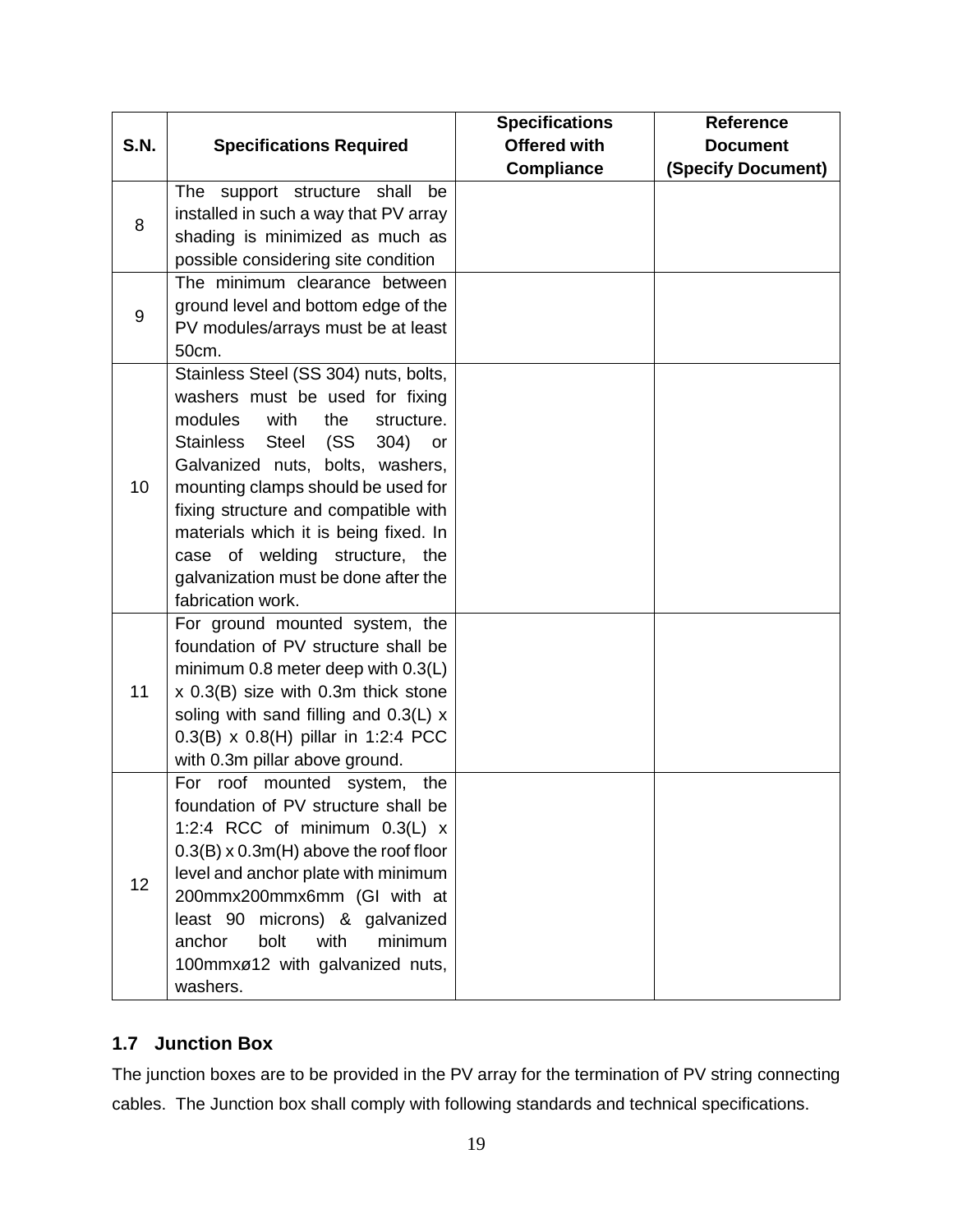|                |                                        | <b>Specifications</b> | <b>Reference</b>   |
|----------------|----------------------------------------|-----------------------|--------------------|
| <b>S.N.</b>    | <b>Specifications Required</b>         | <b>Offered with</b>   | <b>Document</b>    |
|                |                                        | <b>Compliance</b>     | (Specify Document) |
| $\mathbf{1}$   | Manufacturer Name/Brand/Model          |                       |                    |
|                | Manufacturer's<br>experience<br>in     |                       |                    |
| $\overline{2}$ | manufacturing junction boxes:          |                       |                    |
|                | At least 5 years                       |                       |                    |
|                | The manufacturer shall have:           |                       |                    |
| 3              | ISO 9001:2008 or ISO 9001:2015,        |                       |                    |
|                | ISO 14001:2004 or                      |                       |                    |
|                | ISO 14001:2015 Certificates            |                       |                    |
|                | Warranty: Manufacturing warranty       |                       |                    |
| 4              | of at least 5 years from junction box  |                       |                    |
|                | manufacturer in their letter head      |                       |                    |
|                | signed and stamped                     |                       |                    |
|                | The Junction box must be rated for     |                       |                    |
|                | exterior installation suitable for the |                       |                    |
| 5              | site conditions, shall be UV and       |                       |                    |
|                | weather resistant.                     |                       |                    |
|                | Degree of Protection: At least IP65    |                       |                    |
|                | according to IEC 60529                 |                       |                    |
|                | The junction box installation must be  |                       |                    |
|                | protected from direct rain, sun and    |                       |                    |
| 6              | dust. The junction box must be         |                       |                    |
|                | suitable for mounting on the module    |                       |                    |
|                | support structures.                    |                       |                    |
|                | If the fuses are not provided at input |                       |                    |
|                | side of grid connected inverter        |                       |                    |
|                | (inside the inverter), each junction   |                       |                    |
|                | box must include the PV string fuses   |                       |                    |
| 7              | as recommended by PV module            |                       |                    |
|                | manufacturer. The PV string fuse       |                       |                    |
|                | must be provided in both positive &    |                       |                    |
|                | negative sides in the box and must     |                       |                    |
|                | have IEC 60947-3.                      |                       |                    |
|                | Fuses must be cylindrical type         |                       |                    |
|                | mounted on appropriately sized non     |                       |                    |
| 8              | exposed type DC fuse block or DC       |                       |                    |
|                | fuse holders. The fuse holders/block   |                       |                    |
|                | may be DIN rail adapted.               |                       |                    |
|                | Degree of Protection: At least IP20    |                       |                    |
|                | according to IEC 60529                 |                       |                    |
| 9              | The Fuse must be designed for at       |                       |                    |
|                | least nominal voltage of DC 1000V.     |                       |                    |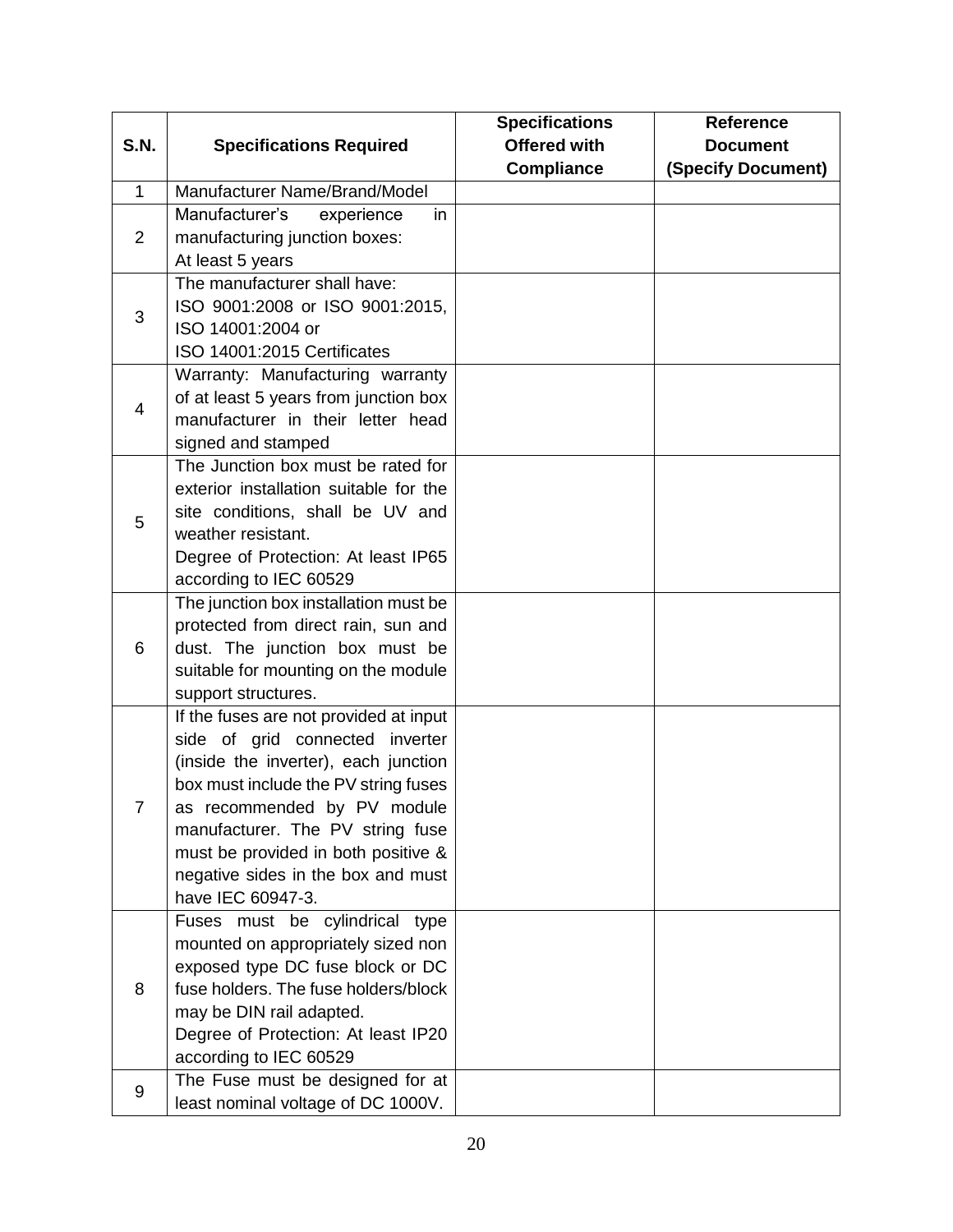|             |                                         | <b>Specifications</b> | Reference                 |
|-------------|-----------------------------------------|-----------------------|---------------------------|
| <b>S.N.</b> | <b>Specifications Required</b>          | <b>Offered with</b>   | <b>Document</b>           |
|             |                                         | <b>Compliance</b>     | <b>(Specify Document)</b> |
|             | The junction box must be provided       |                       |                           |
| 10          | with copper bus bars with suitable      |                       |                           |
|             | termination blocks.                     |                       |                           |
|             | The junction box must be provided       |                       |                           |
| 11          | for each PV String.                     |                       |                           |
|             | The junction box must be provided       |                       |                           |
| 12          | with IEC 62208 hinged door with         |                       |                           |
|             | EPDM rubber gasket to prevent           |                       |                           |
|             | water entry.                            |                       |                           |
|             | All cables must be connected            |                       |                           |
|             | properly and cable entering/outings     |                       |                           |
|             | into/from the box must be sealed        |                       |                           |
| 13          | properly (use of cable glands,          |                       |                           |
|             | copper cables lugs, cable ties) so      |                       |                           |
|             | that dust and insects, mice cannot      |                       |                           |
|             | enter the box.                          |                       |                           |
|             | The PV Connectors to be used            |                       |                           |
|             | connecting to the MPPT input of the     |                       |                           |
|             | Inverter must be compatible with the    |                       |                           |
|             | original PV module connector. Only      |                       |                           |
| 14          | the connector type supplied by the      |                       |                           |
|             | module manufacturer or approved         |                       |                           |
|             | by the module manufacturer must         |                       |                           |
|             | be used and must comply with            |                       |                           |
|             | IEC 62852.                              |                       |                           |
|             | The PV Connectors<br>must<br>be         |                       |                           |
|             | provided with degree of protection of   |                       |                           |
| 15          | at least IP68 according to IEC          |                       |                           |
|             | 60529.                                  |                       |                           |
|             | The cable glands must be provided       |                       |                           |
| 16          | with degree of protection of at least   |                       |                           |
|             | IP66 according to IEC 60529.            |                       |                           |
|             | International Certification:            |                       |                           |
|             | IEC 61439-1:2011, IEC 61439-            |                       |                           |
|             | 2:2011 or IEC 61439-1:2020,             |                       |                           |
|             | IEC 61439-2:2020,                       |                       |                           |
| 17          | IEC 60947-3 for PV string fuse          |                       |                           |
|             |                                         |                       |                           |
|             | test certificates<br>The<br>must<br>be  |                       |                           |
|             | provided. The Test Certificates from    |                       |                           |
|             | <b>IEC</b><br>accredited<br>independent |                       |                           |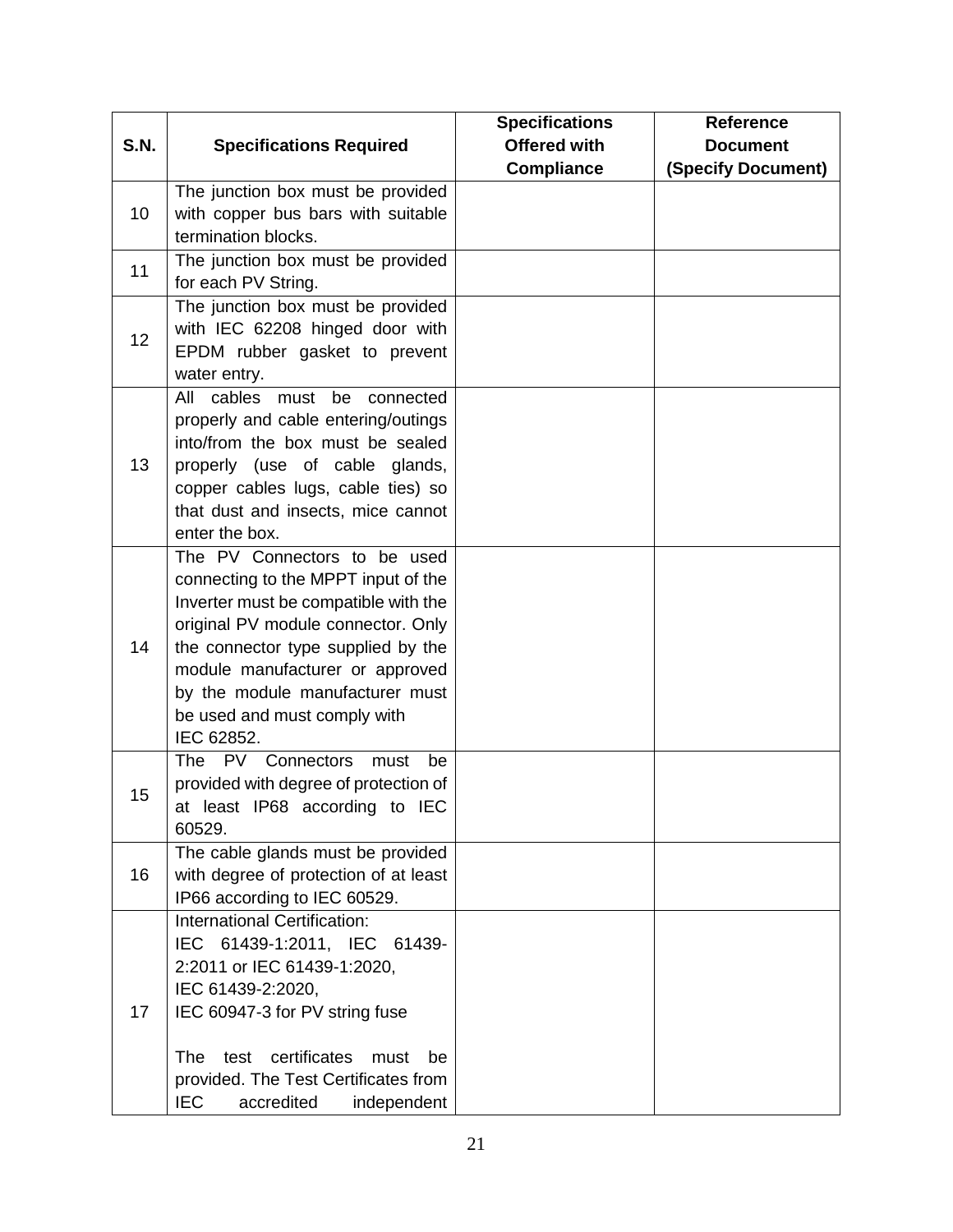| S.N. | <b>Specifications Required</b>                                                                                                                                                                                                                                        | <b>Specifications</b><br>Offered with<br><b>Compliance</b> | <b>Reference</b><br><b>Document</b><br>(Specify Document) |
|------|-----------------------------------------------------------------------------------------------------------------------------------------------------------------------------------------------------------------------------------------------------------------------|------------------------------------------------------------|-----------------------------------------------------------|
|      | laboratory must be provided. All the<br>components must be certified by<br>Certification<br>Body<br>Testing<br>Laboratory (CBTL) or National<br>Certification Body (NCB) enlisted in<br>the IECEE website. The enlisted<br>CBTL or NCB must have Scope of<br>Testing. |                                                            |                                                           |
| 18   | <b>Bidder</b><br>submit<br>the<br>The l<br>must<br>technical datasheet of Junction Box<br>and PV String Fuse.                                                                                                                                                         |                                                            |                                                           |

# <span id="page-22-0"></span>**1.8 Grid Connected AC Combiner Box**

The Grid connected AC combiner box shall comply with following standards and technical specifications.

|              |                                       | <b>Specifications</b> | <b>Reference</b>          |
|--------------|---------------------------------------|-----------------------|---------------------------|
| <b>S.N.</b>  | <b>Specifications Required</b>        | <b>Offered with</b>   | <b>Document</b>           |
|              |                                       | <b>Compliance</b>     | <b>(Specify Document)</b> |
| $\mathbf{1}$ | Manufacturer Name/Brand/Model         |                       |                           |
|              | Manufacturer's<br>experience<br>in.   |                       |                           |
| 2            | manufacturing combiner boxes:         |                       |                           |
|              | At least 5 years                      |                       |                           |
|              | The manufacturer shall have:          |                       |                           |
| 3            | ISO 9001:2008 or ISO 9001:2015,       |                       |                           |
|              | ISO 14001:2004 or                     |                       |                           |
|              | ISO 14001:2015 Certificates           |                       |                           |
|              | Warranty: Manufacturing warranty      |                       |                           |
| 4            | of at least 5 years from combiner     |                       |                           |
|              | box manufacturer in their letter head |                       |                           |
|              | signed and stamped                    |                       |                           |
|              | The Grid Connected AC combiner        |                       |                           |
|              | box must be rated for exterior        |                       |                           |
|              | installation suitable for the site    |                       |                           |
|              | conditions, shall be UV and weather   |                       |                           |
| 5            | resistant.                            |                       |                           |
|              | Degree of Protection: At least IP65   |                       |                           |
|              | for outdoor and at least IP54 for     |                       |                           |
|              | indoor according to IEC 60529         |                       |                           |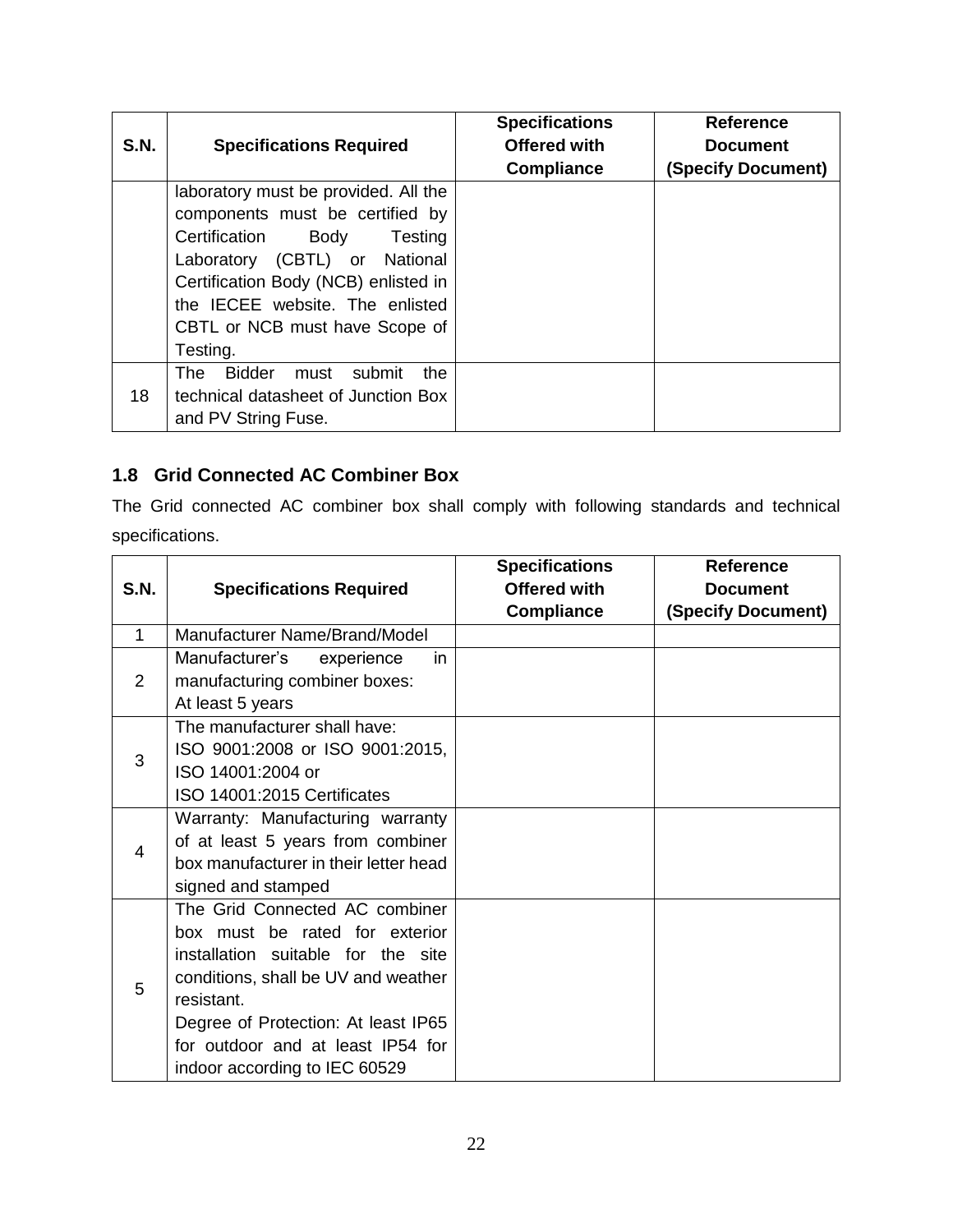|                |                                     | <b>Specifications</b> | Reference                 |
|----------------|-------------------------------------|-----------------------|---------------------------|
| <b>S.N.</b>    | <b>Specifications Required</b>      | <b>Offered with</b>   | <b>Document</b>           |
|                |                                     | <b>Compliance</b>     | <b>(Specify Document)</b> |
|                | The combiner box must be provided   |                       |                           |
| 6              | with copper bus bars with suitable  |                       |                           |
|                | termination blocks.                 |                       |                           |
|                | The combiner box must be provided   |                       |                           |
| $\overline{7}$ | with IEC 62208 hinged door with     |                       |                           |
|                | EPDM rubber gasket to prevent       |                       |                           |
|                | water entry                         |                       |                           |
|                | The combiner box must have          |                       |                           |
|                | AC 4P Isolator: At least 200A & 80A |                       |                           |
|                | connecting the output of 110kVA &   |                       |                           |
| 8              | 40kVA Grid Connected Inverters      |                       |                           |
|                | respectively and Isolator must have |                       |                           |
|                | IEC 60947-2.                        |                       |                           |
|                | The combiner box must have          |                       |                           |
|                | AC 4P MCCB: At least 200A & 80A     |                       |                           |
|                | connecting the output of 110kVA &   |                       |                           |
|                | 40kVA Grid Connected Inverters      |                       |                           |
| 9              | respectively                        |                       |                           |
|                | AC 4P MCCB: At least 800A           |                       |                           |
|                | connecting the<br>input of AC       |                       |                           |
|                | <b>Distribution Board</b>           |                       |                           |
|                | and MCCB must have IEC 60947-2.     |                       |                           |
|                | The MCCB must be used to isolate    |                       |                           |
|                | each output of Inverter and the     |                       |                           |
| 10             | output of AC combiner box.          |                       |                           |
|                | Degree of Protection: At least IP20 |                       |                           |
|                | according to IEC 60529              |                       |                           |
|                | The combiner box must have          |                       |                           |
|                | appropriately sized AC surge        |                       |                           |
|                | protection device for each inverter |                       |                           |
| 11             | output. The SPD must have IEC       |                       |                           |
|                | 61643-11:2011<br>and<br>grounded    |                       |                           |
|                | adequately.                         |                       |                           |
|                | The SPD must be Type 1+2, 20kA      |                       |                           |
|                | nominal discharge and 40 kA         |                       |                           |
| 12             | maximum discharge current.          |                       |                           |
|                | Degree of Protection: At least IP20 |                       |                           |
|                | according to IEC 60529              |                       |                           |
|                | The MCCB and SPD must be            |                       |                           |
| 13             | designed for at least nominal       |                       |                           |
|                | voltage of AC 400V.                 |                       |                           |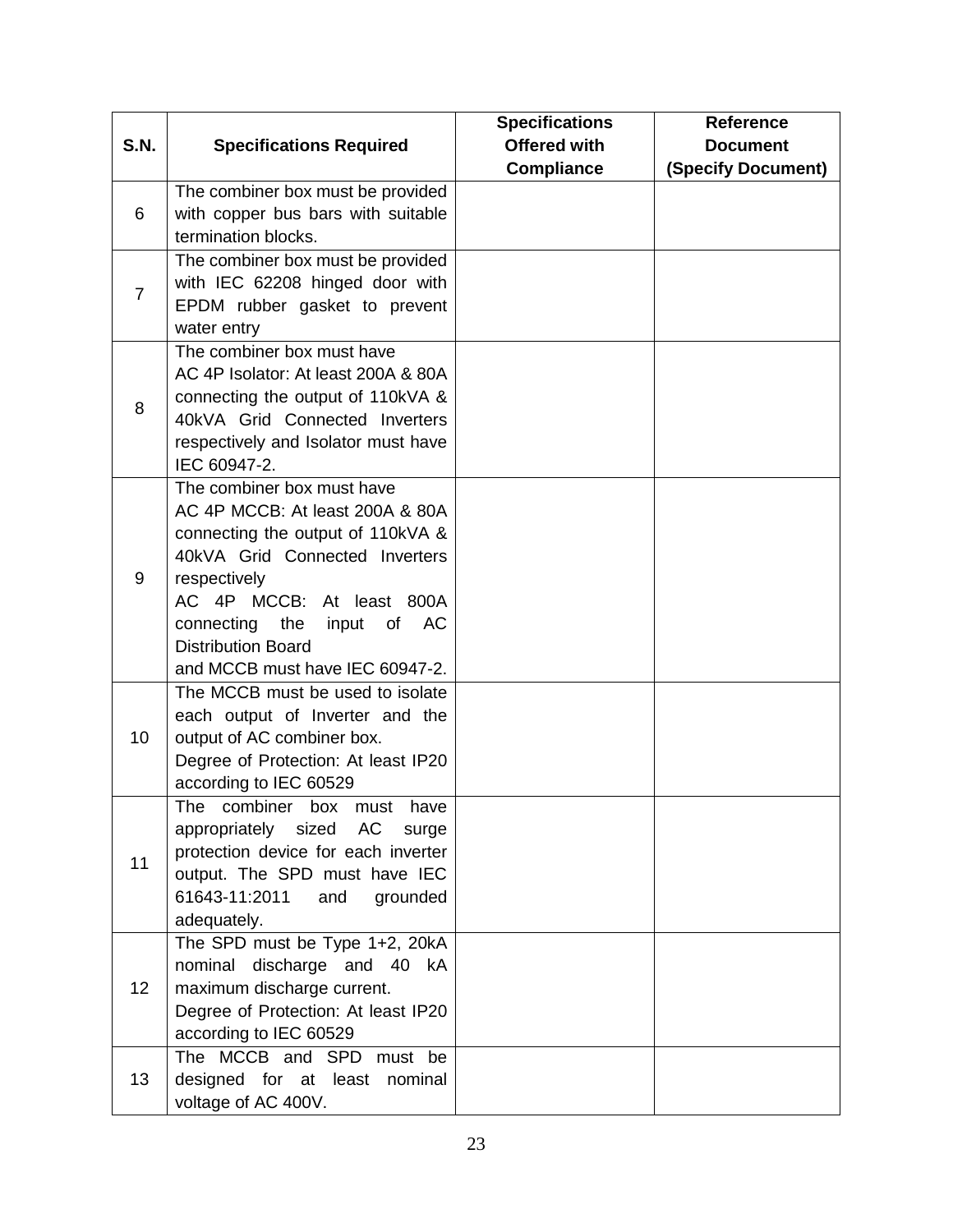|             |                                                                                                                                                                                                                                                                                                                                                                                                                                                                                                             | <b>Specifications</b> | <b>Reference</b>          |
|-------------|-------------------------------------------------------------------------------------------------------------------------------------------------------------------------------------------------------------------------------------------------------------------------------------------------------------------------------------------------------------------------------------------------------------------------------------------------------------------------------------------------------------|-----------------------|---------------------------|
| <b>S.N.</b> | <b>Specifications Required</b>                                                                                                                                                                                                                                                                                                                                                                                                                                                                              | <b>Offered with</b>   | <b>Document</b>           |
|             |                                                                                                                                                                                                                                                                                                                                                                                                                                                                                                             | <b>Compliance</b>     | <b>(Specify Document)</b> |
| 14          | The following parameters shall be<br>displayed in combiner box for all<br>incoming and outgoing feeders<br>Indicators for each phase<br>Voltage, Current and Power<br>$\bullet$<br>(kVA, kW, KVAr)<br>Power Factor and Frequency<br>٠<br>Energy<br>Protection:AC<br>overvoltage/undervoltage,<br>over frequency/under<br>frequency, AC phase reverse,<br>overload, earth fault<br>All the instrumentation above must<br>be digital with accuracy class of 0.5<br><b>RS485</b><br>and<br><b>Modbus</b><br>or |                       |                           |
| 15          | communication port.<br>be<br>cables must<br>All<br>connected<br>properly and cable entering/outings<br>into/from the box must be sealed<br>properly (use of cable glands,<br>copper cables lugs, cable ties) so<br>that dust and insects, mice cannot<br>enter the box.                                                                                                                                                                                                                                     |                       |                           |
| 16          | The cable glands must be provided<br>with degree of protection of at least<br>IP66 according to IEC 60529.                                                                                                                                                                                                                                                                                                                                                                                                  |                       |                           |
| 17          | <b>International Certifications:</b><br>IEC 60947-2 for AC MCCB,<br>IEC 60947-3 for AC Isolator,<br>IEC 61643-11:2011 for AC SPD<br>IEC 61439-1:2011, IEC 61439-<br>2:2011 or IEC 61439-1:2020,<br>IEC 61439-2:2020 for AC Combiner<br><b>Box</b><br><b>The</b><br>test certificates<br>must<br>be<br>provided. The Test Certificates from<br><b>IEC</b><br>accredited<br>independent<br>laboratory must be provided. All the<br>components must be certified by<br>Certification<br><b>Body</b><br>Testing |                       |                           |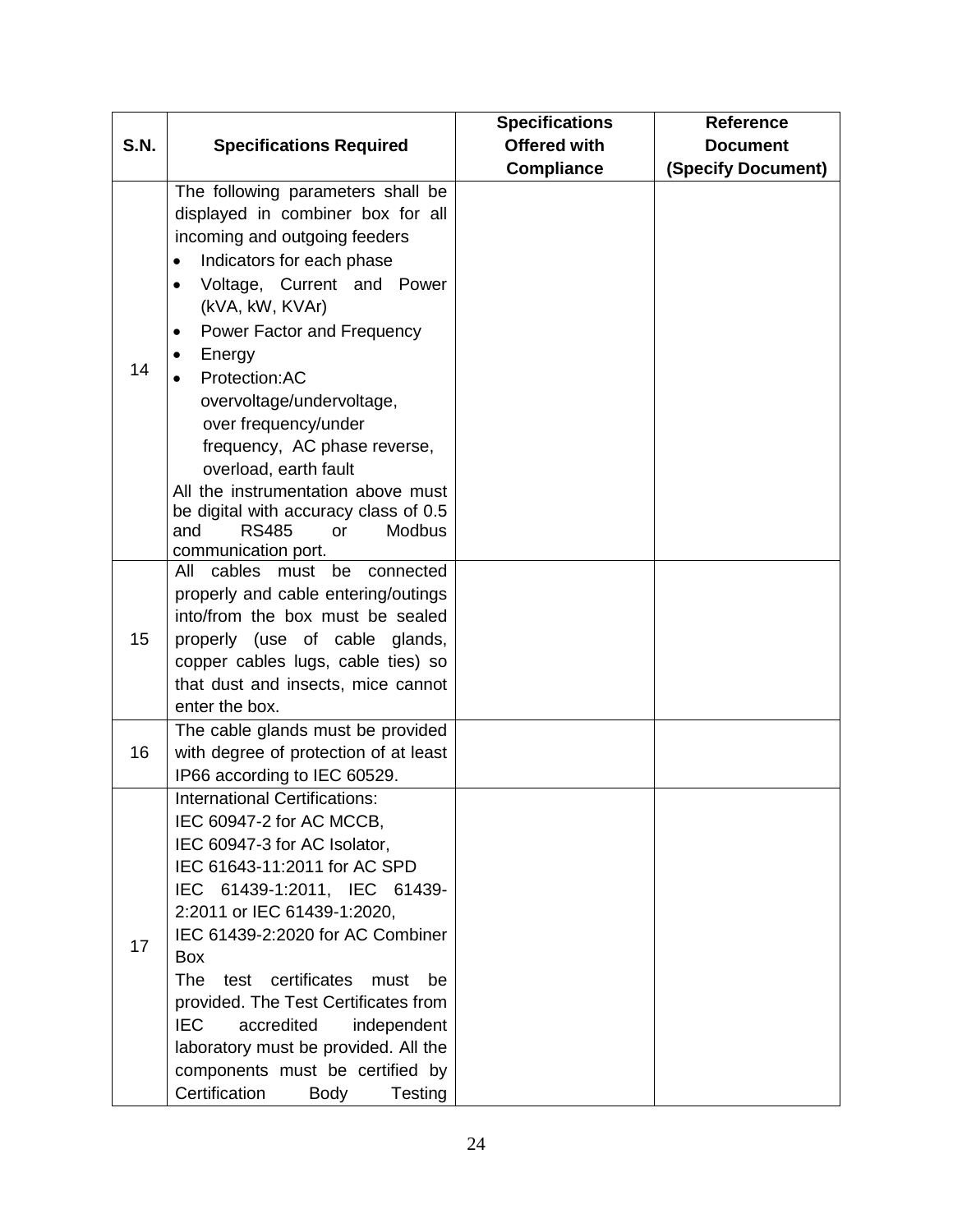| S.N. | <b>Specifications Required</b>                                                                                                                                                   | <b>Specifications</b><br><b>Offered with</b><br><b>Compliance</b> | <b>Reference</b><br><b>Document</b><br>(Specify Document) |
|------|----------------------------------------------------------------------------------------------------------------------------------------------------------------------------------|-------------------------------------------------------------------|-----------------------------------------------------------|
|      | (CBTL)<br>National<br>Laboratory<br>or<br>Certification Body (NCB) enlisted in<br>the IECEE website. The enlisted<br>CBTL or NCB must have Scope of<br>Testing.                  |                                                                   |                                                           |
| 18   | <b>Bidder</b><br>submit<br>the<br>The l<br>must<br>technical datasheet<br>Grid<br>of<br>connected AC combiner box, AC<br>Isolator, AC MCCB, AC SPD and<br>3-Phase Digital Meter. |                                                                   |                                                           |

# <span id="page-25-0"></span>**1.9 AC Distribution Board**

The AC Distribution Board shall comply with following standards and technical specifications.

| <b>S.N.</b>  | <b>Specifications Required</b>                                                                                                                                                                                | <b>Specifications</b><br><b>Offered with</b> | <b>Reference</b><br><b>Document</b> |
|--------------|---------------------------------------------------------------------------------------------------------------------------------------------------------------------------------------------------------------|----------------------------------------------|-------------------------------------|
|              |                                                                                                                                                                                                               | <b>Compliance</b>                            | <b>(Specify Document)</b>           |
| $\mathbf{1}$ | Manufacturer Name/Brand/Model                                                                                                                                                                                 |                                              |                                     |
| 2            | Manufacturer's<br>experience<br>in.<br>manufacturing distribution board:<br>At least 5 years                                                                                                                  |                                              |                                     |
| 3            | The manufacturer shall have:<br>ISO 9001:2008 or ISO 9001:2015,<br>ISO 14001:2004 or<br>ISO 14001:2015 Certificates                                                                                           |                                              |                                     |
| 4            | Warranty: Manufacturing warranty<br>of at least 5 years from distribution<br>board manufacturer in their letter<br>head signed and stamped                                                                    |                                              |                                     |
| 5            | The AC Distribution Board must be<br>rated for installation suitable inside<br>the control room.<br>Degree of Protection: At least IP65<br>for outdoor and at least IP54 for<br>indoor according to IEC 60529 |                                              |                                     |
| 6            | The distribution board must<br>he.<br>provided with copper bus bars with<br>suitable termination blocks.                                                                                                      |                                              |                                     |
| 7            | The distribution board must<br>be.<br>provided with hinged door with<br>EPDM rubber gasket.                                                                                                                   |                                              |                                     |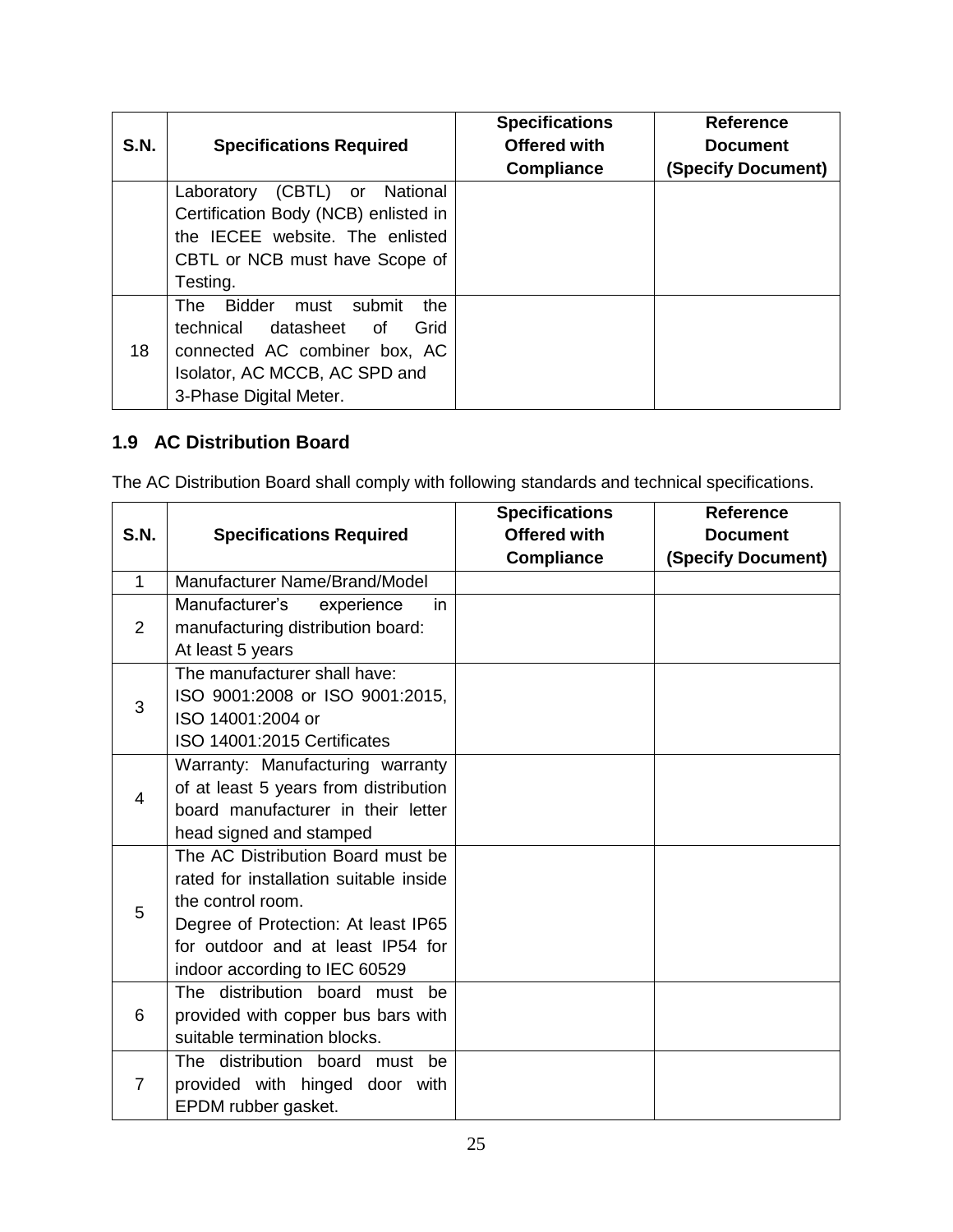|             |                                                                        | <b>Specifications</b> | <b>Reference</b>          |
|-------------|------------------------------------------------------------------------|-----------------------|---------------------------|
| <b>S.N.</b> | <b>Specifications Required</b>                                         | <b>Offered with</b>   | <b>Document</b>           |
|             |                                                                        | <b>Compliance</b>     | <b>(Specify Document)</b> |
|             | The distribution board must have                                       |                       |                           |
|             | AC 4P ACB:<br>At least<br>800A                                         |                       |                           |
|             | connecting the output of Grid                                          |                       |                           |
| 8           | <b>Connected AC Combiner Box</b>                                       |                       |                           |
|             | AC 4P ACB: At least 1000A                                              |                       |                           |
|             | connecting the system output to grid                                   |                       |                           |
|             | and ACB must have IEC 60947-2.                                         |                       |                           |
|             | The distribution board must have                                       |                       |                           |
|             | 4 number of AC 4P ACB or                                               |                       |                           |
| 9           | appropriate switchgears, each of at                                    |                       |                           |
|             | least 250A for supplying power to                                      |                       |                           |
|             | four feeders of different priority level.                              |                       |                           |
|             | <b>ACB</b><br><b>The</b><br>must<br>have<br>remote                     |                       |                           |
|             | electronic<br>tripping<br>making<br>and                                |                       |                           |
| 10          | function with protection system such                                   |                       |                           |
|             | as AC overvoltage/undervoltage,                                        |                       |                           |
|             | over frequency/under frequency,                                        |                       |                           |
|             | overload, earth fault                                                  |                       |                           |
| 11          | Degree of Protection for ACB: At                                       |                       |                           |
|             | least IP20 according to IEC 60529                                      |                       |                           |
|             | The distribution board must have                                       |                       |                           |
|             | appropriately sized AC<br>surge                                        |                       |                           |
| 12          | protection device. The SPD must                                        |                       |                           |
|             | have IEC 61643-11:2011<br>and                                          |                       |                           |
|             | grounded adequately.                                                   |                       |                           |
|             | The SPD must be Type 1+2, 20kA                                         |                       |                           |
|             | nominal<br>discharge<br>and<br>40 kA                                   |                       |                           |
| 12          | maximum discharge current.                                             |                       |                           |
|             | Degree of Protection: At least IP20                                    |                       |                           |
|             | according to IEC 60529                                                 |                       |                           |
| 13          | The ACB and SPD<br>must<br>be                                          |                       |                           |
|             | designed for at least<br>nominal                                       |                       |                           |
|             | voltage of AC 400V.                                                    |                       |                           |
|             | The following parameters shall be<br>displayed in combiner box for all |                       |                           |
|             |                                                                        |                       |                           |
| 14          | incoming and outgoing feeders                                          |                       |                           |
|             | Indicators for each phase                                              |                       |                           |
|             | Voltage, Current and Power<br>$\bullet$                                |                       |                           |
|             | (kVA, kW, KVAr)                                                        |                       |                           |
|             | Power Factor and Frequency                                             |                       |                           |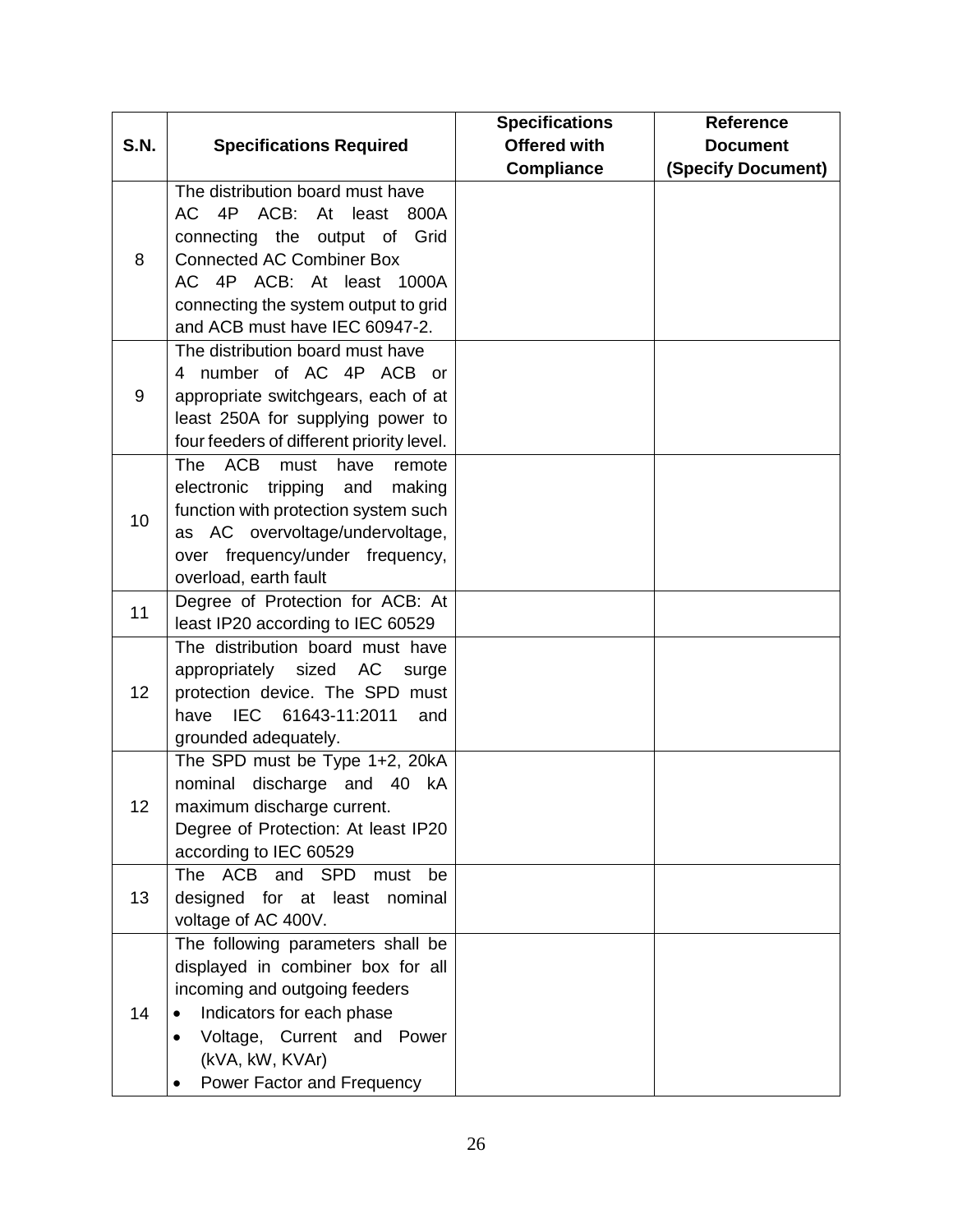|             |                                                   | <b>Specifications</b> | <b>Reference</b>          |
|-------------|---------------------------------------------------|-----------------------|---------------------------|
| <b>S.N.</b> | <b>Specifications Required</b>                    | <b>Offered with</b>   | <b>Document</b>           |
|             |                                                   | <b>Compliance</b>     | <b>(Specify Document)</b> |
|             | Energy<br>$\bullet$                               |                       |                           |
|             | Protection:AC<br>$\bullet$                        |                       |                           |
|             | overvoltage/undervoltage,                         |                       |                           |
|             | over frequency/under                              |                       |                           |
|             | frequency, AC phase reverse,                      |                       |                           |
|             | overload, earth fault                             |                       |                           |
|             | All the instrumentation above must                |                       |                           |
|             | be digital with accuracy class of 0.5             |                       |                           |
|             | <b>RS485</b><br>and<br><b>Modbus</b><br><b>or</b> |                       |                           |
|             | communication port.                               |                       |                           |
|             | All cables must be<br>connected                   |                       |                           |
|             | properly and cable entering/outings               |                       |                           |
|             | into/from the box must be sealed                  |                       |                           |
| 15          | properly (use of cable glands,                    |                       |                           |
|             | copper cables lugs, cable ties) so                |                       |                           |
|             | that dust and insects, mice cannot                |                       |                           |
|             | enter the box                                     |                       |                           |
|             | The cable glands must be provided                 |                       |                           |
| 16          | with degree of protection of at least             |                       |                           |
|             | IP66 according to IEC 60529.                      |                       |                           |
|             | <b>International Certifications:</b>              |                       |                           |
|             | IEC 60947-2 for AC ACB,                           |                       |                           |
|             | IEC 61643-11:2011 for AC SPD                      |                       |                           |
|             | IEC 61643-11:2011 for AC SPD                      |                       |                           |
|             | IEC 61439-1:2011, IEC 61439-                      |                       |                           |
|             | 2:2011 or IEC 61439-1:2020, IEC                   |                       |                           |
|             | 61439-2:2020 for AC Distribution                  |                       |                           |
|             | <b>Board</b>                                      |                       |                           |
|             | certificates<br>test<br>must<br>The<br>be         |                       |                           |
| 17          | provided. The Test Certificates from              |                       |                           |
|             | <b>IEC</b><br>independent<br>accredited           |                       |                           |
|             | laboratory must be provided. All the              |                       |                           |
|             | components must be certified by                   |                       |                           |
|             | Certification<br><b>Body</b><br>Testing           |                       |                           |
|             | Laboratory<br>(CBTL) or<br>National               |                       |                           |
|             | Certification Body (NCB) enlisted in              |                       |                           |
|             | the IECEE website. The enlisted                   |                       |                           |
|             | CBTL or NCB must have Scope of                    |                       |                           |
|             | Testing.                                          |                       |                           |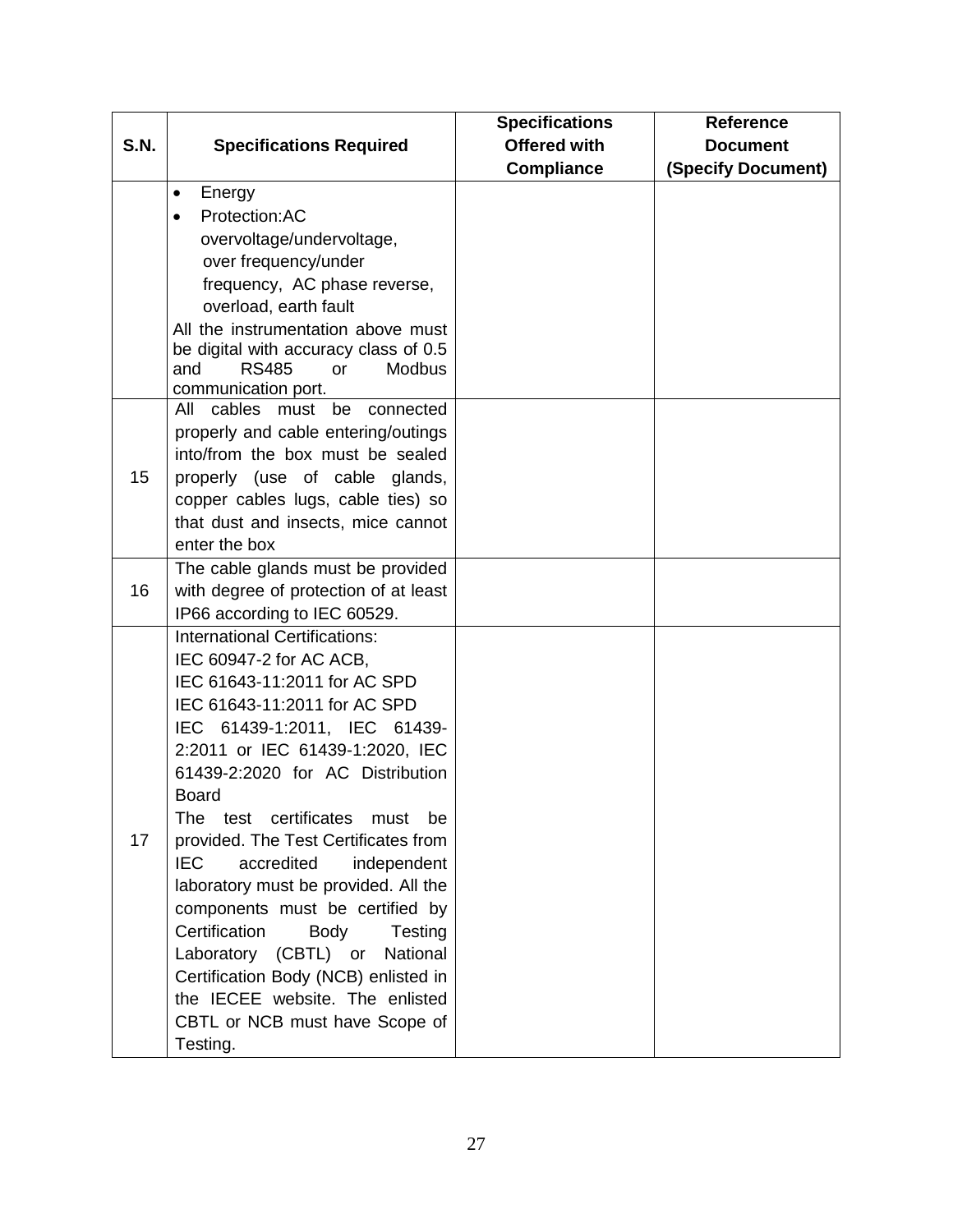# <span id="page-28-0"></span>**1.10 Cables and Accessories**

|                |                                     | <b>Specifications</b> | <b>Reference</b>          |
|----------------|-------------------------------------|-----------------------|---------------------------|
| <b>S.N.</b>    | <b>Specifications Required</b>      | <b>Offered with</b>   | <b>Document</b>           |
|                |                                     | <b>Compliance</b>     | <b>(Specify Document)</b> |
| $\mathbf{1}$   | <b>Manufacturer Name/Brand</b>      |                       |                           |
|                | Manufacturer's experience<br>in     |                       |                           |
| 2              | manufacturing cables: At least      |                       |                           |
|                | 5 years                             |                       |                           |
|                | The manufacturer shall have:        |                       |                           |
| 3              | ISO 9001:2008 or ISO 9001:2015,     |                       |                           |
|                | ISO 14001:2004 or                   |                       |                           |
|                | ISO 14001:2015 Certificates         |                       |                           |
|                | PV String Cable:                    |                       |                           |
|                | The cables sizes shall be selected  |                       |                           |
|                | considering the power loss, current |                       |                           |
|                | carrying capacity, voltage drop,    |                       |                           |
|                | and the period of short circuit to  |                       |                           |
|                | meet the anticipated currents.      |                       |                           |
|                | The PV string cable must be         |                       |                           |
|                | copper multi-strand, PVC insulated  |                       |                           |
|                | and UV resistant. The string cable  |                       |                           |
| $\overline{4}$ | must be PV1-F type and must         |                       |                           |
|                | comply with                         |                       |                           |
|                | IEC 62930 or EN 50618,              |                       |                           |
|                | IEC 60228,                          |                       |                           |
|                | IEC 60332-1 or EN 50575,            |                       |                           |
|                | IEC 60754-1 or EN 50525             |                       |                           |
|                | The PV string cable must be         |                       |                           |
|                | specific for PV application with    |                       |                           |
|                | double insulation layers.           |                       |                           |
|                | The PV string cable must be         |                       |                           |
|                | 1100 V (minimum) grade,             |                       |                           |
|                | single/multi core.                  |                       |                           |
|                | Cabling for DC Cables:              |                       |                           |
|                | The cables<br>laid<br>must<br>be    |                       |                           |
|                | underground in trenches<br>and      |                       |                           |
| 5              | through suitable size of flexible   |                       |                           |
|                | HDPE Pipe with minimum PN6          |                       |                           |
|                | Class wherever required<br>and      |                       |                           |
|                | necessary according to relevant     |                       |                           |

The cables and accessories shall comply with following standards and technical specifications.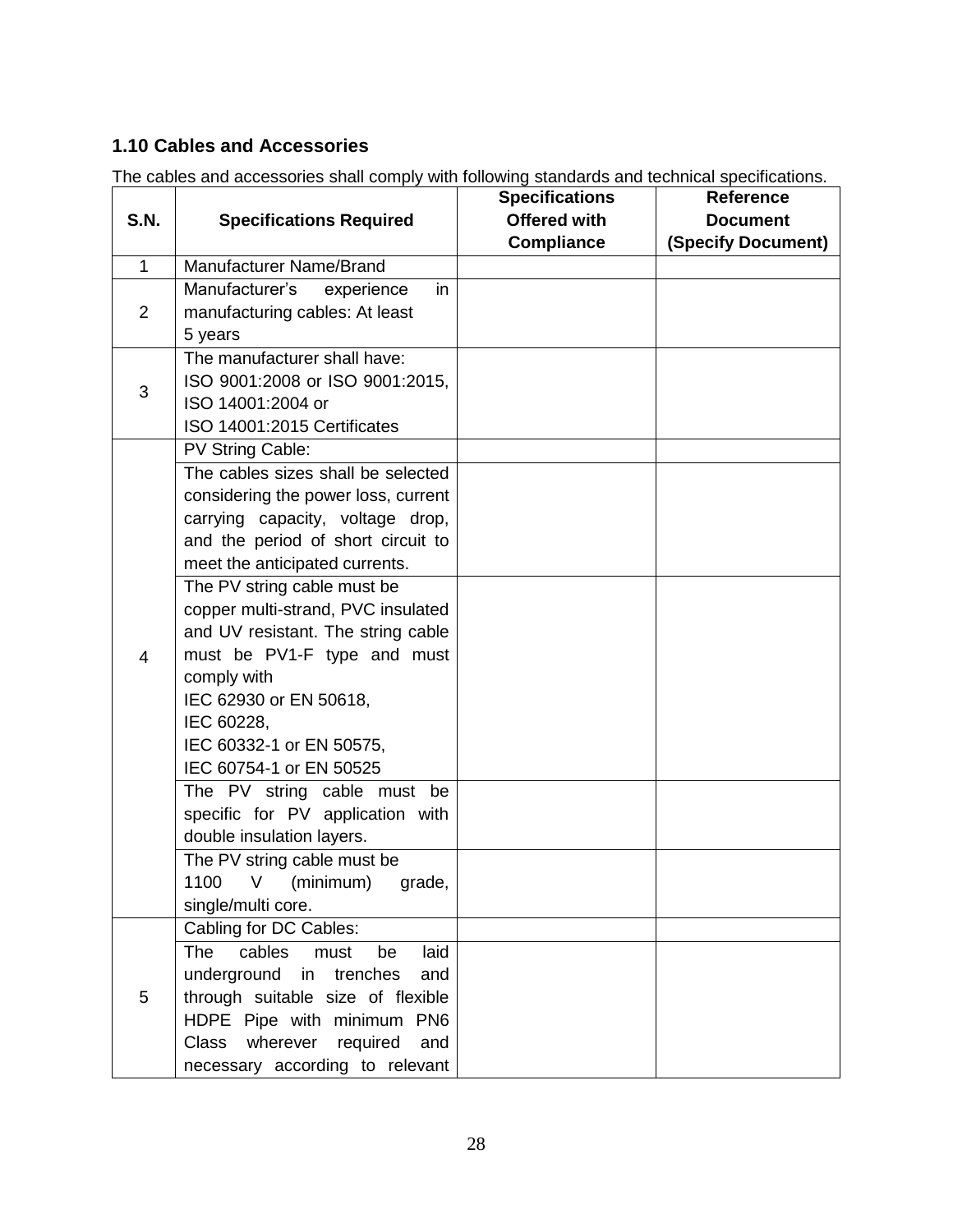|             |                                           | <b>Specifications</b> | Reference          |
|-------------|-------------------------------------------|-----------------------|--------------------|
| <b>S.N.</b> | <b>Specifications Required</b>            | <b>Offered with</b>   | <b>Document</b>    |
|             |                                           | <b>Compliance</b>     | (Specify Document) |
|             | IEC standards and best installation       |                       |                    |
|             | practice.                                 |                       |                    |
|             | <b>The</b><br>underground<br>installation |                       |                    |
|             | cables must be laid at depth not          |                       |                    |
|             | less than 0.8m below ground level.        |                       |                    |
|             | Prior to cable laying, the bottom of      |                       |                    |
|             | the trench shall be well compacted        |                       |                    |
|             | and bedded with fine sand of at           |                       |                    |
|             | least 75mm. Subsequently the              |                       |                    |
|             | second layer of fine sand of at least     |                       |                    |
|             | 75mm shall be spread over the             |                       |                    |
|             | cable and then covered by brick           |                       |                    |
|             | and compacted soil.                       |                       |                    |
|             | AC Cable from Grid Connected              |                       |                    |
|             | Inverter to Grid Connected AC             |                       |                    |
|             | Combiner Box & Grid Connected             |                       |                    |
|             | AC<br>Combiner<br>Box to<br>AC.           |                       |                    |
|             | <b>Distribution Board to Transformer</b>  |                       |                    |
|             | The cables sizes shall be selected        |                       |                    |
|             | considering the power loss, current       |                       |                    |
|             | carrying capacity, voltage drop,          |                       |                    |
|             | maximum short circuit duty and the        |                       |                    |
|             | period of short circuit to meet the       |                       |                    |
|             | anticipated currents.                     |                       |                    |
|             | The cable from Grid connected             |                       |                    |
|             | inverter to Grid connected AC             |                       |                    |
|             | combiner box, must be 1100V               |                       |                    |
| 6           | (minimum) grade, multi core,              |                       |                    |
|             | aluminium XLPE insulated with             |                       |                    |
|             | extruded PVC inner sheath.                |                       |                    |
|             | The conductor shall be<br>high            |                       |                    |
|             | conductivity annealed copper and          |                       |                    |
|             | shall be smooth, uniform in quality       |                       |                    |
|             | and free from scale and any               |                       |                    |
|             | defects.                                  |                       |                    |
|             | maximum<br>The<br>conductor               |                       |                    |
|             | temperature for PVC insulation            |                       |                    |
|             | shall not exceed 70°C during              |                       |                    |
|             | continuous operation at full rated        |                       |                    |
|             | current. The temperature after            |                       |                    |
|             | short circuit for 1 second shall not      |                       |                    |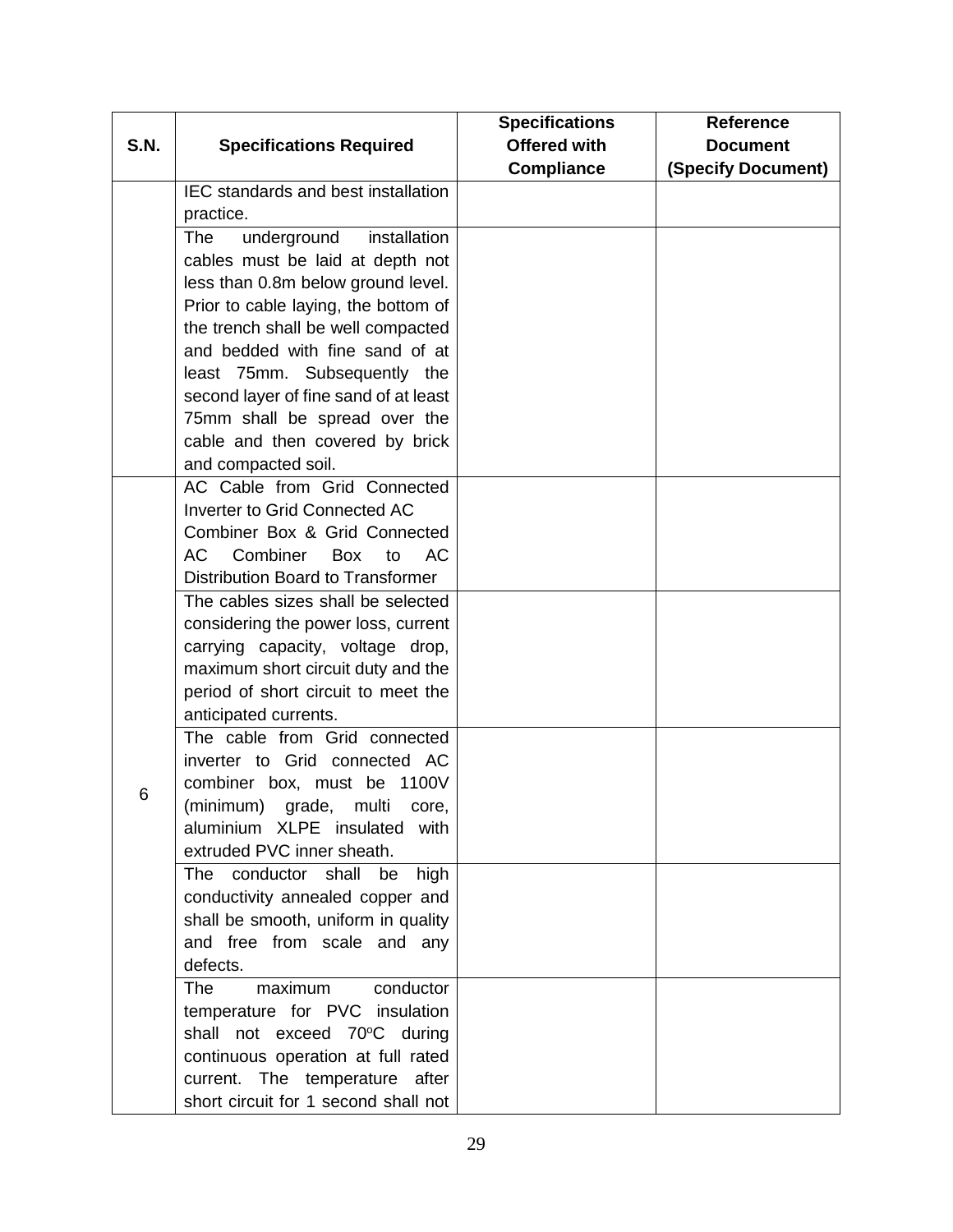|                |                                            | <b>Specifications</b> | <b>Reference</b>   |
|----------------|--------------------------------------------|-----------------------|--------------------|
| <b>S.N.</b>    | <b>Specifications Required</b>             | <b>Offered with</b>   | <b>Document</b>    |
|                |                                            | <b>Compliance</b>     | (Specify Document) |
|                | exceed 160°C with initial conductor        |                       |                    |
|                | temperature of 70°C.                       |                       |                    |
|                | The cable from Grid connected AC           |                       |                    |
|                | combiner box to AC distribution            |                       |                    |
|                | board to transformer must be               |                       |                    |
|                | 1100V (minimum) grade, multi               |                       |                    |
|                | core, aluminium XLPE insulated             |                       |                    |
|                | with extruded PVC inner sheath.            |                       |                    |
|                | <b>The</b><br>conductor<br>maximum         |                       |                    |
|                | temperature for XLPE insulation            |                       |                    |
|                | shall not exceed 90°C during               |                       |                    |
|                | continuous operation at full rated         |                       |                    |
|                | current. The temperature after             |                       |                    |
|                | short circuit for 1 second shall not       |                       |                    |
|                | exceed 250°C with initial conductor        |                       |                    |
|                | temperature of 90°C.                       |                       |                    |
|                | The cables shall be armoured with          |                       |                    |
|                | mild steel wires or strips as              |                       |                    |
|                | required for underground and in            |                       |                    |
|                | trench installations.                      |                       |                    |
|                | The cables must comply with IEC            |                       |                    |
|                | 60502-1 and IEC 60228.                     |                       |                    |
|                | Cabling for AC Cables:                     |                       |                    |
|                | cables<br><b>The</b><br>laid<br>must<br>be |                       |                    |
|                | underground in trenches<br>and             |                       |                    |
|                | through pipe sleeves wherever              |                       |                    |
|                | required and necessary according           |                       |                    |
|                | to relevant IEC standards and best         |                       |                    |
|                | installation practice.                     |                       |                    |
|                | installation<br><b>The</b><br>underground  |                       |                    |
| $\overline{7}$ | cables must be laid at depth not           |                       |                    |
|                | less than 0.8m below ground level.         |                       |                    |
|                | Prior to cable laying, the bottom of       |                       |                    |
|                | the trench shall be well compacted         |                       |                    |
|                | and bedded with fine sand of at            |                       |                    |
|                | least 75mm. Subsequently the               |                       |                    |
|                | second layer of fine sand of at least      |                       |                    |
|                | 75mm shall be spread over the              |                       |                    |
|                | cable and then covered by brick            |                       |                    |
|                | and compacted soil.                        |                       |                    |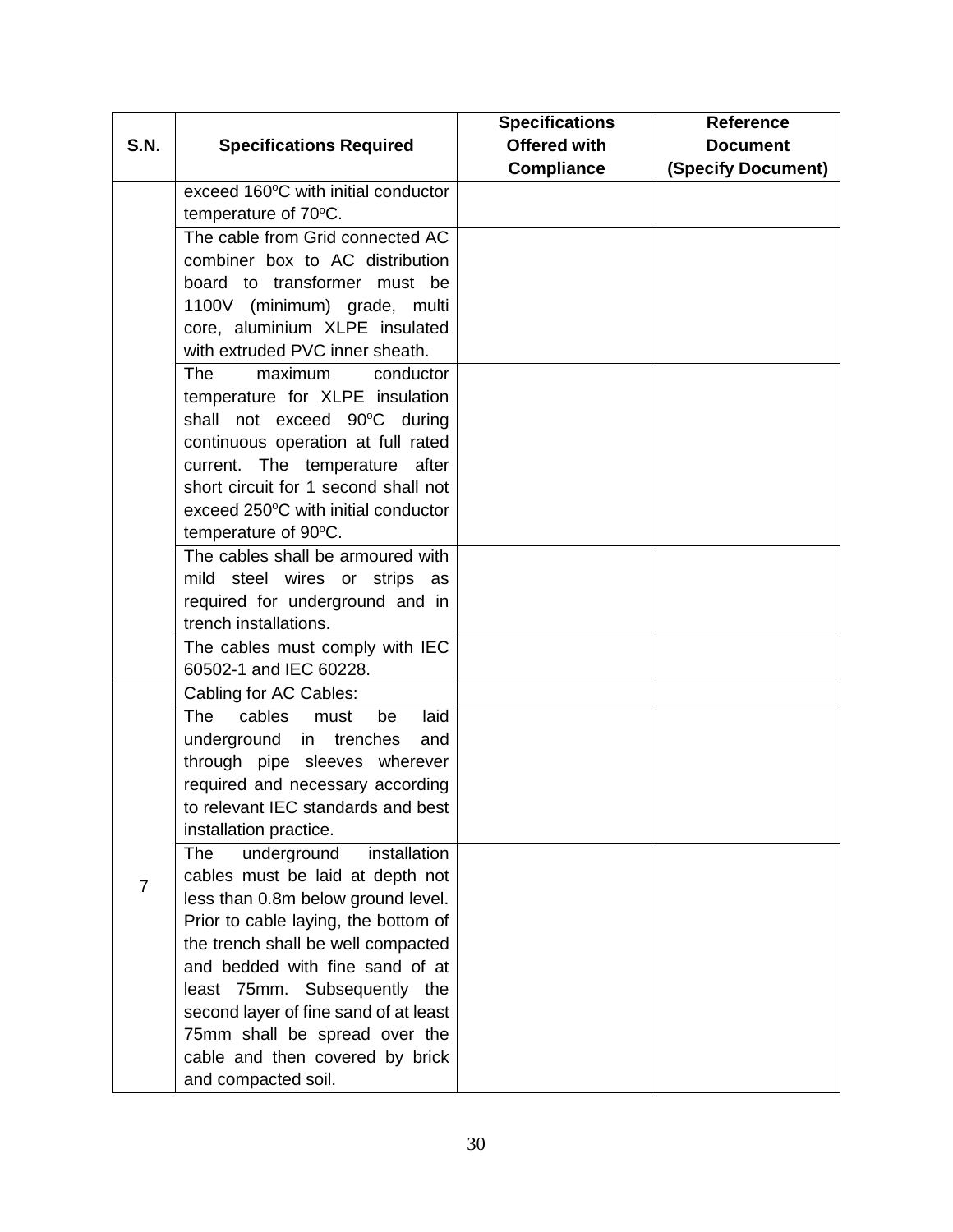|             |                                                | <b>Specifications</b> | Reference                 |
|-------------|------------------------------------------------|-----------------------|---------------------------|
| <b>S.N.</b> | <b>Specifications Required</b>                 | <b>Offered with</b>   | <b>Document</b>           |
|             |                                                | <b>Compliance</b>     | <b>(Specify Document)</b> |
|             | In case of road crossing, all cables           |                       |                           |
|             | must be installed in conduit,                  |                       |                           |
|             | suitable flexible HDPE Pipe with               |                       |                           |
|             | minimum PN6 Class and 1:2:4                    |                       |                           |
|             | RCC concrete.                                  |                       |                           |
|             | All cable terminations must be                 |                       |                           |
|             | mechanically and electrically sound            |                       |                           |
|             | and shall comply with relevant                 |                       |                           |
|             | standards.                                     |                       |                           |
|             | All the excavation and back fill               |                       |                           |
|             | required for the installation of the           |                       |                           |
|             | cables must be carried out. The                |                       |                           |
|             | contractor<br>all<br>must<br>restore           |                       |                           |
|             | surfaces, roadways, side walls,                |                       |                           |
|             | curbs, walls, landscaping or other             |                       |                           |
|             | works cut for excavation to their              |                       |                           |
|             | original condition. Underground                |                       |                           |
|             | cables and cable joints shall be               |                       |                           |
|             | marked on the surface by markers               |                       |                           |
|             | generally manufactured and tested              |                       |                           |
|             | to the requirements of relevant                |                       |                           |
|             | standards.                                     |                       |                           |
|             | communication<br>The<br>fiber/other            |                       |                           |
|             | cables must be laid separately from            |                       |                           |
| 8           | DC and AC cables according to                  |                       |                           |
|             | relevant IEC standards and best                |                       |                           |
|             | installation practice.                         |                       |                           |
|             | The allowable voltage drop from                |                       |                           |
|             | • PV Module or PV Array to Grid                |                       |                           |
|             | connected inverter must not                    |                       |                           |
|             | exceed 3%                                      |                       |                           |
|             | Bidirectional storage inverter to<br>$\bullet$ |                       |                           |
|             | LiFePO4 battery system must                    |                       |                           |
|             | not exceed 1%                                  |                       |                           |
| 9           | Grid connected<br>$\bullet$                    |                       |                           |
|             | inverter/Bidirectional storage                 |                       |                           |
|             | inverter to AC distribution board              |                       |                           |
|             | must not exceed 5%                             |                       |                           |
|             | AC distribution board to<br>$\bullet$          |                       |                           |
|             | transformer must not exceed                    |                       |                           |
|             | 3%                                             |                       |                           |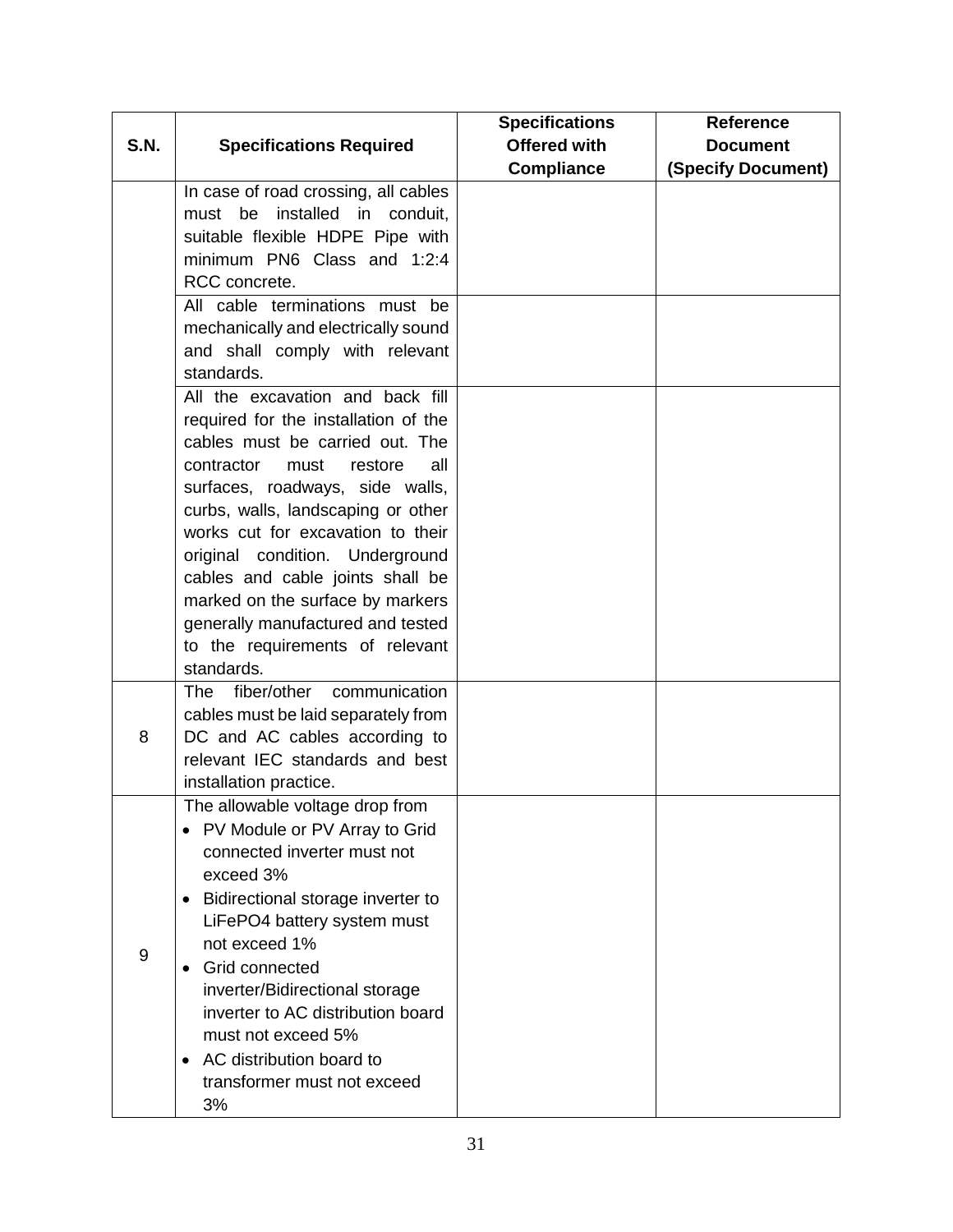|             |                                                                                                                                                                                                                                                                                                                                                                                                      | <b>Specifications</b> | <b>Reference</b>   |
|-------------|------------------------------------------------------------------------------------------------------------------------------------------------------------------------------------------------------------------------------------------------------------------------------------------------------------------------------------------------------------------------------------------------------|-----------------------|--------------------|
| <b>S.N.</b> | <b>Specifications Required</b>                                                                                                                                                                                                                                                                                                                                                                       | <b>Offered with</b>   | <b>Document</b>    |
|             |                                                                                                                                                                                                                                                                                                                                                                                                      | <b>Compliance</b>     | (Specify Document) |
|             | The cross section of DC and AC<br>cable must be as follows.<br>PV String Cable: At least 4mm <sup>2</sup><br>AC Cable from Grid Connected<br><b>Inverter to Grid Connected AC</b><br>Combiner Box (Ground Mounted<br>Solar): At least 3.5C x 240mm <sup>2</sup><br>and 3.5C x 120mm <sup>2</sup> for 110kVA and<br>40kVA inverters respectively                                                      |                       |                    |
| 10          | AC Cable from Grid Connected<br><b>Inverter to Grid Connected AC</b><br>Combiner Box (Roof Mounted<br>Solar): At least $3.5C \times 120$ mm <sup>2</sup>                                                                                                                                                                                                                                             |                       |                    |
|             | AC<br>Cable<br>from<br><b>Bidirectional</b><br>Storage Inverter: 2 numbers with<br>each of at least 3.5C x 240mm <sup>2</sup>                                                                                                                                                                                                                                                                        |                       |                    |
|             | AC Cable from Grid Connected AC<br>Combiner Box to AC Distribution<br>Board to Transformer: 4 numbers<br>with each of at least $3.5C \times 240$ mm <sup>2</sup>                                                                                                                                                                                                                                     |                       |                    |
|             | International Certification:<br>IEC 62930 or EN 50618 for PV<br><b>String Cable</b>                                                                                                                                                                                                                                                                                                                  |                       |                    |
| 11          | The<br>test certificate<br>must<br>be<br>provided. The Test Certificate from<br><b>IEC</b><br>accredited<br>independent<br>laboratory must be provided. The<br>cables must<br>be<br>certified<br>by<br>Certification<br>Body<br>Testing<br>Laboratory (CBTL) or<br>National<br>Certification Body (NCB) enlisted in<br>the IECEE website. The enlisted<br>CBTL or NCB must have Scope of<br>Testing. |                       |                    |
| 12          | <b>The</b><br>submit<br>the<br><b>Bidder</b><br>must<br>technical datasheet of DC and AC<br>Cables, HDPE Pipe.                                                                                                                                                                                                                                                                                       |                       |                    |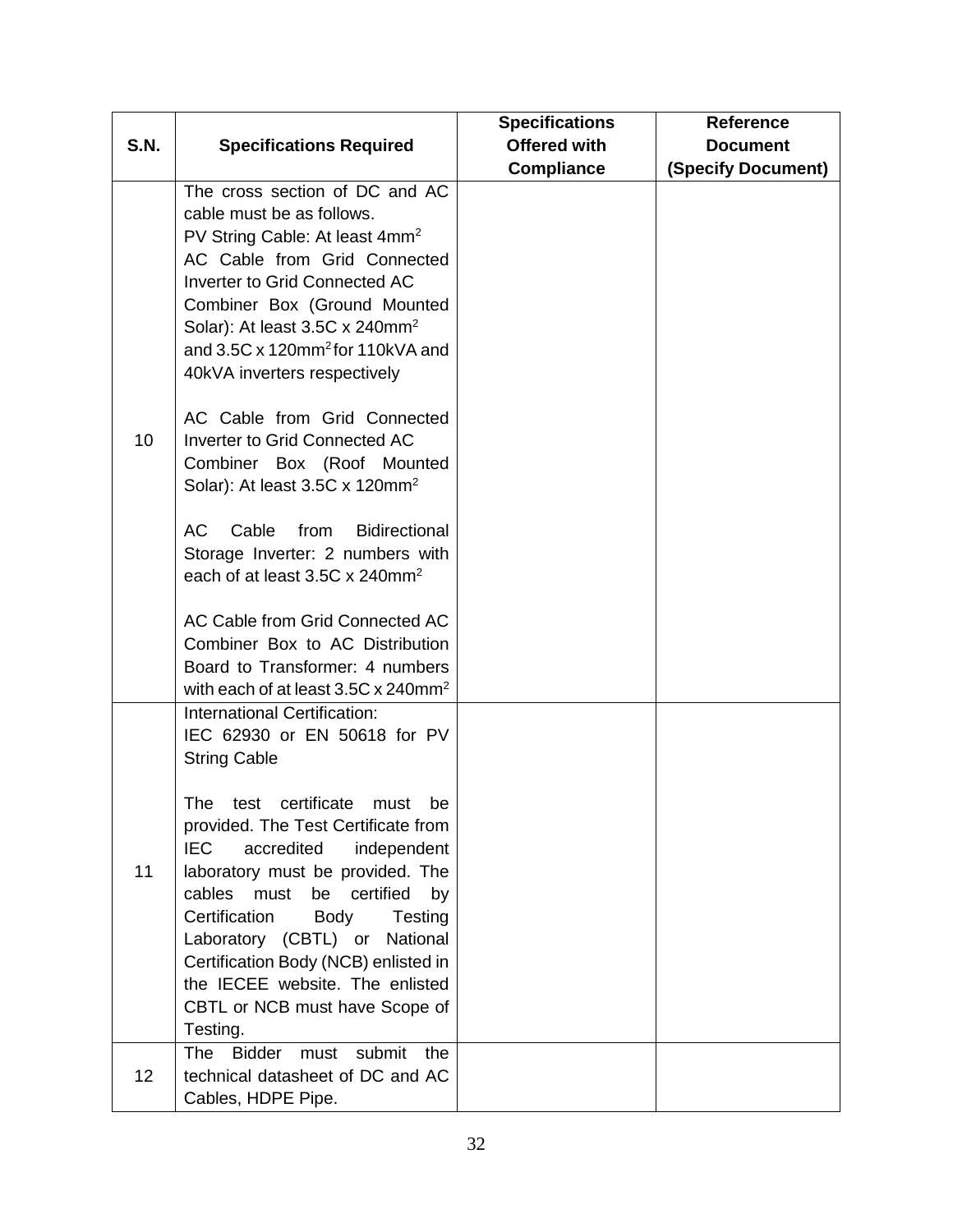# <span id="page-33-0"></span>**1.11 Earthing System**

The earthing system shall comply with following standards and technical specifications.

| <b>S.N.</b>    | <b>Specifications Required</b>                                      | <b>Specifications Offered</b><br>with Compliance | <b>Reference</b><br><b>Document</b><br>(Specify Document) |
|----------------|---------------------------------------------------------------------|--------------------------------------------------|-----------------------------------------------------------|
| $\mathbf{1}$   | Manufacturer Name/Brand/Model                                       |                                                  |                                                           |
|                | Manufacturer's<br>experience<br>in                                  |                                                  |                                                           |
| $\overline{2}$ | manufacturing Earthing System:                                      |                                                  |                                                           |
|                | At least 10 years                                                   |                                                  |                                                           |
|                | The manufacturer shall have:                                        |                                                  |                                                           |
| 3              | ISO 9001:2008 or ISO 9001:2015,                                     |                                                  |                                                           |
|                | ISO 14001:2004 or                                                   |                                                  |                                                           |
|                | ISO 14001:2015 Certificates                                         |                                                  |                                                           |
|                | Warranty: Manufacturing warranty                                    |                                                  |                                                           |
| 4              | of at least 5 years from earthing                                   |                                                  |                                                           |
|                | system manufacturer in their letter                                 |                                                  |                                                           |
|                | head signed and stamped                                             |                                                  |                                                           |
|                | All the metallic parts of the PV                                    |                                                  |                                                           |
|                | modules<br>frame<br>must<br>be                                      |                                                  |                                                           |
| 5              | interconnected by insulated multi-                                  |                                                  |                                                           |
|                | stranded copper earth wire of                                       |                                                  |                                                           |
|                | minimum cross section of 16mm <sup>2</sup>                          |                                                  |                                                           |
|                | and tinned copper compression lug<br>The PV array connected to each |                                                  |                                                           |
|                | Grid connected inverter, must have                                  |                                                  |                                                           |
| 6              | equipotential<br>separate<br>bonding                                |                                                  |                                                           |
|                | system.                                                             |                                                  |                                                           |
|                | The PV modules frame, array                                         |                                                  |                                                           |
|                | structure, SPDs, junction boxes,                                    |                                                  |                                                           |
|                | must be connected to equipotential                                  |                                                  |                                                           |
| $\overline{7}$ | bonding system by insulated multi-                                  |                                                  |                                                           |
|                | stranded copper earth wire of                                       |                                                  |                                                           |
|                | minimum cross section of 16mm <sup>2</sup> .                        |                                                  |                                                           |
|                | The equipotential bonding system                                    |                                                  |                                                           |
|                | must be connected to the earth                                      |                                                  |                                                           |
|                | termination system by insulated                                     |                                                  |                                                           |
| 8              | multi-stranded copper earth wire of                                 |                                                  |                                                           |
|                | minimum cross section of 25mm <sup>2</sup> .                        |                                                  |                                                           |
|                | maximum allowable<br>The<br>earth                                   |                                                  |                                                           |
|                | resistance is 5 Ohms.                                               |                                                  |                                                           |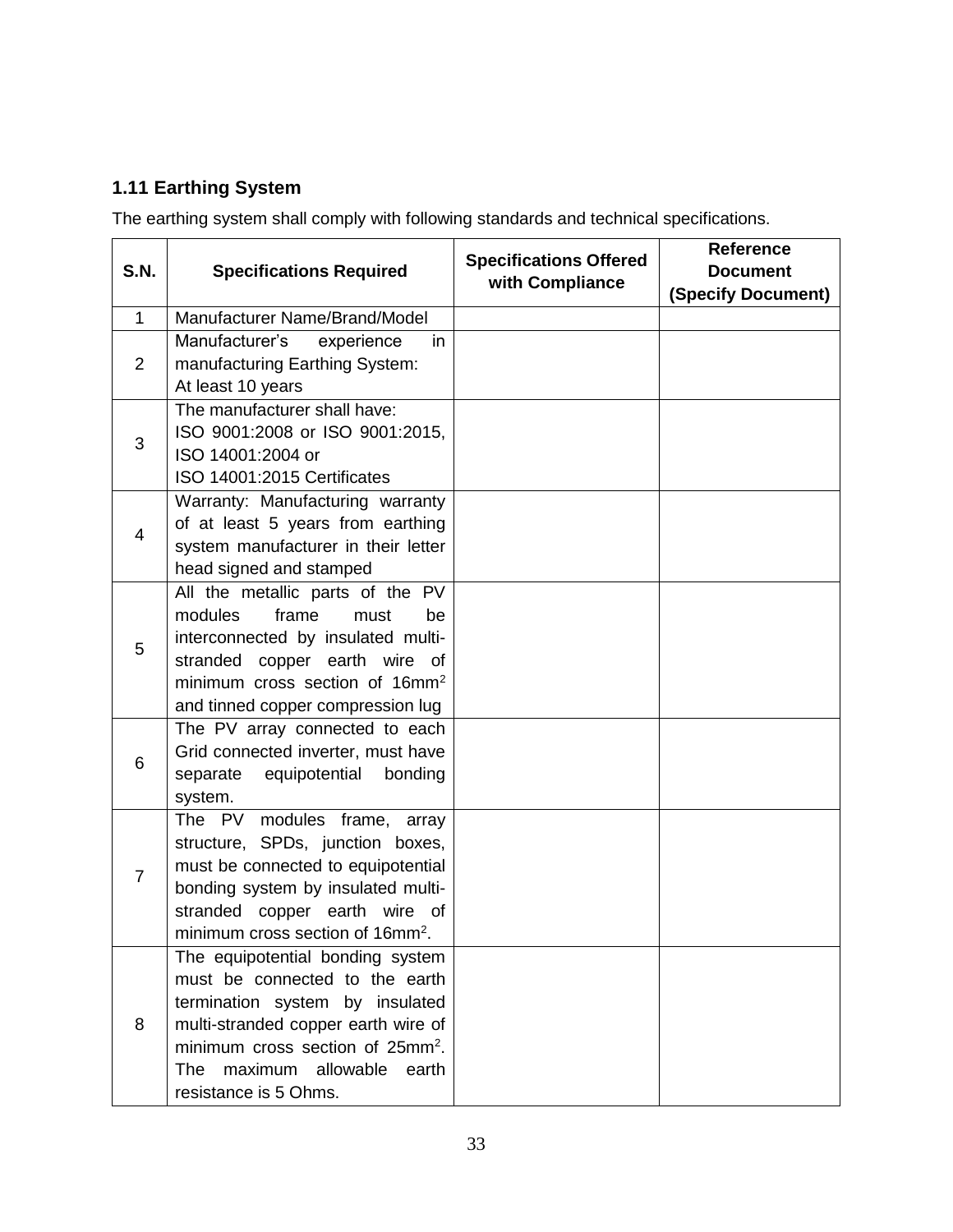| <b>S.N.</b> | <b>Specifications Required</b>                                                      | <b>Specifications Offered</b> | <b>Reference</b>   |
|-------------|-------------------------------------------------------------------------------------|-------------------------------|--------------------|
|             |                                                                                     | with Compliance               | <b>Document</b>    |
|             | Each Grid connected inverter must                                                   |                               | (Specify Document) |
|             | be connected to separate earth                                                      |                               |                    |
|             |                                                                                     |                               |                    |
|             | termination system by insulated                                                     |                               |                    |
| 9           | multi-stranded copper earth wire of<br>minimum cross section of 25mm <sup>2</sup> . |                               |                    |
|             | maximum allowable earth<br>The                                                      |                               |                    |
|             | resistance is 5 Ohms.                                                               |                               |                    |
|             | The Grid connected AC combiner                                                      |                               |                    |
|             | box, Bidirectional storage inverter,                                                |                               |                    |
|             | LiFePO4<br>battery<br>system,<br>AC                                                 |                               |                    |
|             | distribution board, operation control                                               |                               |                    |
|             | panel board and other associated                                                    |                               |                    |
|             | system must be connected to                                                         |                               |                    |
| 10          | separate earth termination system                                                   |                               |                    |
|             | by insulated multi-stranded copper                                                  |                               |                    |
|             | earth wire of minimum cross section                                                 |                               |                    |
|             | of $25mm^2$ .                                                                       |                               |                    |
|             | <b>The</b><br>maximum allowable<br>earth                                            |                               |                    |
|             | resistance is 5 Ohms.                                                               |                               |                    |
|             | The underground earth cable must                                                    |                               |                    |
|             | be of bare copper earth conductor                                                   |                               |                    |
| 11          | with minimum cross section of                                                       |                               |                    |
|             | $25$ mm <sup>2</sup> .                                                              |                               |                    |
|             | cables<br>laid<br><b>The</b><br>be<br>must                                          |                               |                    |
|             | underground<br>in<br>trenches<br>and                                                |                               |                    |
|             | through suitable size of flexible                                                   |                               |                    |
| 12          | HDPE Pipe with minimum PN6                                                          |                               |                    |
|             | Class<br>wherever required<br>and                                                   |                               |                    |
|             | necessary according to relevant IEC                                                 |                               |                    |
|             | standards and<br>best installation                                                  |                               |                    |
|             | practice.                                                                           |                               |                    |
|             | The underground installation cables                                                 |                               |                    |
|             | must be laid at depth not less than                                                 |                               |                    |
|             | 0.8m below ground level. Prior to                                                   |                               |                    |
|             | cable laying, the bottom of the                                                     |                               |                    |
| 13          | trench shall be well compacted and                                                  |                               |                    |
|             | bedded with fine sand of at least                                                   |                               |                    |
|             | 75mm. Subsequently the second                                                       |                               |                    |
|             | layer of fine sand of at least 75mm                                                 |                               |                    |
|             | shall be spread over the cable and                                                  |                               |                    |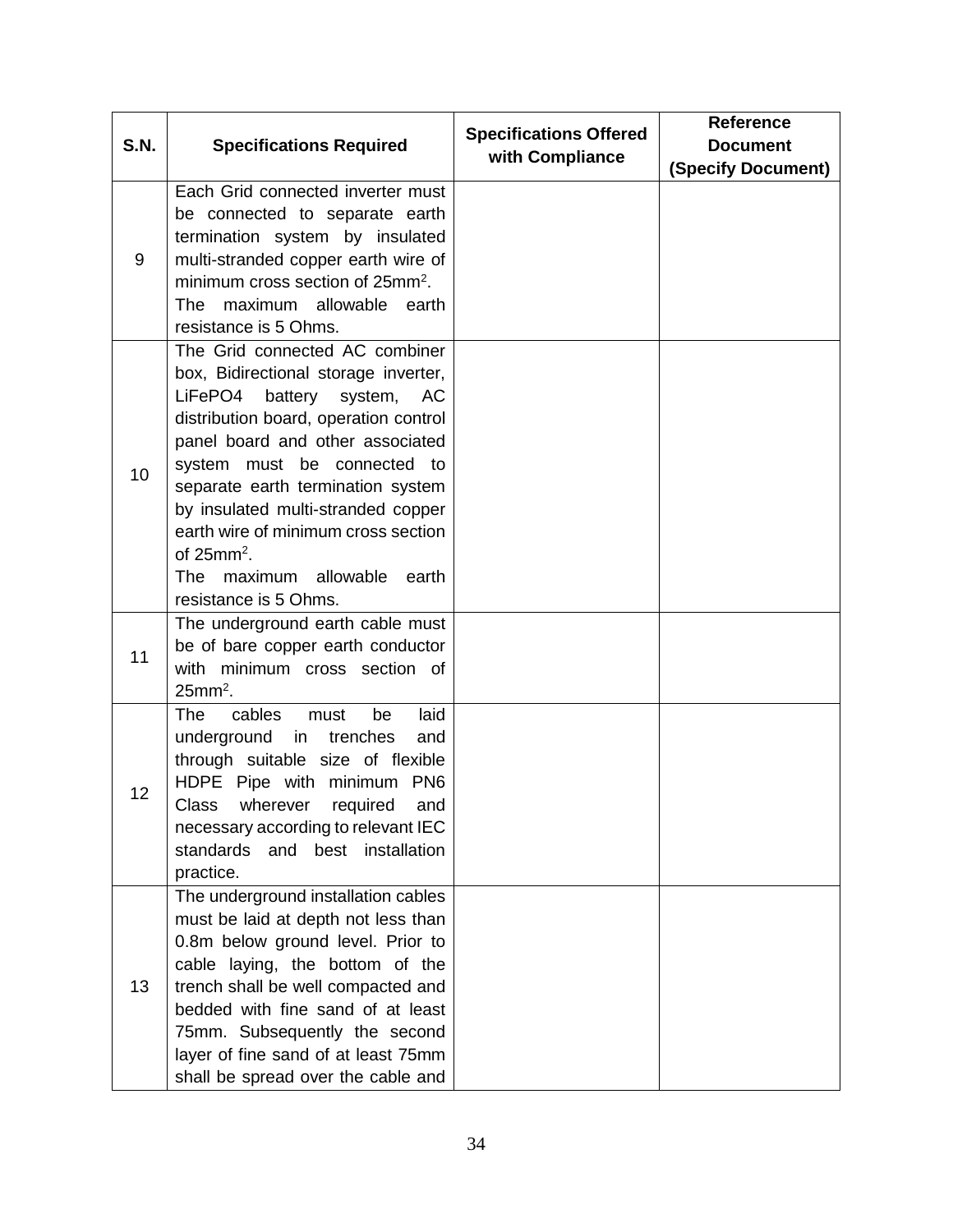|             | <b>Specifications Required</b>           | <b>Specifications Offered</b><br>with Compliance | <b>Reference</b>          |
|-------------|------------------------------------------|--------------------------------------------------|---------------------------|
| <b>S.N.</b> |                                          |                                                  | <b>Document</b>           |
|             |                                          |                                                  | <b>(Specify Document)</b> |
|             | brick<br>then<br>covered<br>by<br>and    |                                                  |                           |
|             | compacted soil.                          |                                                  |                           |
|             | <b>Earth Termination System:</b>         |                                                  |                           |
|             | The earth electrode must be of           |                                                  |                           |
|             | Pipe-in-Pipe technology and the          |                                                  |                           |
|             | inner space must be filled with          |                                                  |                           |
|             | highly conductive and corrosion          |                                                  |                           |
|             | resistant compound.                      |                                                  |                           |
|             | The length of earth electrode must       |                                                  |                           |
|             | be at least 2.5 meters.                  |                                                  |                           |
|             | The earth electrode must be made         |                                                  |                           |
|             | of copper.                               |                                                  |                           |
|             | The earth electrode must have outer      |                                                  |                           |
|             | diameter of at least 50mm and inner      |                                                  |                           |
|             | diameter of at least 25mm.               |                                                  |                           |
|             | A hole of minimum 100mm diameter         |                                                  |                           |
|             | manufacturer's<br><b>or</b><br>as<br>per |                                                  |                           |
|             | recommendation must be dug for           |                                                  |                           |
|             | the length of electrode.                 |                                                  |                           |
|             | The earth wire must be connected         |                                                  |                           |
| 14          | to the individual earth electrode with   |                                                  |                           |
|             | of<br>the<br>tinned<br>use<br>copper     |                                                  |                           |
|             | compression lug.                         |                                                  |                           |
|             | The certified low resistivity earth      |                                                  |                           |
|             | enhancement material must be             |                                                  |                           |
|             | used to fill the hole with the           |                                                  |                           |
|             | electrode.                               |                                                  |                           |
|             | The earth enhancement material           |                                                  |                           |
|             | must be at least 50kg for each           |                                                  |                           |
|             | earthing electrode.                      |                                                  |                           |
|             | maximum allowable<br>earth<br><b>The</b> |                                                  |                           |
|             | resistance is 5 Ohms.                    |                                                  |                           |
|             | The earth inspection pit of each         |                                                  |                           |
|             | earthing electrode must be made of       |                                                  |                           |
|             | solid concrete with the minimum          |                                                  |                           |
|             | dimension of 300m x 300mm                |                                                  |                           |
|             | x300mm. The cover must be                |                                                  |                           |
|             | marked with the word "Earth".            |                                                  |                           |
|             | The earth termination system must        |                                                  |                           |
|             | comply with IEC 62305.                   |                                                  |                           |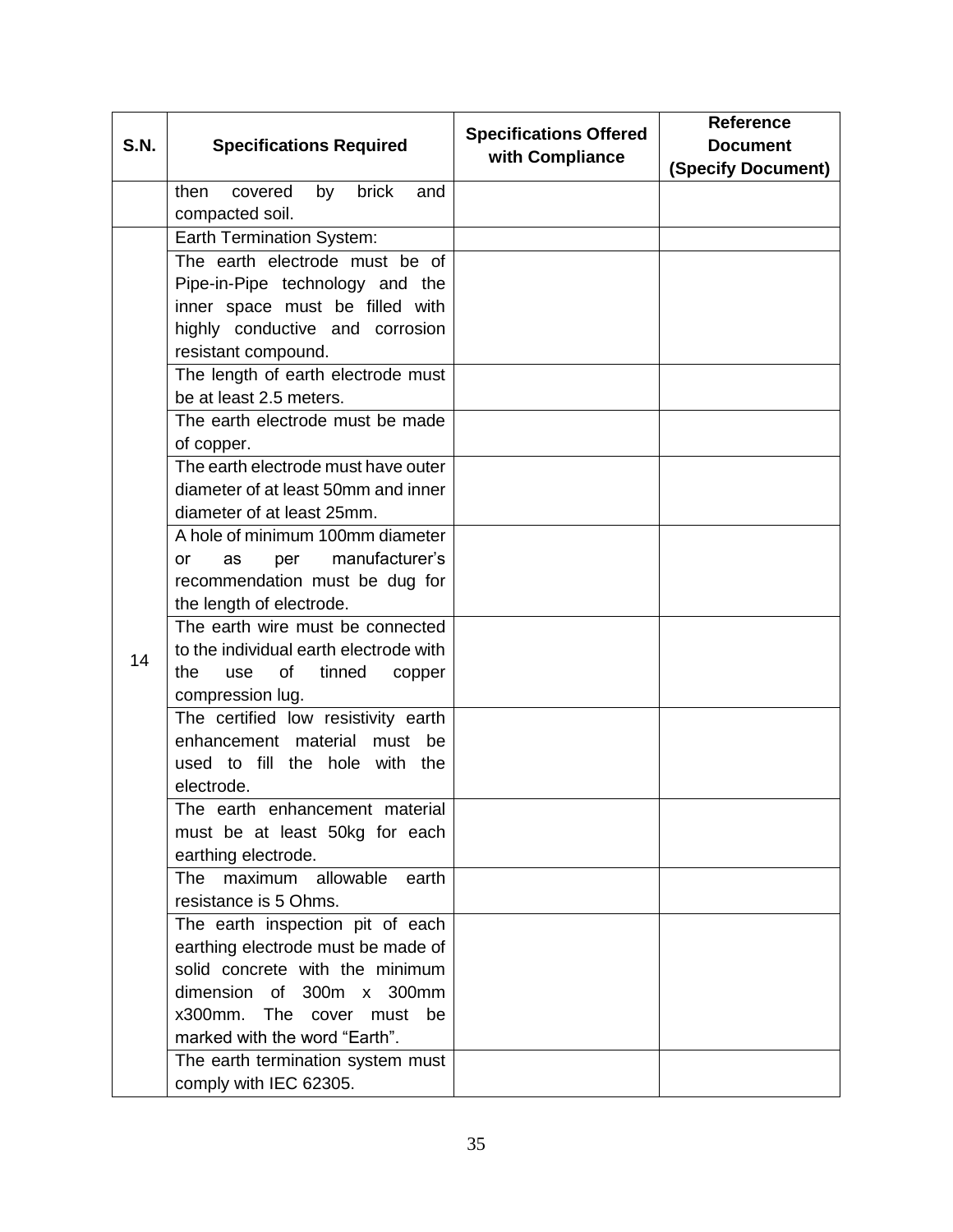| <b>S.N.</b> | <b>Specifications Required</b>                                                                                                                                                                                                                                                                                                                                                                                                                                                                                                                                                                                                                        | <b>Specifications Offered</b><br>with Compliance | <b>Reference</b><br><b>Document</b> |
|-------------|-------------------------------------------------------------------------------------------------------------------------------------------------------------------------------------------------------------------------------------------------------------------------------------------------------------------------------------------------------------------------------------------------------------------------------------------------------------------------------------------------------------------------------------------------------------------------------------------------------------------------------------------------------|--------------------------------------------------|-------------------------------------|
| 15          | Earthing 1: PV modules frame,<br>array structure, junction boxes, Grid<br><b>AC</b><br>connected<br>combiner<br>box<br>(Ground mounted system)<br>Earthing 2,3,4&5: Grid connected<br>inverter (Ground Mounted)<br>Earthing 6: PV modules frame,<br>array structure, junction boxes, Grid<br>connected inverter (GPB 1)<br>Earthing 7: PV modules frame,<br>array structure, junction boxes, Grid<br>connected inverter (GPB 2)<br>Earthing 8: Grid connected AC<br>combiner box, Bidirectional storage<br>inverter, LiFePO4 battery system,<br>AC distribution board, Operation<br>control panel board and other<br>associated system (Control Room) |                                                  | <b>(Specify Document)</b>           |
| 16          | Earthing 1: At least 2 nos of earth<br>electrode for ground mounted<br>system<br>Earthing $2,3,485$ : At least 1 no of<br>earth electrode for each<br>Grid<br>connected inverter<br>Earthing 6&7: At least 1 no of earth<br>electrode for each roof mounted<br>system<br>Earthing 8: At least 1 no of earth<br>electrode                                                                                                                                                                                                                                                                                                                              |                                                  |                                     |
| 17          | Separation<br>earthing<br>between<br>system: At least height of earthing<br>electrode                                                                                                                                                                                                                                                                                                                                                                                                                                                                                                                                                                 |                                                  |                                     |
| 18          | <b>Bidder</b><br>The<br>submit<br>must<br>the<br>technical datasheet of Earthing<br>System and HDPE Pipe.                                                                                                                                                                                                                                                                                                                                                                                                                                                                                                                                             |                                                  |                                     |

# <span id="page-36-0"></span>**1.12 Lightning Protection System**

The lightning protection system shall comply with following standards and technical specifications.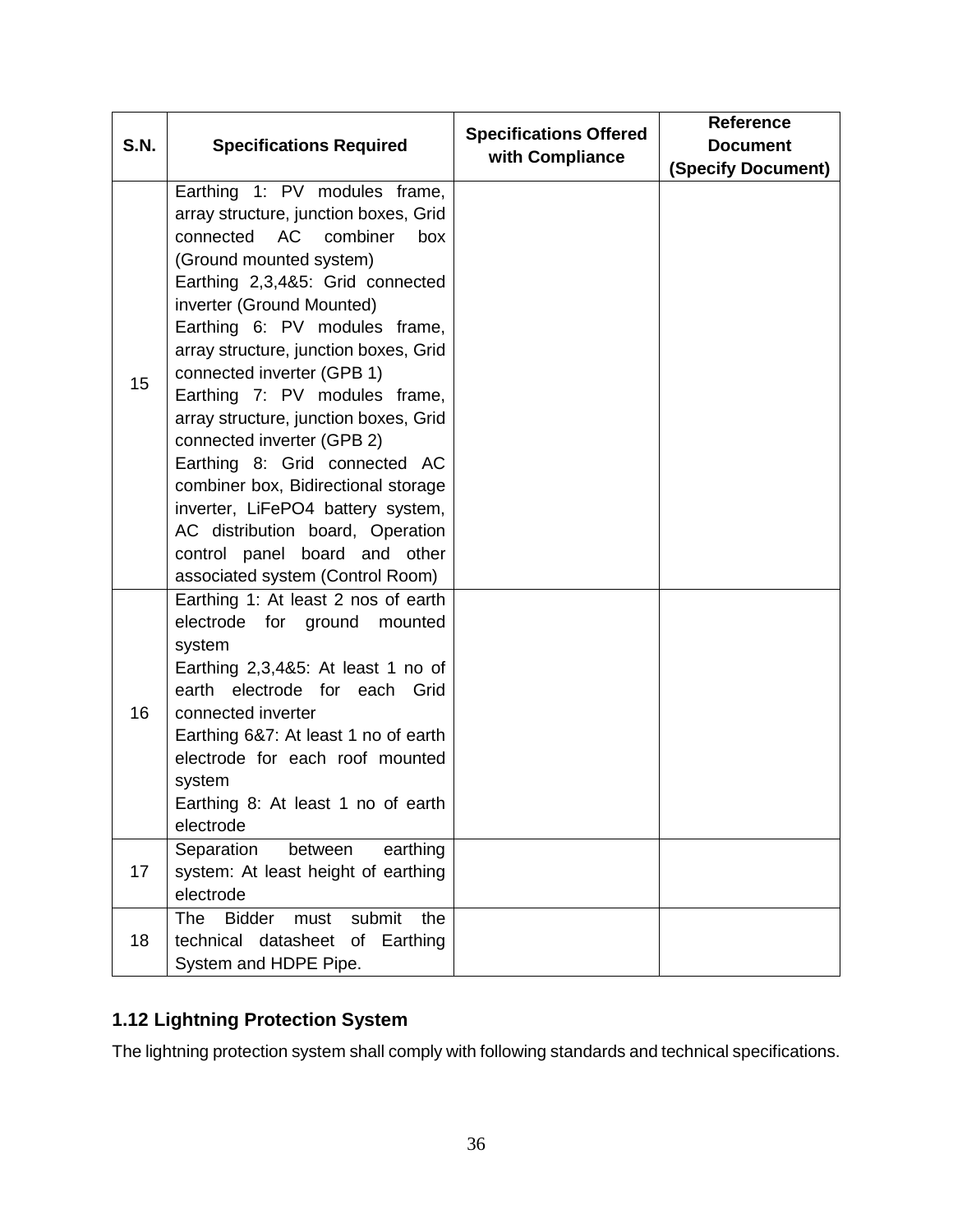| <b>S.N.</b>    | <b>Specifications Required</b>                                             | <b>Specifications Offered</b> | <b>Reference</b><br><b>Document</b> |
|----------------|----------------------------------------------------------------------------|-------------------------------|-------------------------------------|
|                |                                                                            | with Compliance               | (Specify Document)                  |
| $\mathbf{1}$   | Manufacturer Name/Brand/Model:                                             |                               |                                     |
|                | Manufacturer's<br>experience<br>in.                                        |                               |                                     |
| $\overline{2}$ | manufacturing Lightning Protection                                         |                               |                                     |
|                | System: At least 10 years                                                  |                               |                                     |
|                | The manufacturer shall have:                                               |                               |                                     |
| 3              | ISO 9001:2008 or ISO 9001:2015,                                            |                               |                                     |
|                | ISO 14001:2004 or                                                          |                               |                                     |
|                | ISO 14001:2015 Certificates                                                |                               |                                     |
|                | Warranty: Manufacturing warranty                                           |                               |                                     |
| 4              | of at least 5 years from lightning                                         |                               |                                     |
|                | protection system manufacturer in<br>their<br>letter head<br>signed<br>and |                               |                                     |
|                | stamped                                                                    |                               |                                     |
|                | The lightning protection system                                            |                               |                                     |
|                | must be designed according to the                                          |                               |                                     |
| 5              | IEC 62305.                                                                 |                               |                                     |
|                | <b>Air Termination System</b>                                              |                               |                                     |
|                | The air terminal rod must be at a                                          |                               |                                     |
|                | minimum height of 2 meter above                                            |                               |                                     |
|                | the highest point of the PV array to                                       |                               |                                     |
|                | be protected.                                                              |                               |                                     |
|                | The length of air terminal rod must                                        |                               |                                     |
|                | be at least 1 meter.                                                       |                               |                                     |
|                | The air terminal rod must be made                                          |                               |                                     |
|                | of solid copper.                                                           |                               |                                     |
|                | The diameter of air terminal rod                                           |                               |                                     |
|                | must be at least 15mm.                                                     |                               |                                     |
| 6              | The air terminal rod must have at<br>least 4 spikes at minimum angle of    |                               |                                     |
|                | 25° with the horizontal surface and                                        |                               |                                     |
|                | arrester base.                                                             |                               |                                     |
|                | The air terminal rod must be rated to                                      |                               |                                     |
|                | withstand<br>discharge<br>a<br>current                                     |                               |                                     |
|                | capacity of 200kA.                                                         |                               |                                     |
|                | The air terminal rod must be                                               |                               |                                     |
|                | installed on a separate concrete                                           |                               |                                     |
|                | base as a free standing air terminal                                       |                               |                                     |
|                | mast. The mast must be made of                                             |                               |                                     |
|                | solid GI pipe of at least 75mm                                             |                               |                                     |
|                | diameter and 3mm thickness.                                                |                               |                                     |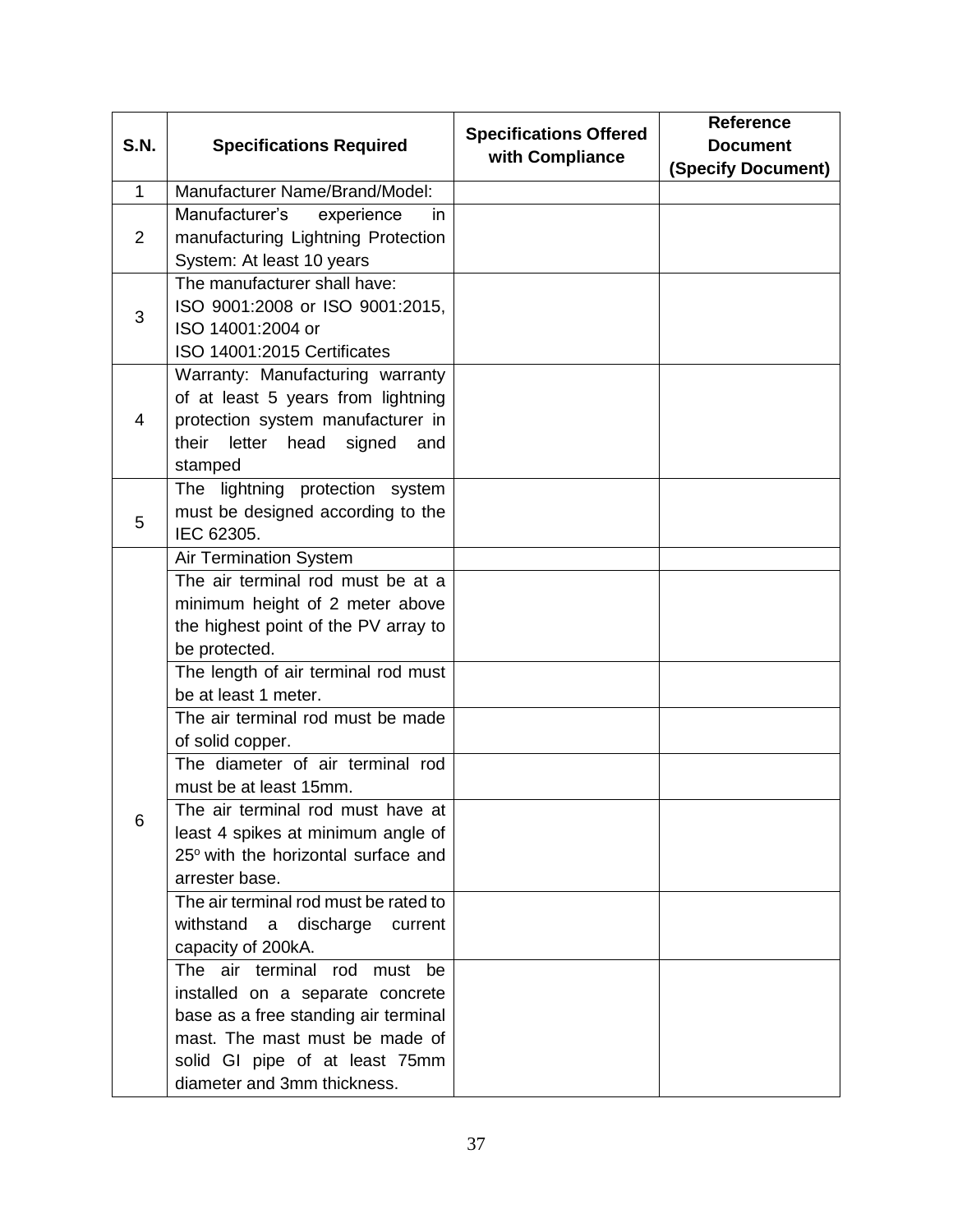| <b>S.N.</b>    | <b>Specifications Required</b>         | <b>Specifications Offered</b> | <b>Reference</b><br><b>Document</b> |
|----------------|----------------------------------------|-------------------------------|-------------------------------------|
|                |                                        | with Compliance               | (Specify Document)                  |
|                | At least one air terminal rod must be  |                               |                                     |
|                | used for each LPS.                     |                               |                                     |
|                | The separation distance between        |                               |                                     |
|                | the air terminal rod and the closest   |                               |                                     |
|                | metallic part of PV array must be as   |                               |                                     |
|                | per IEC 62305.                         |                               |                                     |
|                | The separation distance between        |                               |                                     |
|                | the air terminal rods must be at least |                               |                                     |
|                | the height of earthing electrode.      |                               |                                     |
|                | Each terminal rod must have            |                               |                                     |
|                | separate earth termination system.     |                               |                                     |
|                | The air termination system must        |                               |                                     |
|                | comply with IEC 62305.                 |                               |                                     |
|                | Down Conductor:                        |                               |                                     |
|                | The size of down conductor must be     |                               |                                     |
|                | at least 25mm width x 6mm              |                               |                                     |
|                | thickness copper strip, connecting     |                               |                                     |
|                | the lower extremity of air terminal    |                               |                                     |
|                | rod to the earthing electrode of earth |                               |                                     |
| $\overline{7}$ | termination system                     |                               |                                     |
|                | The cable must be<br>buried<br>at      |                               |                                     |
|                | minimum 0.5 height at ground level.    |                               |                                     |
|                | The copper strip must be connected     |                               |                                     |
|                | to the earth electrode with the use of |                               |                                     |
|                | copper compression lug.                |                               |                                     |
|                | The earth termination system must      |                               |                                     |
|                | comply with IEC 62305.                 |                               |                                     |
|                | <b>Lightning Counter</b>               |                               |                                     |
|                | The lightning counter must be rated    |                               |                                     |
|                | to withstand a discharge current       |                               |                                     |
|                | capacity of 200kA.                     |                               |                                     |
|                | Count Number: At least 4 digits        |                               |                                     |
|                | mounting<br>The<br>arrangement<br>of   |                               |                                     |
|                | counter must be compatible with the    |                               |                                     |
| 8              | size of down conductor.                |                               |                                     |
|                | Working mode: Without battery          |                               |                                     |
|                | Degree of protection: At least IP67    |                               |                                     |
|                | according to IEC 60529.                |                               |                                     |
| 9              | Earth Termination System:              |                               |                                     |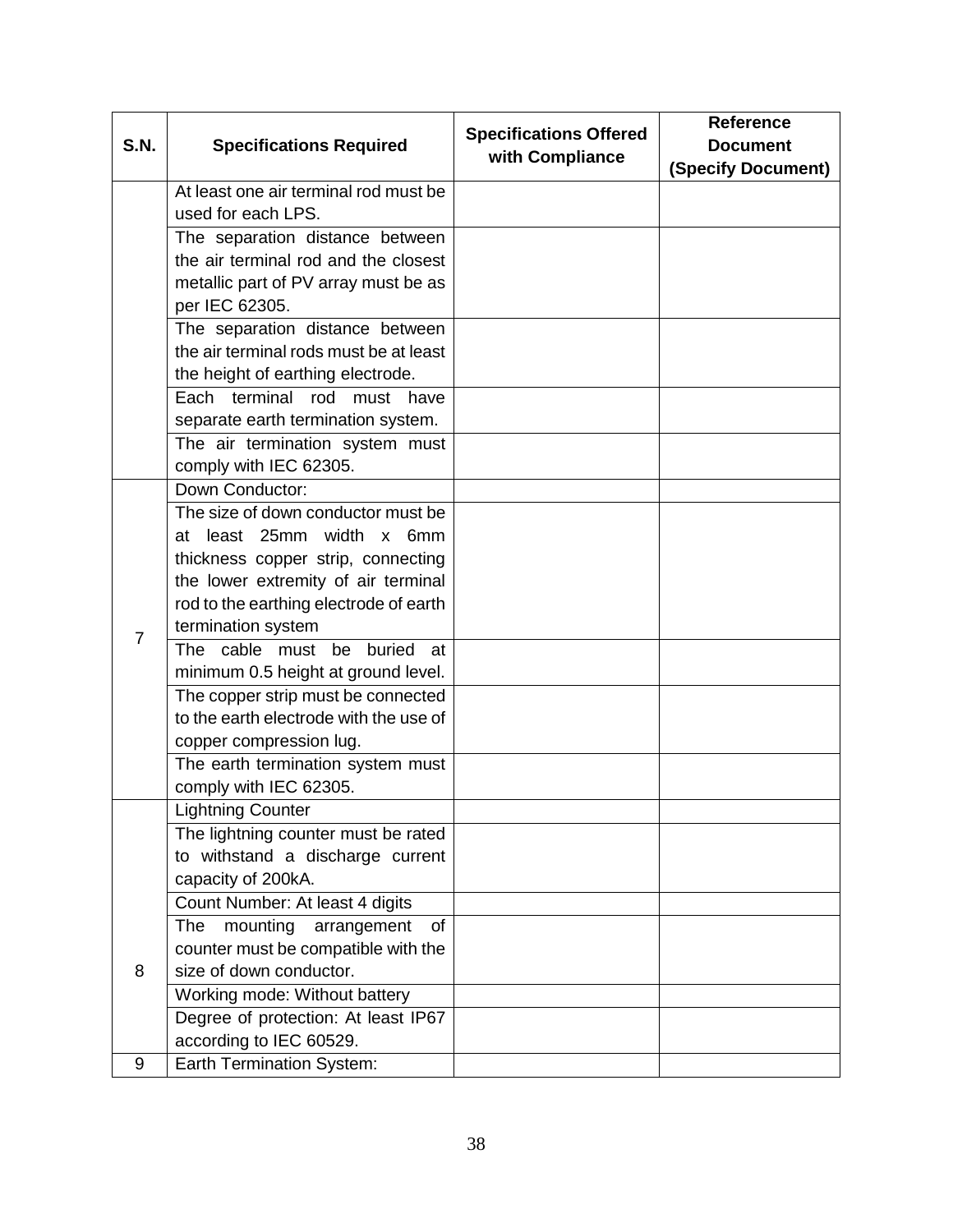| <b>S.N.</b> | <b>Specifications Required</b>      | <b>Specifications Offered</b><br>with Compliance | <b>Reference</b><br><b>Document</b> |
|-------------|-------------------------------------|--------------------------------------------------|-------------------------------------|
|             |                                     |                                                  | <b>(Specify Document)</b>           |
|             | The earth electrode must be of      |                                                  |                                     |
|             | Pipe-in-Pipe technology and the     |                                                  |                                     |
|             | inner space must be filled with     |                                                  |                                     |
|             | highly conductive and corrosion     |                                                  |                                     |
|             | resistant compound.                 |                                                  |                                     |
|             | The length of earth electrode must  |                                                  |                                     |
|             | be at least 2.5 meters.             |                                                  |                                     |
|             | The earth electrode must be made    |                                                  |                                     |
|             | of copper.                          |                                                  |                                     |
|             | The earth electrode must have outer |                                                  |                                     |
|             | diameter of at least 50mm and inner |                                                  |                                     |
|             | diameter of at least 25mm.          |                                                  |                                     |
|             | A hole of minimum 100mm diameter    |                                                  |                                     |
|             | manufacturer's<br>as<br>per<br>or   |                                                  |                                     |
|             | recommendation must be dug for      |                                                  |                                     |
|             | the length of electrode.            |                                                  |                                     |
|             | The certified low resistivity earth |                                                  |                                     |
|             | enhancement material must be        |                                                  |                                     |
|             | used to fill the hole with the      |                                                  |                                     |
|             | electrode.                          |                                                  |                                     |
|             | The earth enhancement material      |                                                  |                                     |
|             | must be at least 50kg for each      |                                                  |                                     |
|             | earthing electrode.                 |                                                  |                                     |
|             | maximum allowable<br>The<br>earth   |                                                  |                                     |
|             | resistance is 5 Ohms.               |                                                  |                                     |
|             | The earth inspection pit of each    |                                                  |                                     |
|             | earthing electrode must be made of  |                                                  |                                     |
|             | solid concrete with the minimum     |                                                  |                                     |
|             | dimension of 300mm x 300mm          |                                                  |                                     |
|             | x300mm.<br>The cover<br>must<br>be  |                                                  |                                     |
|             | marked with the word "Earth".       |                                                  |                                     |
|             | The test link must be provided and  |                                                  |                                     |
|             | connected to the down conductor at  |                                                  |                                     |
|             | minimum 1 meter height from the     |                                                  |                                     |
|             | ground level. The test link must be |                                                  |                                     |
|             | made up of phosphorous bronze.      |                                                  |                                     |
|             | The earth termination system must   |                                                  |                                     |
|             | comply with IEC 62305.              |                                                  |                                     |
|             | LPS 1,2,3&4: Ground mounted         |                                                  |                                     |
| 10          | system                              |                                                  |                                     |
|             | LPS 5: Control Room                 |                                                  |                                     |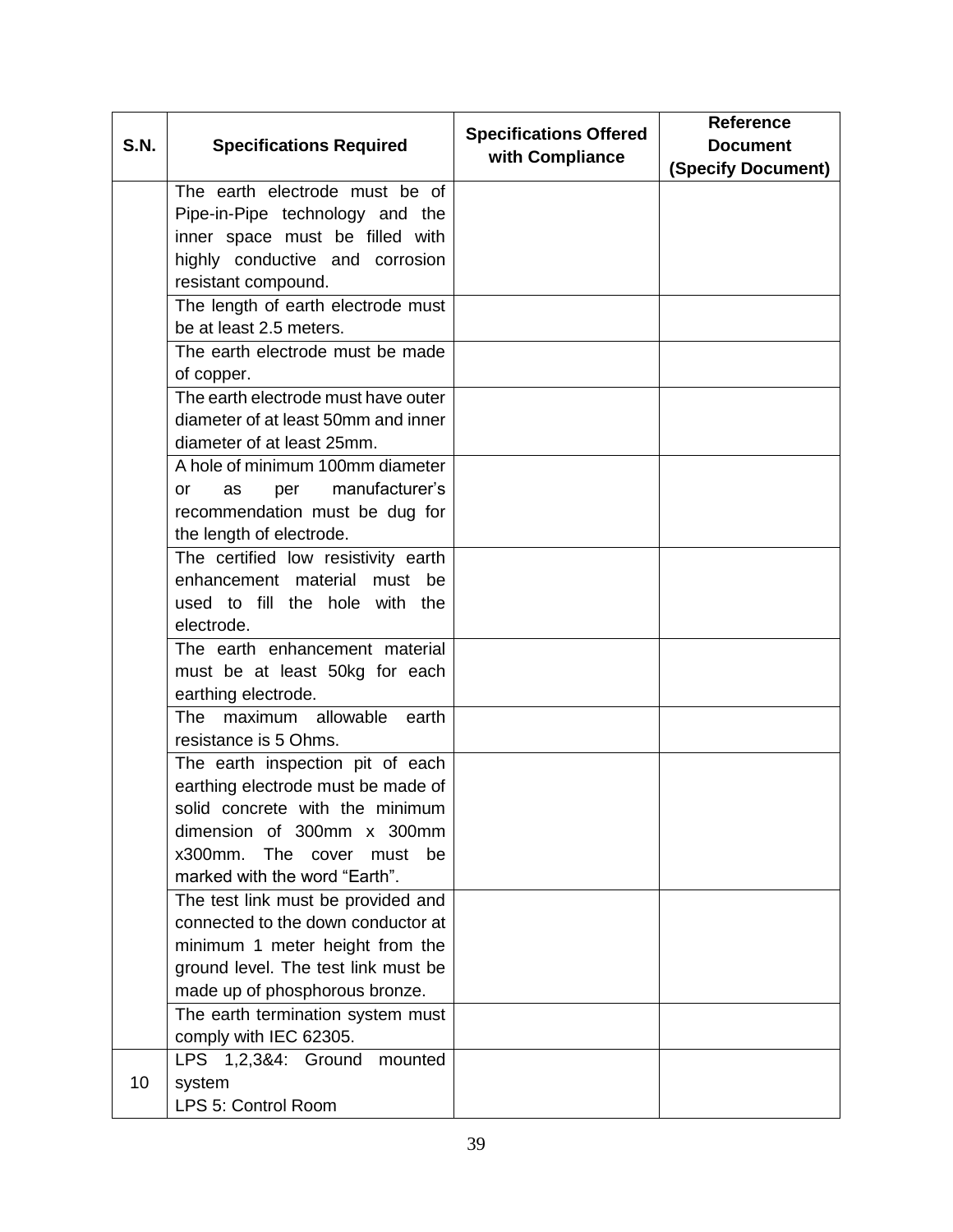| <b>S.N.</b>     | <b>Specifications Required</b>               | <b>Specifications Offered</b><br>with Compliance | <b>Reference</b><br><b>Document</b><br>(Specify Document) |
|-----------------|----------------------------------------------|--------------------------------------------------|-----------------------------------------------------------|
|                 | LPS 6: GPB 1                                 |                                                  |                                                           |
|                 | <b>LPS 7: GPB 2</b>                          |                                                  |                                                           |
| 11              | The number of earth electrodes               |                                                  |                                                           |
|                 | must be at least 3 for each LPS.             |                                                  |                                                           |
|                 | <b>Bidder</b><br>must submit<br>the<br>The l |                                                  |                                                           |
|                 | technical datasheet of<br>Air                |                                                  |                                                           |
| 12 <sup>°</sup> | Termination<br>System,<br>Down               |                                                  |                                                           |
|                 | Conductor, Lightning Counter and             |                                                  |                                                           |
|                 | Earth Termination System.                    |                                                  |                                                           |

# <span id="page-40-0"></span>**1.13 Monitoring System and Data Acquisition System**

The Monitoring System and data acquisition system shall comply with following standards and technical specifications.

| <b>S.N.</b>    | <b>Specifications Required</b>                                                                                                                                                                       | <b>Specifications</b><br><b>Offered with</b><br><b>Compliance</b> | <b>Reference</b><br><b>Document</b><br>(Specify Document) |
|----------------|------------------------------------------------------------------------------------------------------------------------------------------------------------------------------------------------------|-------------------------------------------------------------------|-----------------------------------------------------------|
| 1              | Manufacturer Name/Brand/Model                                                                                                                                                                        |                                                                   |                                                           |
| 2              | Manufacturer's experience<br>in.<br>manufacturing monitoring system:<br>At least 5 years                                                                                                             |                                                                   |                                                           |
| 3              | The manufacturer shall have:<br>ISO 9001:2008 or ISO 9001:2015,<br>ISO 14001:2004 or<br>ISO 14001:2015 Certificates                                                                                  |                                                                   |                                                           |
| $\overline{4}$ | Warranty: Manufacturing warranty<br>of at least 5 years from monitoring<br>system manufacturer in their letter<br>head signed and stamped                                                            |                                                                   |                                                           |
| 5              | RS485 or Modbus communication<br>port for receiving data from PV<br>strings, grid connected inverters,<br>bidirectional<br>storage<br>inverter,<br>Master BMU with EMS, AC<br>distribution board etc |                                                                   |                                                           |
| 6              | RS232 or LAN port or Modbus for<br>monitoring<br>network<br>local<br>or<br>monitoring                                                                                                                |                                                                   |                                                           |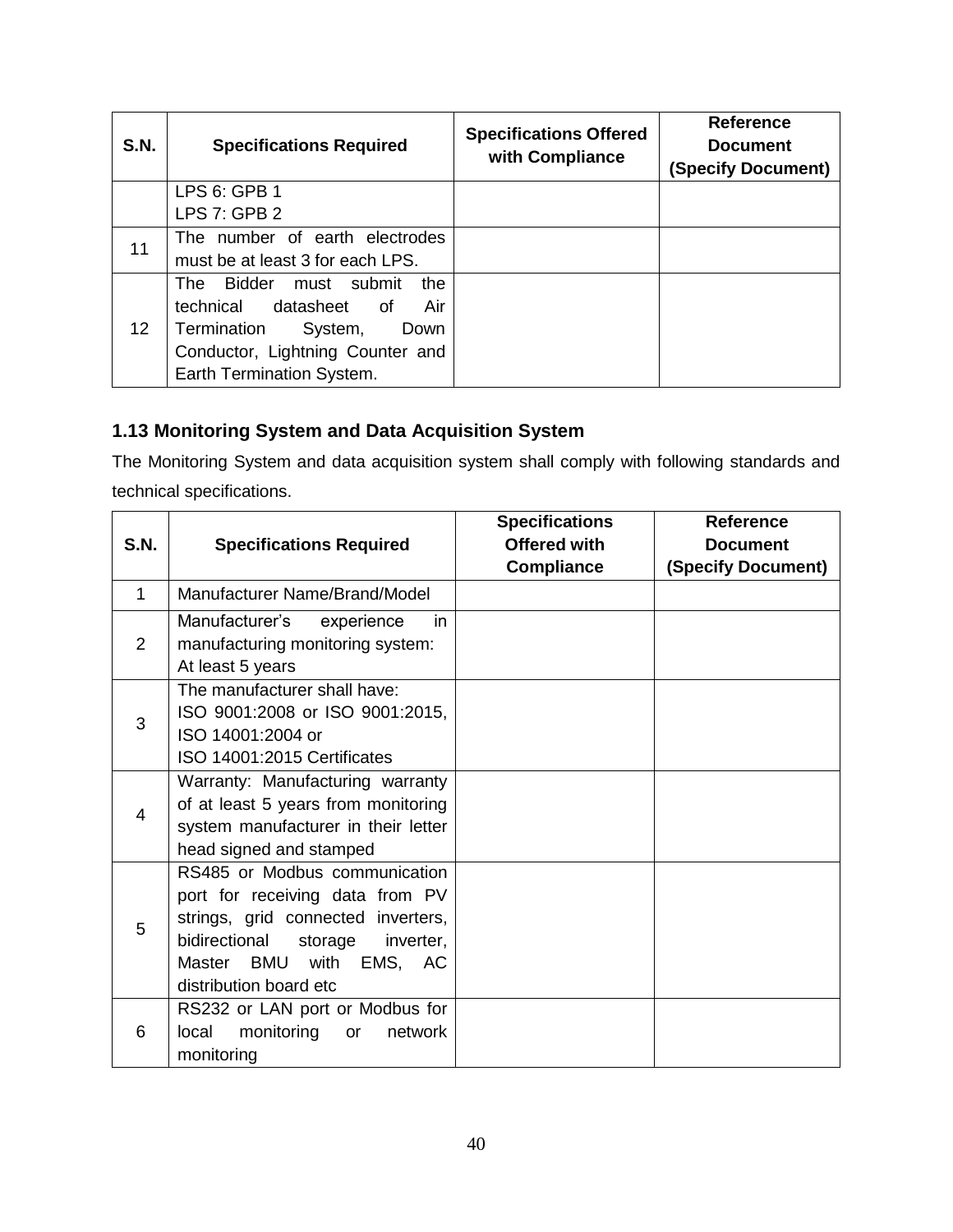|                |                                                                                                                                                                                                                                                                                                                                                                                                                                                                                                                                                                                                                                                     | <b>Specifications</b> | <b>Reference</b>          |
|----------------|-----------------------------------------------------------------------------------------------------------------------------------------------------------------------------------------------------------------------------------------------------------------------------------------------------------------------------------------------------------------------------------------------------------------------------------------------------------------------------------------------------------------------------------------------------------------------------------------------------------------------------------------------------|-----------------------|---------------------------|
| <b>S.N.</b>    | <b>Specifications Required</b>                                                                                                                                                                                                                                                                                                                                                                                                                                                                                                                                                                                                                      | <b>Offered with</b>   | <b>Document</b>           |
|                |                                                                                                                                                                                                                                                                                                                                                                                                                                                                                                                                                                                                                                                     | <b>Compliance</b>     | <b>(Specify Document)</b> |
|                | Internet connection via<br><b>GSM</b>                                                                                                                                                                                                                                                                                                                                                                                                                                                                                                                                                                                                               |                       |                           |
| $\overline{7}$ | modem, CDMA, GPRS, 3G, 4G,                                                                                                                                                                                                                                                                                                                                                                                                                                                                                                                                                                                                                          |                       |                           |
|                | ADSL, VSAT                                                                                                                                                                                                                                                                                                                                                                                                                                                                                                                                                                                                                                          |                       |                           |
| 8              | The system must have remote<br>monitoring software with the latest<br>software/hardware<br>configuration<br>connectivity<br>service<br>for<br>and<br>online/real time data monitoring.<br>The following parameters shall be<br>accessible<br>the<br>via<br>operating<br>interface display in real time.<br>Array DC Voltage, Current &<br>Power<br><b>Battery</b><br>voltage,<br>current,<br>$\bullet$<br>temperature<br>Inverter AC Output Voltage and<br>$\bullet$<br>Current (all 3 phases and lines)<br>AC Power (Active and Apparent)<br>$\bullet$<br><b>Power Factor</b><br>٠<br>Frequency<br>٠<br>AC Energy (all 3 phases and<br>cumulative) |                       |                           |
| 10             | The system must have plant control<br>monitoring<br>station<br>and<br>with<br>necessary software/app compatible<br>with the overall system.                                                                                                                                                                                                                                                                                                                                                                                                                                                                                                         |                       |                           |
| 11             | The plant monitoring station must<br>be provided as follows.<br>Processor: At least Intel Core 10th<br>Generation i7<br>Memory: At least 16GB<br>Hard Drive: At least 1TB SSD<br>Wireless LAN: Dual band<br>LED Monitor: At least 32" FHD                                                                                                                                                                                                                                                                                                                                                                                                           |                       |                           |
| 12             | The communication medium from<br>PV Plant location to Control Room<br>must be of Optical Fiber Cable with<br>fiber switch, splice box and all<br>necessary accessories for complete                                                                                                                                                                                                                                                                                                                                                                                                                                                                 |                       |                           |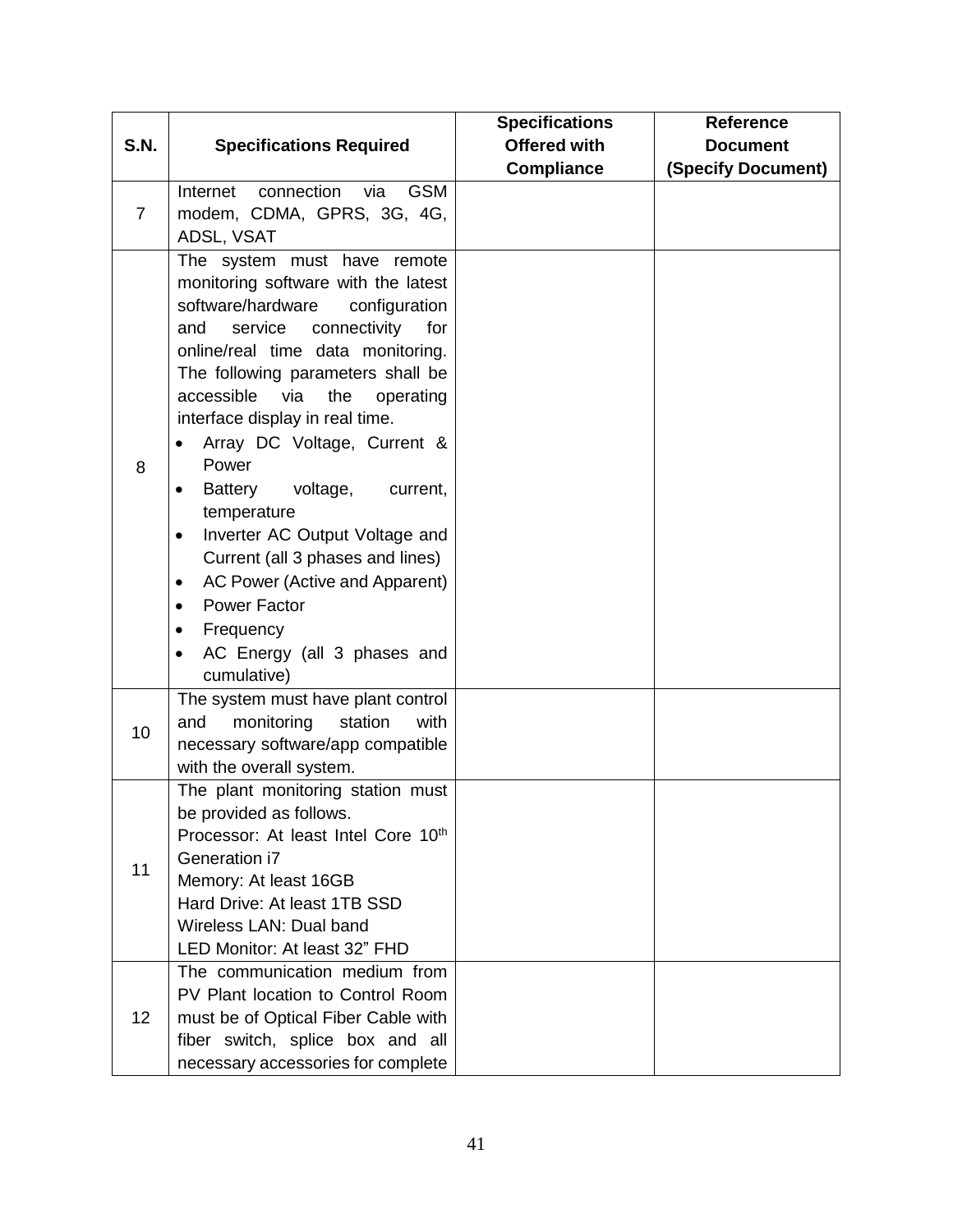| <b>S.N.</b> | <b>Specifications Required</b>                                                                                                                                                                                                                             | <b>Specifications</b><br><b>Offered with</b><br><b>Compliance</b> | <b>Reference</b><br><b>Document</b><br>(Specify Document) |
|-------------|------------------------------------------------------------------------------------------------------------------------------------------------------------------------------------------------------------------------------------------------------------|-------------------------------------------------------------------|-----------------------------------------------------------|
|             | system operation. The fiber cable<br>must be of at least 12 Core.                                                                                                                                                                                          |                                                                   |                                                           |
| 13          | fiber/other communication<br>The<br>cables must be laid underground in<br>trenches and through pipe sleeves<br>and suitable size of flexible HDPE<br>Pipe with minimum PN6 Class<br>according to relevant IEC standards<br>and best installation practice. |                                                                   |                                                           |
| 14          | The l<br>bidder.<br>must submit<br>the.<br>technical datasheet of Monitoring<br>System, Data Acquisition System,<br>Fiber Optics System and HDPE<br>Pipe.                                                                                                  |                                                                   |                                                           |

### <span id="page-42-0"></span>**1.14 Operation Control Panel Board**

The 500 kWp grid-connected solar PV with 400 kWh energy storage system (further referred to as a solar plant) is designed to provide uninterrupted reliable power supply to the university when the grid fails and also export energy to the grid when there is surplus energy. The solar plant is constituent part of the planned microgrid comprising the solar plant and a 600 kW pump storage plant. At the initial stage the university power system will be fed by the solar plant and grid only. The solar plant, in principle, is also a microgrid as the university power system is designed to operate with or without a connection to the grid. Therefore, the proposed power plant should include controls required for smooth operation of the power system not withstanding fluctuations in the power demand and supply within the university and in various fault scenarios, including those related to the grid. Separate operation control panel board must be provided with all necessary instrumentation, control devices, accessories, compatible with system operation & control requirements. The control and protection requirements to be provided is described below.

#### *Grid available*

When the grid is available, energy export to the grid should be allowed only after batteries are fully charged. In the case of energy import, charging the batteries should remain the highest priority. This implies that when the power demand is higher than the power available from the grid and solar PVs the batteries should not be allowed to discharge. To fulfill this requirement the controller should be designed to switch off the lowest priority load (supply to the university system is provided through four feeders of different priority) till the batteries are fully charged. In the very unlikely event of the total of the first, second and third priority loads being higher than the total power available from the grid and solar PVs, the controller should also switch off the third priority feeder till the batteries are fully charged. In addition, batteries should not be allowed to supply energy when the grid is available.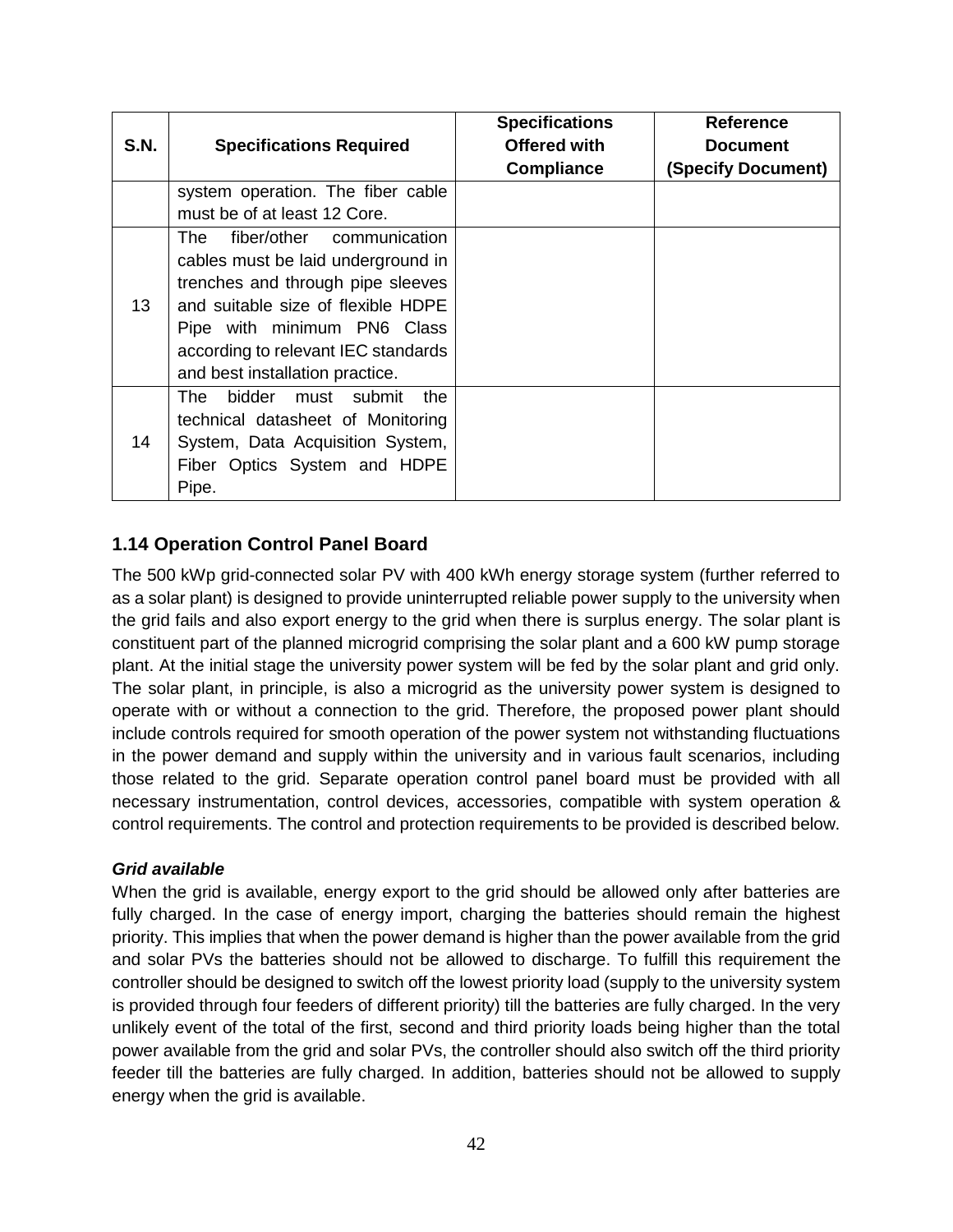### *Grid not available*

When the grid is not available charging batteries should be the highest priority load. When the university load is higher than that of the PV power generation, the supply to other loads should depend upon the battery voltage (V), which is correlated with stored retrieval energy. Assume the following four battery voltage ranges:

- $(V_{min} + (V_{nom} V_{min})/4) = >> V > V_{min}$  (first priority feeder)
- $(V_{min} + (V_{nom} V_{min})/4)$  >  $V$  >  $= (V_{min} + (V_{nom} V_{min})/2)$  (first and second priority feeders)
- $(V_{min} + (V_{nom} V_{min})/2)$  >  $V$  >  $= (V_{min} + (V_{nom} V_{min})*(3/4))$  (for first, second and third priority **feeders)**
- $>(V_{min} + (V_{nom} V_{min})^* (3/4))$  (for first, second and third priority feeders; selective **loads of fourth priority feeder)**

where,  $V_{min}$  - minimum permissible discharge voltage and  $V_{nom}$  – nominal voltage

The feeders receiving supply from the battery corresponding to various battery voltage ranges is indicated in bold alongside the voltage ranges above.

When PV power generation is higher than the university load, energy export will take place once the university power requirement is fully met that is all four feeders will be switched on.

### **Fault Scenarios**

### *Grid failure*

The university power system should be designed to respond to the grid failure, which is frequent at Chitlang, with minimal impact in terms of the reliability of the power supply. The following sequence of operation needs to be ensured for this purpose:

- 1. Switching off grid-tie inverters and bidirectional inverters resulting in supply failure in the university
- 2. Switching on bidirectional inverters at the earliest and resumption of supply to the university
- 3. Switching on grid-tie inverters if there is solar generation

### **Grid supply resumption**

The following sequence of operation needs to be ensured for ensuring university supply with minimum interruption:

- 1. Wait for a predefined period of time after the supply resumption to ensure that there is a reliable supply
- 2. Once supply is found to be reliable, switching off the bidirectional inverter and grid tie inverters (if on)
- 3. Switching on bidirectional inverter within the shortest period
- 4. Switching on grid tie invertors within the shortest period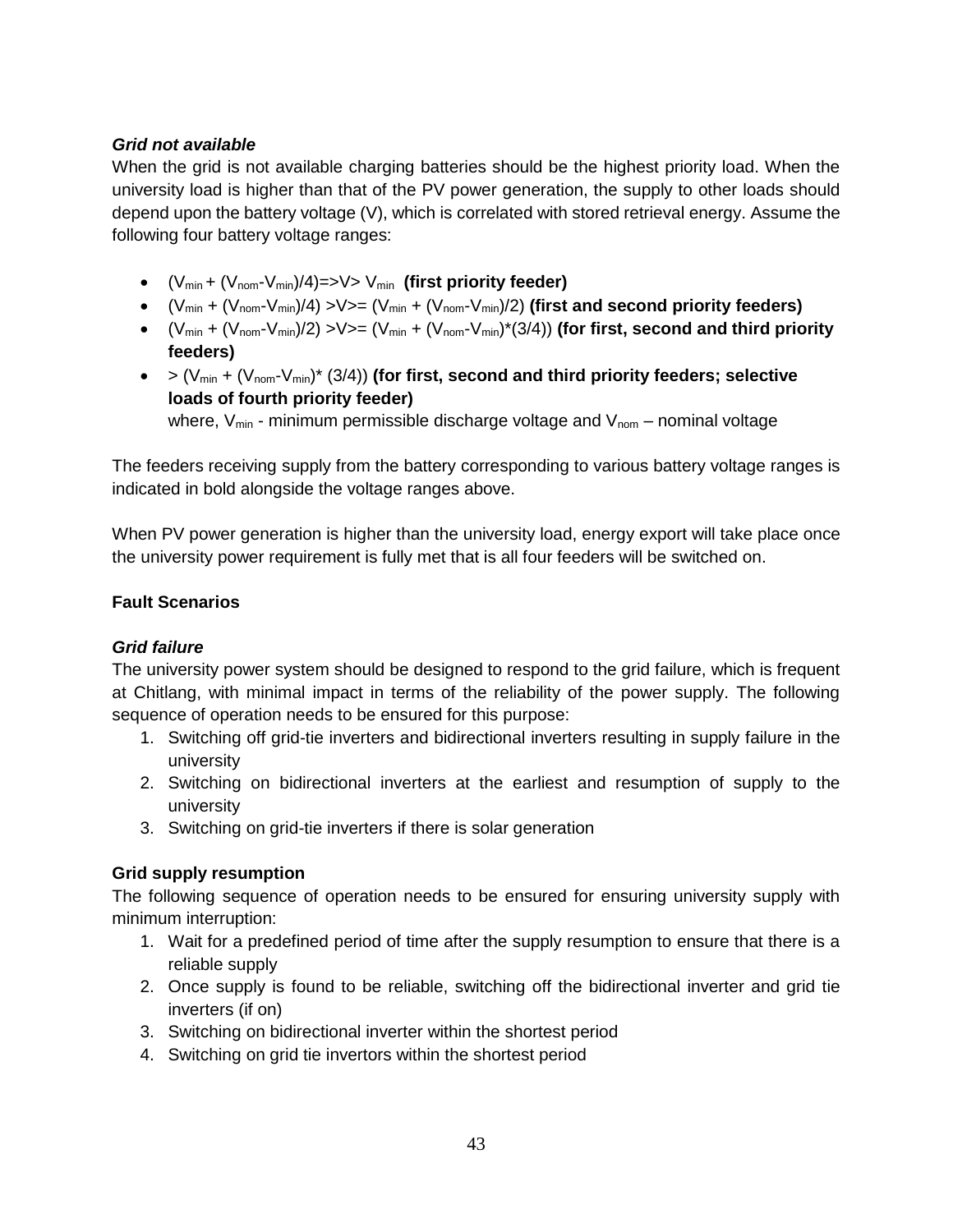A controller designed to meet above operational requirements and protect the system in case of various faults should be supplied. The controller should be programable to respond to changes in the system parameters such as the share of power of priority feeders, wait time when grid supply resumes etc.

|                 |                                                                                                                                                                   | <b>Specifications</b> | <b>Reference</b>          |
|-----------------|-------------------------------------------------------------------------------------------------------------------------------------------------------------------|-----------------------|---------------------------|
| <b>S.N.</b>     | <b>Specifications Required</b>                                                                                                                                    | <b>Offered with</b>   | <b>Document</b>           |
|                 |                                                                                                                                                                   | <b>Compliance</b>     | <b>(Specify Document)</b> |
| $\mathbf{1}$    | Manufacturer Name/Brand/Model                                                                                                                                     |                       |                           |
| $\overline{2}$  | The manufacturer shall have:<br>ISO 9001:2008 or ISO 9001:2015,<br>ISO 14001:2004 or<br>ISO 14001:2015 Certificates                                               |                       |                           |
| 3               | Warranty: Manufacturing warranty<br>of at least 5 years from operation<br>control panel board manufacturer in<br>their letter<br>head<br>signed<br>and<br>stamped |                       |                           |
| $\overline{4}$  | PLC Module must have High Speed<br>Universal CPU module with<br>Processing Speed < 3.9ns<br>Storage capacity > 520 kB                                             |                       |                           |
| 5               | PLC module must have sufficient IO<br>points for the functional requirement<br>described<br>1.21<br>Operational<br>in<br>requirement for control panel board.     |                       |                           |
| 6               | PLC module must be expandable<br>up to 700 points.                                                                                                                |                       |                           |
| $\overline{7}$  | PLC module shall have overvoltage,<br>over current, inrush current and<br>momentary power failure protection.                                                     |                       |                           |
| 8               | <b>PLC</b><br>module<br>full<br>must<br>have<br>communication<br>with<br>support<br>ethernet TCP/IP.                                                              |                       |                           |
| 9               | The control panel board must have<br>local control, remote manual control<br>and remote control through HMI.                                                      |                       |                           |
| 10 <sup>°</sup> | The required software for PLC, HMI<br>must be provided with full single<br>license.                                                                               |                       |                           |
| 11              | <b>International Certifications:</b><br>IEC 61000, IEC 55011, IEC 61131,<br>IEC 60664, IEC 61010                                                                  |                       |                           |

The Operation Control Panel Board shall comply with following technical specifications.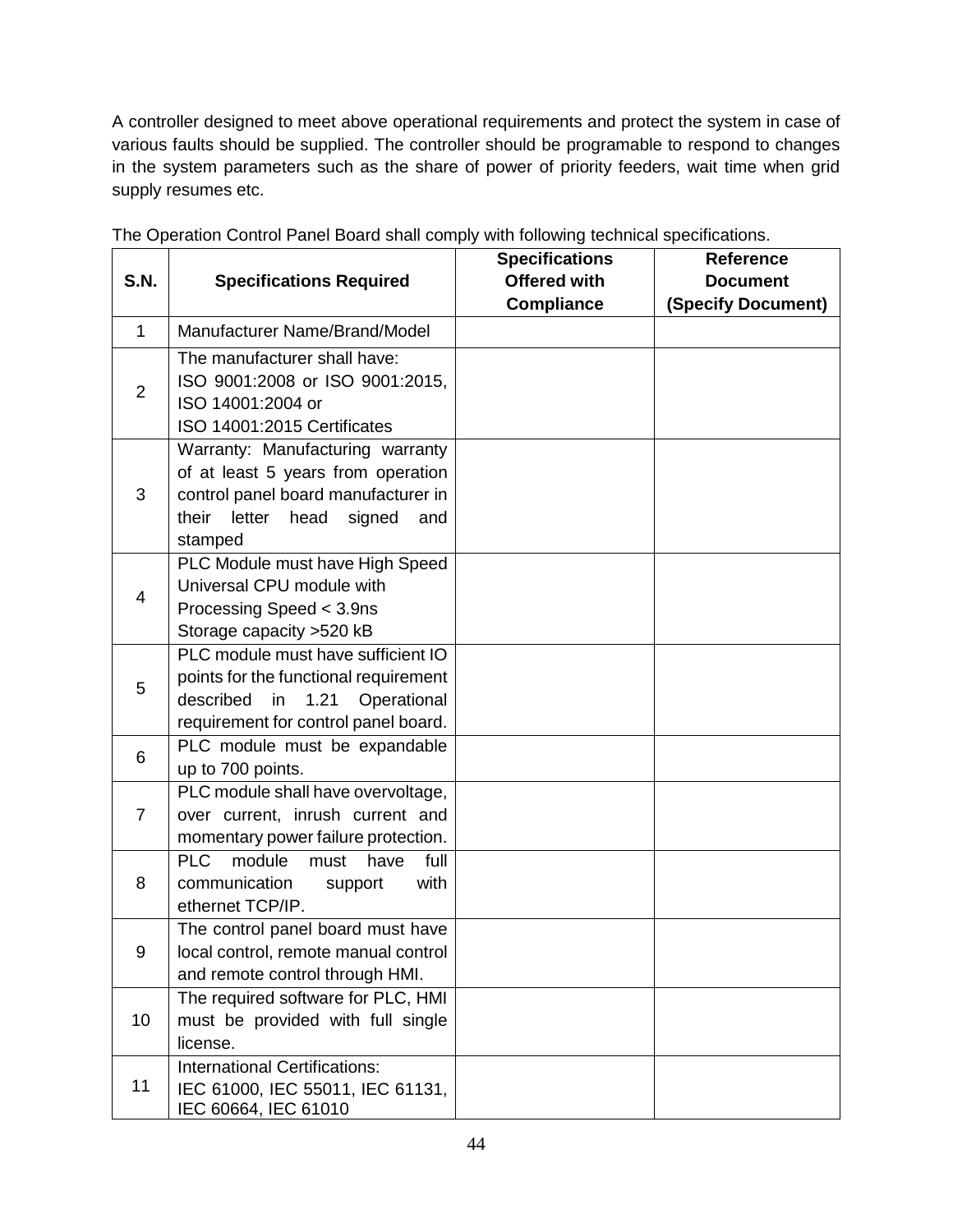# <span id="page-45-0"></span>**1.15 Containerized System (Control Room)**

The containerized system shall comply with following technical specifications.

| <b>S.N.</b>    | <b>Specifications Required</b>              | <b>Specifications Offered</b> | <b>Reference</b>          |
|----------------|---------------------------------------------|-------------------------------|---------------------------|
|                |                                             |                               | <b>Document</b>           |
|                |                                             | with Compliance               | <b>(Specify Document)</b> |
| $\mathbf{1}$   | Manufacturer Name/Brand/Model               |                               |                           |
|                | Manufacturer's<br>experience<br>in          |                               |                           |
| $\overline{2}$ | manufacturing<br>containerized              |                               |                           |
|                | system: At least 5 years                    |                               |                           |
|                | The manufacturer shall have:                |                               |                           |
| 3              | ISO 9001:2008 or ISO 9001:2015,             |                               |                           |
|                | ISO 14001:2004 or                           |                               |                           |
|                | ISO 14001:2015 Certificates                 |                               |                           |
|                | Warranty: Manufacturing warranty            |                               |                           |
|                | of<br>at<br>least<br>5<br>years<br>from     |                               |                           |
| 4              | containerized system manufacturer           |                               |                           |
|                | in their letter head signed and             |                               |                           |
|                | stamped                                     |                               |                           |
|                | The Containerized System must be            |                               |                           |
|                | rated for exterior installation suitable    |                               |                           |
| 5              | for the site conditions, shall be UV        |                               |                           |
|                | and weather resistant.                      |                               |                           |
|                | Degree of Protection: At least IP65         |                               |                           |
|                | according to IEC 60529                      |                               |                           |
|                | External<br>Dimension:<br><b>Minimum</b>    |                               |                           |
| 6              | 6.09m (L) x 2.43m (W) x 2.59m (H)           |                               |                           |
|                | Dimension:<br>Internal<br><b>Minimum</b>    |                               |                           |
|                | 5.89m (L) x 2.35m (W) x 2.38m (H)           |                               |                           |
| $\overline{7}$ | The container must be provided with         |                               |                           |
|                | double door design on both ends             |                               |                           |
|                | The containerized system must               |                               |                           |
| 8              | LiFePO4<br>include<br>the<br><b>Battery</b> |                               |                           |
|                | System,<br>Bidirectional<br>Storage         |                               |                           |
|                | <b>STS</b><br>Cabinet,<br>Inverter,<br>Grid |                               |                           |
|                | Connected AC Combiner Box, AC               |                               |                           |
|                | <b>Distribution</b><br>Board,<br>Monitoring |                               |                           |
|                | System & Data Acquisition System,           |                               |                           |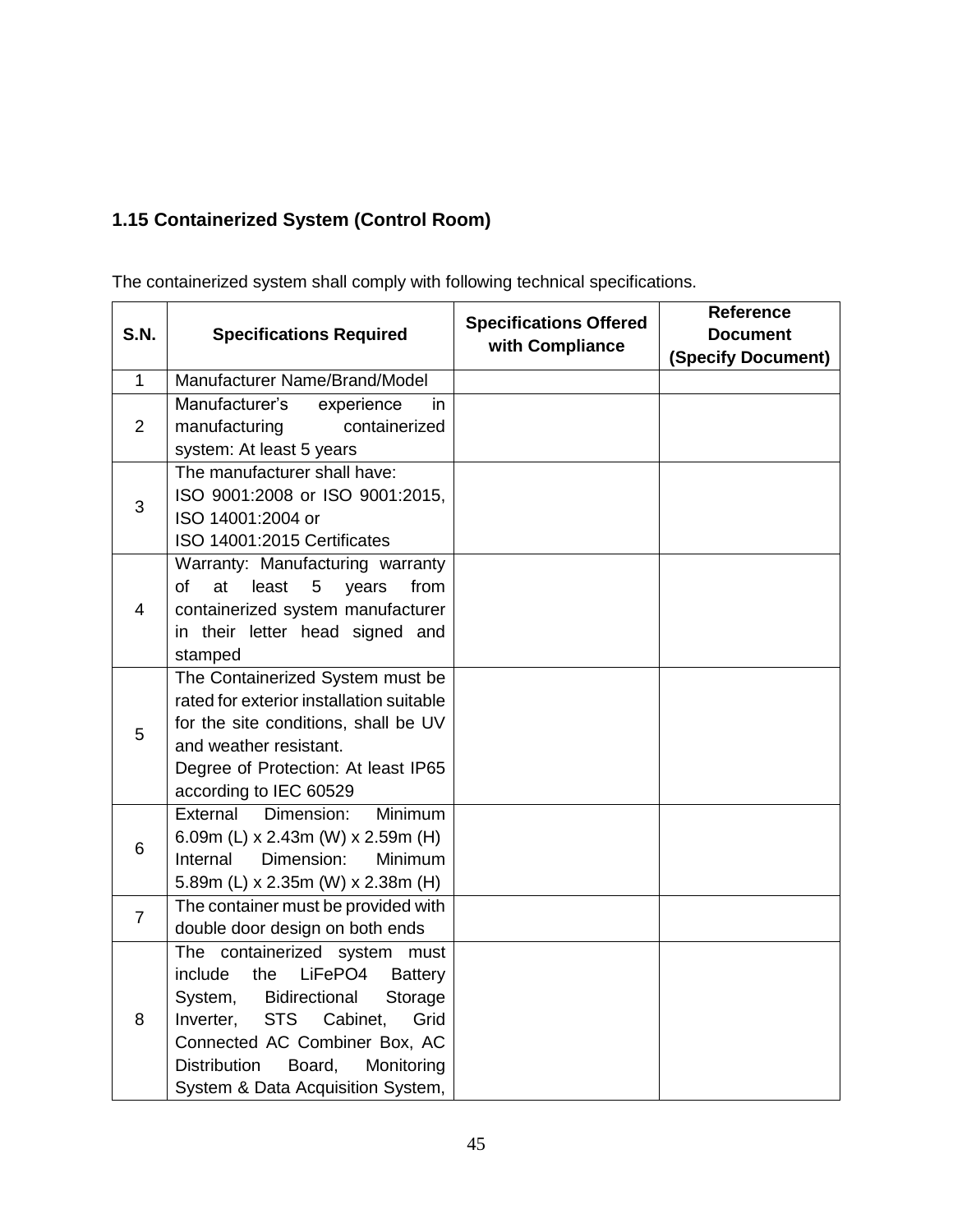| <b>S.N.</b>     | <b>Specifications Required</b>                                             | <b>Specifications Offered</b><br>with Compliance | <b>Reference</b><br><b>Document</b> |
|-----------------|----------------------------------------------------------------------------|--------------------------------------------------|-------------------------------------|
|                 |                                                                            |                                                  | <b>(Specify Document)</b>           |
|                 | Operation Control Panel Board,                                             |                                                  |                                     |
|                 | other associated system and all                                            |                                                  |                                     |
|                 | accessories.                                                               |                                                  |                                     |
|                 | <b>There</b><br>be<br>must<br>separate                                     |                                                  |                                     |
|                 | containerized system for LiFePO4                                           |                                                  |                                     |
| 9               | Battery System.                                                            |                                                  |                                     |
|                 | No. of Containerized System: At<br>least 2 nos.                            |                                                  |                                     |
|                 | The container must have a separate                                         |                                                  |                                     |
|                 | compartment for LV switchgears                                             |                                                  |                                     |
| 10              | and separate for monitoring system                                         |                                                  |                                     |
|                 | & data acquisition system.                                                 |                                                  |                                     |
|                 | The container must be made of                                              |                                                  |                                     |
| 11              | corrugated steel and must comply                                           |                                                  |                                     |
|                 | Standard<br>Shipping<br>per<br>as                                          |                                                  |                                     |
|                 | Container.                                                                 |                                                  |                                     |
| 12 <sub>2</sub> | The floor of the container must bear                                       |                                                  |                                     |
|                 | the floor loading of the equipment.                                        |                                                  |                                     |
|                 | The container must have ventilation                                        |                                                  |                                     |
| 13              | louvres to maintain the<br>inside                                          |                                                  |                                     |
|                 | temperature.                                                               |                                                  |                                     |
|                 | <b>The</b><br>container<br>provide<br>must                                 |                                                  |                                     |
| 14              | mounting board for AC Distribution                                         |                                                  |                                     |
|                 | Board, Monitoring System, Control                                          |                                                  |                                     |
|                 | System and all other accessories.                                          |                                                  |                                     |
|                 | The container must be protected by<br>2-pack paint system i.e. single coat |                                                  |                                     |
| 15              | of primer & top 2 coat (Standard                                           |                                                  |                                     |
|                 | color: RAL 9010)                                                           |                                                  |                                     |
|                 | The Containerized System must                                              |                                                  |                                     |
| 16              | comply with ISO/TC 104.                                                    |                                                  |                                     |
|                 | <b>The</b><br><b>Bidder</b><br>must<br>submit<br>the                       |                                                  |                                     |
| 17              | technical datasheet of                                                     |                                                  |                                     |
|                 | Containerized System.                                                      |                                                  |                                     |

# <span id="page-46-0"></span>**1.16 Transformer**

The transformer shall comply with following standards and technical specifications.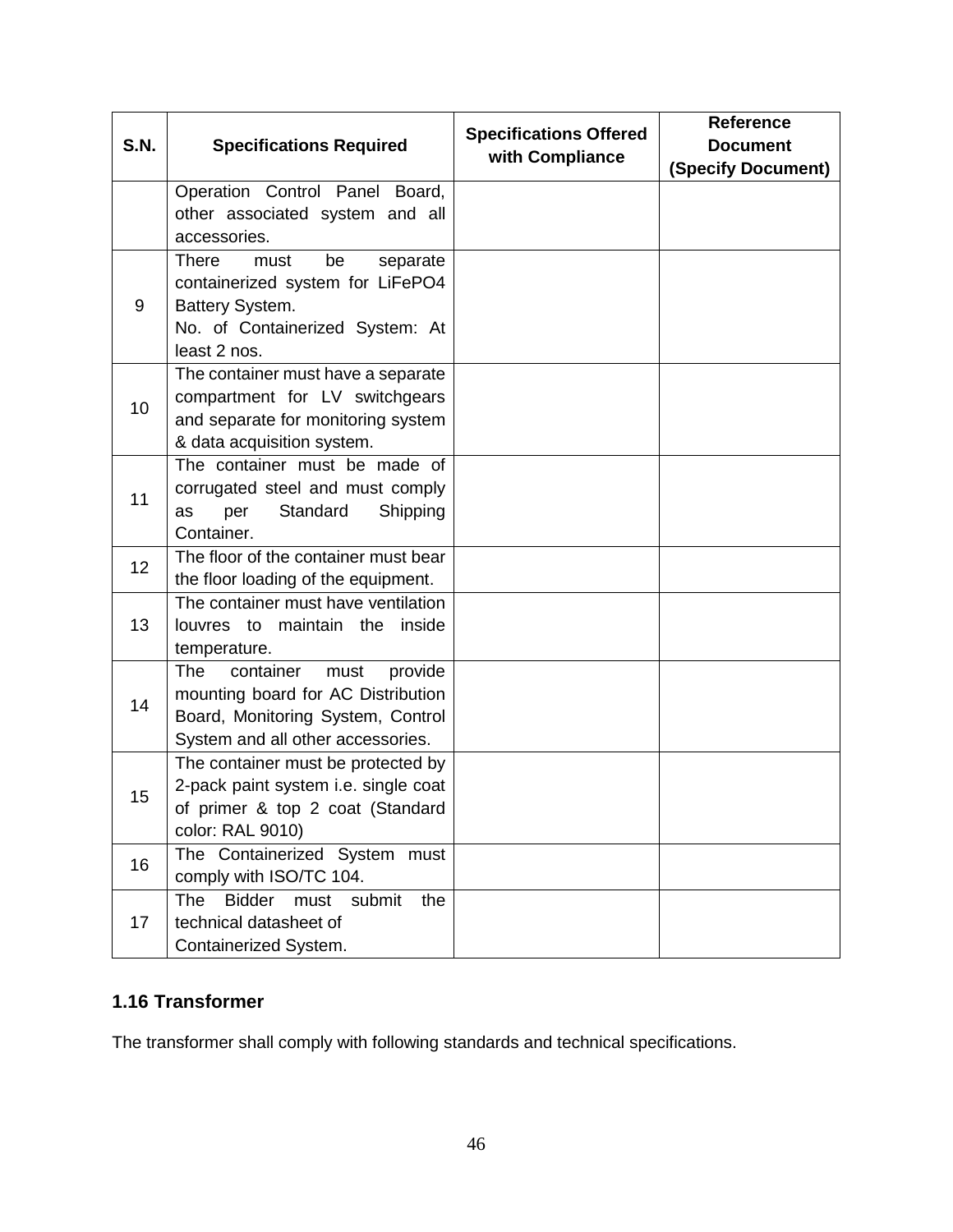| <b>S.N.</b>  | <b>Specifications Required</b>                     | <b>Specifications Offered</b><br>with Compliance | <b>Reference</b><br><b>Document</b><br>(Specify Document) |
|--------------|----------------------------------------------------|--------------------------------------------------|-----------------------------------------------------------|
| $\mathbf{1}$ | Manufacturer Name/Brand/Model                      |                                                  |                                                           |
|              | Manufacturer's<br>experience<br>in                 |                                                  |                                                           |
| 2            | manufacturing transformer:                         |                                                  |                                                           |
|              | At least 10 years                                  |                                                  |                                                           |
|              | The manufacturer shall have:                       |                                                  |                                                           |
| 3            | ISO 9001:2008 or ISO 9001:2015                     |                                                  |                                                           |
|              | Certificate                                        |                                                  |                                                           |
|              | Warranty: Manufacturing warranty                   |                                                  |                                                           |
| 4            | of at least 2 years from transformer               |                                                  |                                                           |
|              | manufacturer in their letter head                  |                                                  |                                                           |
|              | signed and stamped                                 |                                                  |                                                           |
| 5            | Transformer type: Three phase and                  |                                                  |                                                           |
|              | outdoor oil filled                                 |                                                  |                                                           |
| 6            | Rated Capacity: At least 630kVA                    |                                                  |                                                           |
|              | Rated Voltage:                                     |                                                  |                                                           |
| 7            | Primary Voltage (LV): 400V                         |                                                  |                                                           |
| 8            | Secondary Voltage (HV): 11000V<br>Frequency: 50 Hz |                                                  |                                                           |
| 9            | Type of Cooling: ONAN                              |                                                  |                                                           |
| 10           | Impedance at 75°C: 5%                              |                                                  |                                                           |
| 11           | Tolerance on Impedance: ±10%                       |                                                  |                                                           |
| 12           | Duty: Continuous                                   |                                                  |                                                           |
|              | Max. Temp. Rise over an ambient of                 |                                                  |                                                           |
|              | $50^{\circ}$ C                                     |                                                  |                                                           |
|              | Oil (Temperature rise measurement                  |                                                  |                                                           |
| 13           | by thermometer): 50°C                              |                                                  |                                                           |
|              | Winding<br>Temperature<br>rise                     |                                                  |                                                           |
|              | measurement by resistance                          |                                                  |                                                           |
|              | method): 55°C                                      |                                                  |                                                           |
|              | Windings:                                          |                                                  |                                                           |
|              | System Apparent Short circuit level                |                                                  |                                                           |
| 14           | (kA): as per IEC 60076-1                           |                                                  |                                                           |
|              | <b>Winding Connection:</b>                         |                                                  |                                                           |
|              | LV: Star                                           |                                                  |                                                           |
|              | HV: Delta                                          |                                                  |                                                           |
| 15           | Vector Group: Dyn11                                |                                                  |                                                           |
| 16           | <b>Insulation: Uniform</b>                         |                                                  |                                                           |
|              | <b>Insulation Level:</b>                           |                                                  |                                                           |
| 17           | LV: At least 2 kVrms                               |                                                  |                                                           |
|              | HV: At least 28 kVrms                              |                                                  |                                                           |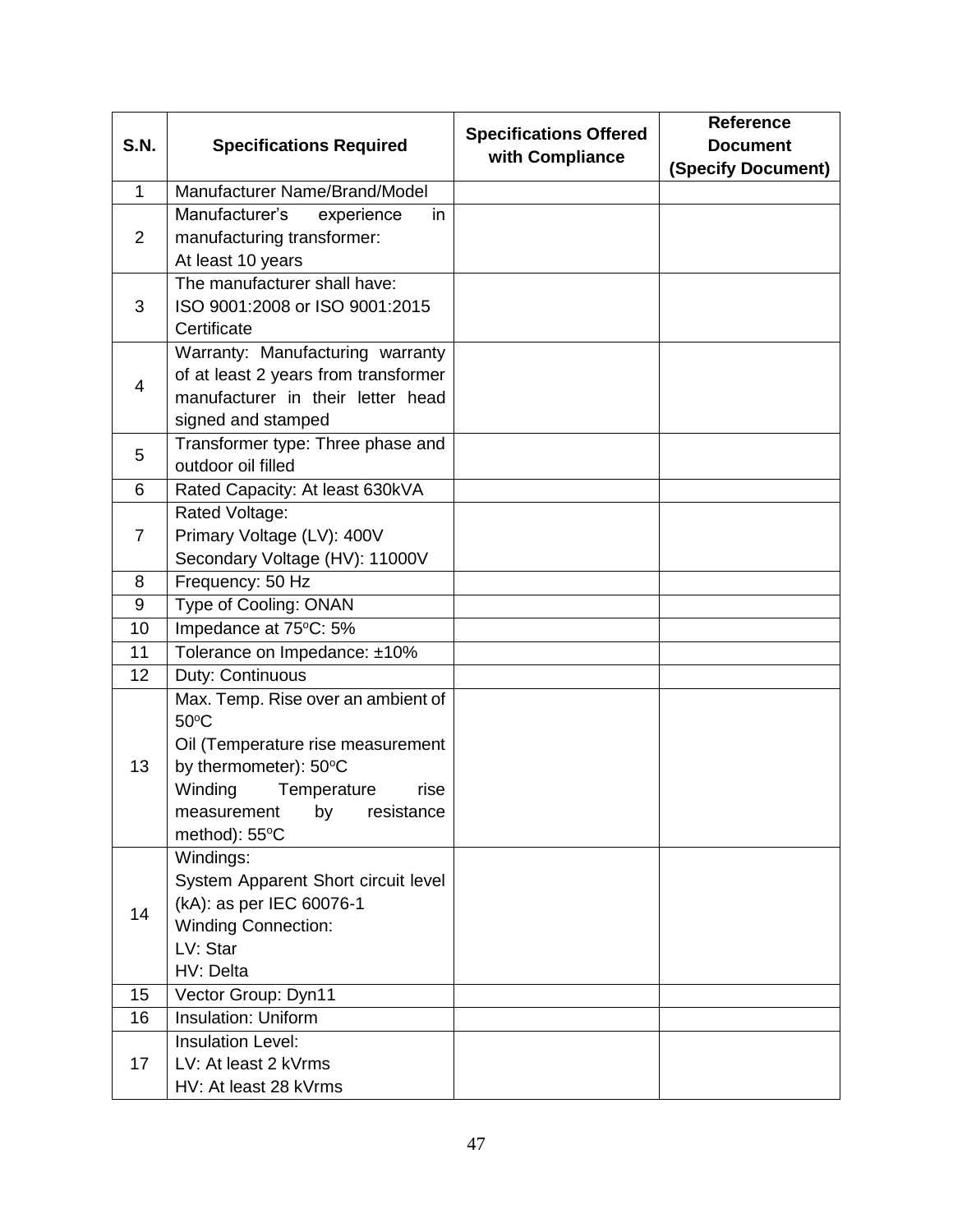| <b>S.N.</b> | <b>Specifications Required</b>                                                                                                                                                                                                                                                                                                                                                                | <b>Specifications Offered</b><br>with Compliance | <b>Reference</b><br><b>Document</b><br>(Specify Document) |
|-------------|-----------------------------------------------------------------------------------------------------------------------------------------------------------------------------------------------------------------------------------------------------------------------------------------------------------------------------------------------------------------------------------------------|--------------------------------------------------|-----------------------------------------------------------|
| 18          | <b>Basic Impulse Level:</b><br>HV: At least 75kVp                                                                                                                                                                                                                                                                                                                                             |                                                  |                                                           |
| 19          | Highest voltage (kV) for each<br>winding: 12kV                                                                                                                                                                                                                                                                                                                                                |                                                  |                                                           |
| 20          | Method of earthing: Solidly earthed                                                                                                                                                                                                                                                                                                                                                           |                                                  |                                                           |
| 21          | LV & Neutral Bushing:<br>Rated Voltage: At least 1.1kV<br>Rated current: At least 1000A<br>Wet & Dry Power frequency<br>Withstand Voltage: At least 2kVrms<br>Min. Total Creepage Distance:<br>300mm<br>Mounting: Tank / Transformer Body                                                                                                                                                     |                                                  |                                                           |
| 22          | HV Bushing:<br>Rated Voltage: At least 12kV<br>Rated current: At least 100A<br>Basic Impulse Level: At least 75kVp<br>Wet & Dry Power<br>frequency<br>Withstand<br>Voltage:<br>At<br>least<br>28kVrms<br>Mounting: Tank / Transformer Body                                                                                                                                                    |                                                  |                                                           |
| 23          | <b>Terminal Details:</b><br>LV & Neutral: Cable Box<br>HV: Suitable for 11kV Cable or Over<br><b>Head Conductor</b>                                                                                                                                                                                                                                                                           |                                                  |                                                           |
| 24          | Min. Clearance in Air:<br>Ph-Ph (LV/HV): 25/280<br>Ph-Earth (HV/LV): 25/140                                                                                                                                                                                                                                                                                                                   |                                                  |                                                           |
| 25          | <b>Factory Test:</b><br>standard<br>routine<br>All<br>tests<br>in<br>accordance with latest issue of IEC:<br>60076 shall be carried out on each<br>transformer.<br>In addition to all type and routine<br>transformer<br>shall<br>tests,<br>also<br>conform to following additional type<br>tests as per IEC: 60076.<br>a) Measurement of zero sequence<br>impedance<br>b) Short circuit test |                                                  |                                                           |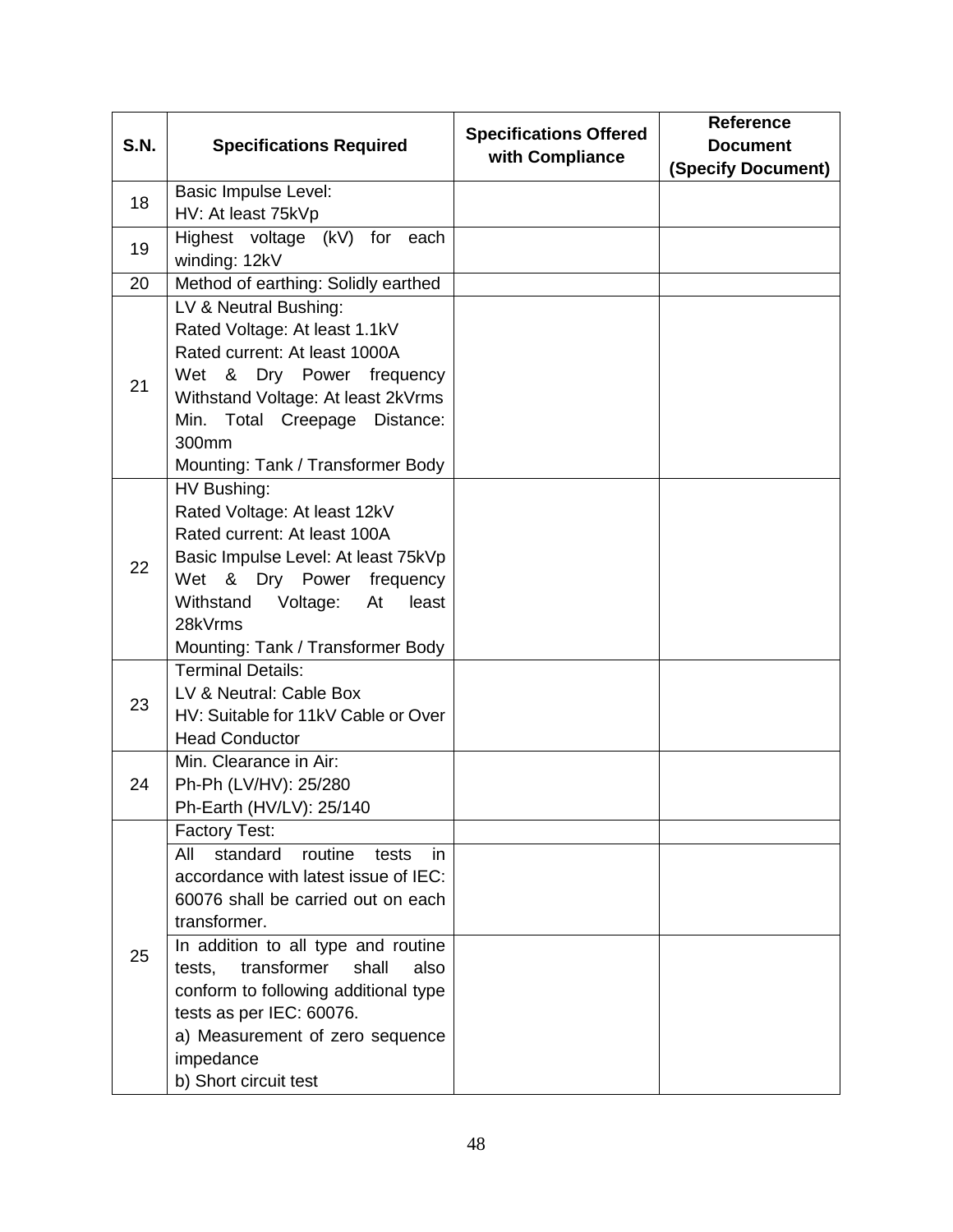| <b>S.N.</b> | <b>Specifications Required</b>                | <b>Specifications Offered</b> | <b>Reference</b><br><b>Document</b> |
|-------------|-----------------------------------------------|-------------------------------|-------------------------------------|
|             |                                               | with Compliance               | <b>(Specify Document)</b>           |
|             | c) Measurement of capacitance and             |                               |                                     |
|             | tan delta of transformer winding.             |                               |                                     |
|             | d) Test on oil samples as per                 |                               |                                     |
|             | IS 60296                                      |                               |                                     |
|             | All auxiliary equipment shall<br>be           |                               |                                     |
|             | tested as per the relevant IS Test            |                               |                                     |
|             | Certificates shall be submitted for           |                               |                                     |
|             | bought out items.                             |                               |                                     |
|             | High voltage withstand test shall be          |                               |                                     |
|             | performed on auxiliary equipment              |                               |                                     |
|             | and wiring after complete assembly.           |                               |                                     |
|             | Tank Tests:                                   |                               |                                     |
|             | i) Routine Tests: As per IEC: 60076           |                               |                                     |
|             | Part-1                                        |                               |                                     |
|             | The transformer must be supplied              |                               |                                     |
|             | along with LA, DO Fuse, 11kV                  |                               |                                     |
| 26          | cable, cable termination kits and all         |                               |                                     |
|             | accessories                                   |                               |                                     |
|             | Cross section of 11kV aluminium               |                               |                                     |
|             | cable: At least 3Cx25mm <sup>2</sup>          |                               |                                     |
|             | The transformer must be ground                |                               |                                     |
| 27          | mounted with mounting foundation              |                               |                                     |
|             | and fencing.                                  |                               |                                     |
|             | On Load Tap Changer (OLTC)                    |                               |                                     |
|             | The OLTC must be in HV side with              |                               |                                     |
|             | 17th position of 2.5% steps.                  |                               |                                     |
|             | Tap Range: -30%+10%                           |                               |                                     |
|             | The OLTC must be supplied with                |                               |                                     |
| 28          | Tap Changer<br>Control<br>Remote              |                               |                                     |
|             | (RTCC)<br>Panel<br>and Automatic              |                               |                                     |
|             | Voltage<br>Regulator (AVR) with               |                               |                                     |
|             | complete<br>necessary                         |                               |                                     |
|             | control/protection<br>all<br>system,          |                               |                                     |
|             | necessary cables & accessories.               |                               |                                     |
|             | The HT Metering System (TOD                   |                               |                                     |
| 29          | Meter, CT, PT with all accessories)           |                               |                                     |
|             | must be supplied as per NEA                   |                               |                                     |
|             | requirements.                                 |                               |                                     |
|             | <b>Bidder</b><br>submit<br>the<br>The<br>must |                               |                                     |
| 30          | technical datasheet of Transformer            |                               |                                     |
|             | System, CT, PT, 11kV Cable.                   |                               |                                     |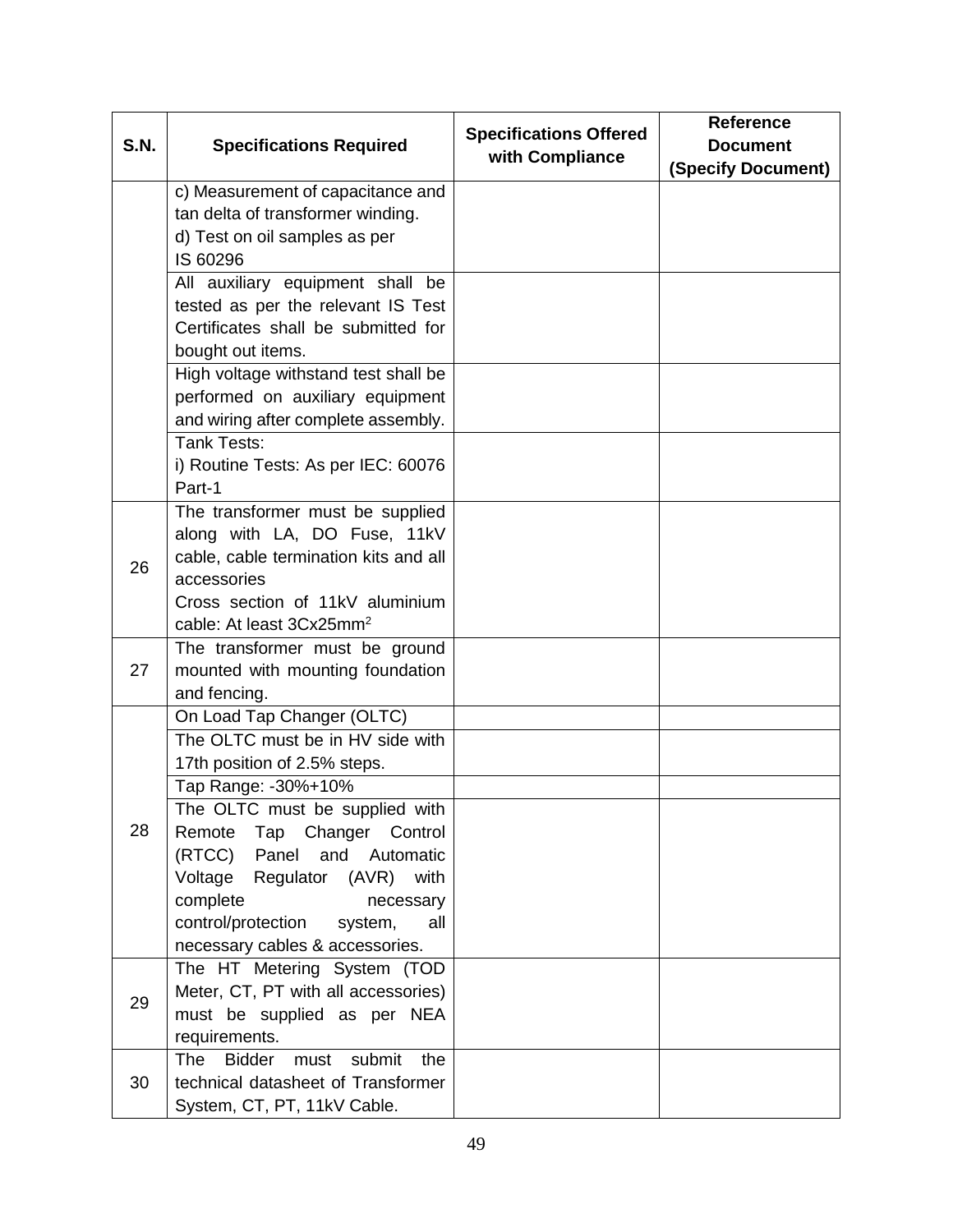# <span id="page-50-0"></span>**1.17 Earthing System for Transformer**

The earthing system shall comply with following standards and technical specifications.

| <b>S.N.</b>    | <b>Specifications Required</b>                                                                                                                                                                                                                                                                                                                                                                                                                                            | <b>Specifications Offered</b> | <b>Reference</b>          |
|----------------|---------------------------------------------------------------------------------------------------------------------------------------------------------------------------------------------------------------------------------------------------------------------------------------------------------------------------------------------------------------------------------------------------------------------------------------------------------------------------|-------------------------------|---------------------------|
|                |                                                                                                                                                                                                                                                                                                                                                                                                                                                                           | with Compliance               | <b>Document</b>           |
| $\mathbf{1}$   | Manufacturer Name/Brand/Model                                                                                                                                                                                                                                                                                                                                                                                                                                             |                               | <b>(Specify Document)</b> |
|                | Manufacturer's<br>experience<br>in.                                                                                                                                                                                                                                                                                                                                                                                                                                       |                               |                           |
| $\overline{2}$ | manufacturing Earthing System:                                                                                                                                                                                                                                                                                                                                                                                                                                            |                               |                           |
|                | At least 10 years                                                                                                                                                                                                                                                                                                                                                                                                                                                         |                               |                           |
|                | The manufacturer shall have:                                                                                                                                                                                                                                                                                                                                                                                                                                              |                               |                           |
|                | ISO 9001:2008 or ISO 9001:2015,                                                                                                                                                                                                                                                                                                                                                                                                                                           |                               |                           |
| 3              | ISO 14001:2004 or                                                                                                                                                                                                                                                                                                                                                                                                                                                         |                               |                           |
|                | ISO 14001:2015 Certificates                                                                                                                                                                                                                                                                                                                                                                                                                                               |                               |                           |
|                | Earthing Conductor:                                                                                                                                                                                                                                                                                                                                                                                                                                                       |                               |                           |
|                | The Body, Neutral of Transformer                                                                                                                                                                                                                                                                                                                                                                                                                                          |                               |                           |
|                | and LA must be connected to                                                                                                                                                                                                                                                                                                                                                                                                                                               |                               |                           |
|                | separate earth termination system                                                                                                                                                                                                                                                                                                                                                                                                                                         |                               |                           |
|                | by at least 25mm width x 6mm                                                                                                                                                                                                                                                                                                                                                                                                                                              |                               |                           |
| $\overline{4}$ | thickness copper strip.                                                                                                                                                                                                                                                                                                                                                                                                                                                   |                               |                           |
|                | The cable must be buried<br>at                                                                                                                                                                                                                                                                                                                                                                                                                                            |                               |                           |
|                | minimum 0.5 height at ground level.                                                                                                                                                                                                                                                                                                                                                                                                                                       |                               |                           |
|                | The copper strip must be connected                                                                                                                                                                                                                                                                                                                                                                                                                                        |                               |                           |
|                | to the earth electrode with the use                                                                                                                                                                                                                                                                                                                                                                                                                                       |                               |                           |
|                | of copper compression lug.                                                                                                                                                                                                                                                                                                                                                                                                                                                |                               |                           |
|                | Earth Termination System:                                                                                                                                                                                                                                                                                                                                                                                                                                                 |                               |                           |
|                |                                                                                                                                                                                                                                                                                                                                                                                                                                                                           |                               |                           |
|                |                                                                                                                                                                                                                                                                                                                                                                                                                                                                           |                               |                           |
|                |                                                                                                                                                                                                                                                                                                                                                                                                                                                                           |                               |                           |
|                |                                                                                                                                                                                                                                                                                                                                                                                                                                                                           |                               |                           |
|                |                                                                                                                                                                                                                                                                                                                                                                                                                                                                           |                               |                           |
|                |                                                                                                                                                                                                                                                                                                                                                                                                                                                                           |                               |                           |
| 5              |                                                                                                                                                                                                                                                                                                                                                                                                                                                                           |                               |                           |
|                |                                                                                                                                                                                                                                                                                                                                                                                                                                                                           |                               |                           |
|                |                                                                                                                                                                                                                                                                                                                                                                                                                                                                           |                               |                           |
|                |                                                                                                                                                                                                                                                                                                                                                                                                                                                                           |                               |                           |
|                |                                                                                                                                                                                                                                                                                                                                                                                                                                                                           |                               |                           |
|                |                                                                                                                                                                                                                                                                                                                                                                                                                                                                           |                               |                           |
|                |                                                                                                                                                                                                                                                                                                                                                                                                                                                                           |                               |                           |
|                |                                                                                                                                                                                                                                                                                                                                                                                                                                                                           |                               |                           |
|                | The earth electrode must be of<br>Pipe-in-Pipe technology and the<br>inner space must be filled with<br>highly conductive and corrosion<br>resistant compound.<br>The length of earth electrode must<br>be at least 2.5 meters.<br>The earth electrode must be made<br>of copper.<br>The earth electrode must have<br>outer diameter of at least 50mm<br>and inner diameter of at least<br>25mm.<br>minimum<br>100mm<br>hole of<br>A<br>diameter or as per manufacturer's |                               |                           |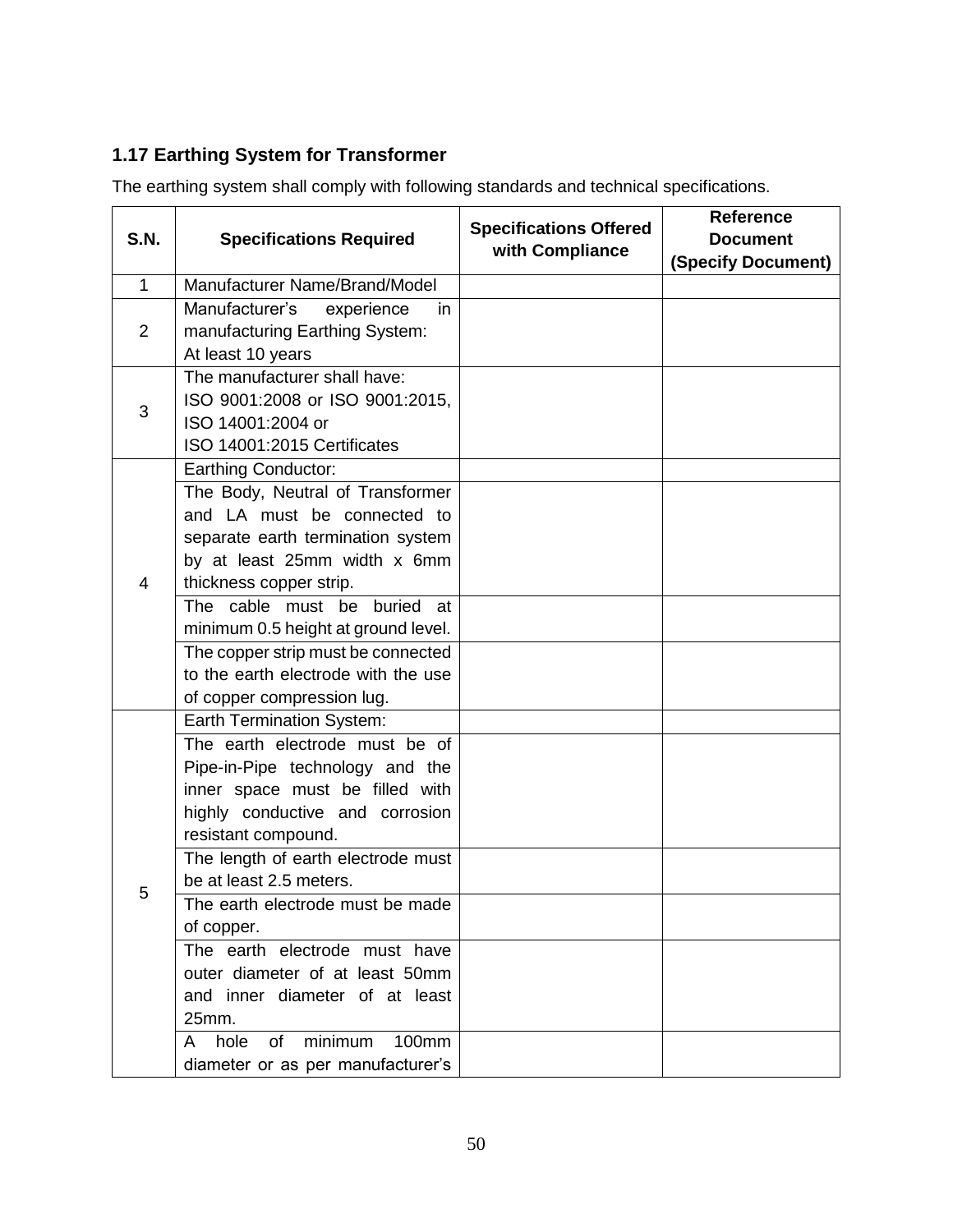| <b>S.N.</b>    | <b>Specifications Required</b>                       | <b>Specifications Offered</b><br>with Compliance | <b>Reference</b><br><b>Document</b> |
|----------------|------------------------------------------------------|--------------------------------------------------|-------------------------------------|
|                |                                                      |                                                  | <b>(Specify Document)</b>           |
|                | recommendation must be dug for                       |                                                  |                                     |
|                | the length of electrode.                             |                                                  |                                     |
|                | The earth wire must be connected                     |                                                  |                                     |
|                | to the earth electrode with the use                  |                                                  |                                     |
|                | of tinned copper compression lug.                    |                                                  |                                     |
|                | The certified low resistivity earth                  |                                                  |                                     |
|                | enhancement material must be                         |                                                  |                                     |
|                | used to fill the hole with the                       |                                                  |                                     |
|                | electrode.                                           |                                                  |                                     |
|                | The earth enhancement material                       |                                                  |                                     |
|                | must be at least 50kg for each                       |                                                  |                                     |
|                | earthing electrode.                                  |                                                  |                                     |
|                | maximum allowable<br>The<br>earth                    |                                                  |                                     |
|                | resistance is 5 Ohms.                                |                                                  |                                     |
|                | The earth inspection pit of each                     |                                                  |                                     |
|                | earthing electrode must be made of                   |                                                  |                                     |
|                | solid concrete with the minimum                      |                                                  |                                     |
|                | dimension of 300mm x 300mm                           |                                                  |                                     |
|                | x300mm. The cover must be                            |                                                  |                                     |
|                | marked with the word "Earth".                        |                                                  |                                     |
|                | The earth termination system must                    |                                                  |                                     |
|                | comply with IEC 62305.                               |                                                  |                                     |
|                | Earthing 9: Body                                     |                                                  |                                     |
| 6              | Earthing 10: Neutral                                 |                                                  |                                     |
|                | Earthing 11: LA                                      |                                                  |                                     |
| $\overline{7}$ | Earthing 9,10&11: At least 1 no of                   |                                                  |                                     |
|                | earth electrode for each earthing                    |                                                  |                                     |
|                | Separation between earthing                          |                                                  |                                     |
| 8              | system: At least height of earthing                  |                                                  |                                     |
|                | electrode                                            |                                                  |                                     |
|                | <b>Bidder</b><br><b>The</b><br>must<br>submit<br>the |                                                  |                                     |
| 9              | technical datasheet of Earthing                      |                                                  |                                     |
|                | System.                                              |                                                  |                                     |

# <span id="page-51-0"></span>**1.18 Fire Fighting System**

The fire fighting system shall comply with following technical specifications.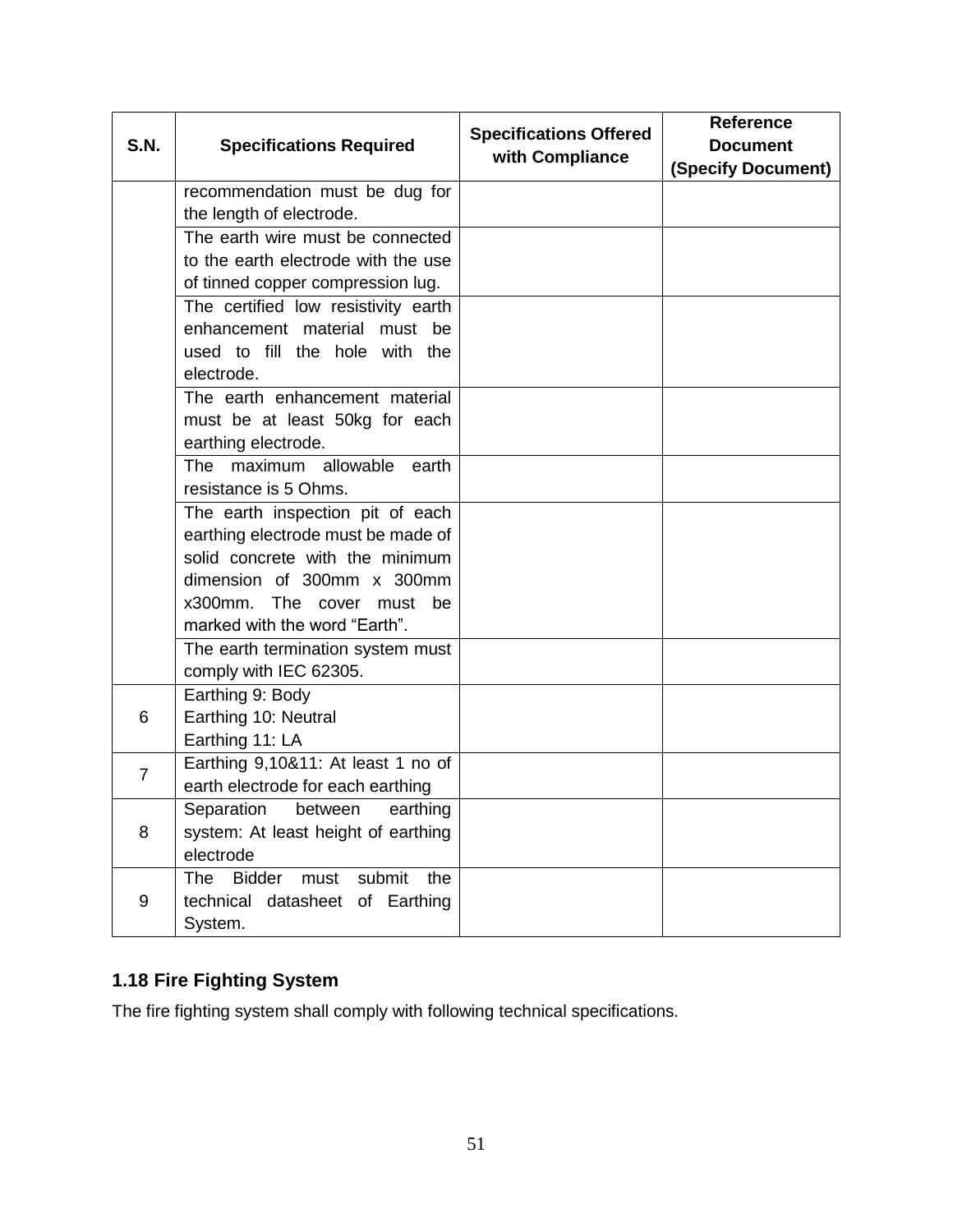| <b>S.N.</b>    | <b>Specifications Required</b>                                                                                                                                                                                                                                                                                                                                                                                                                                                                                                                                             | <b>Specifications Offered</b><br>with Compliance | <b>Reference</b><br><b>Document</b><br>(Specify Document) |
|----------------|----------------------------------------------------------------------------------------------------------------------------------------------------------------------------------------------------------------------------------------------------------------------------------------------------------------------------------------------------------------------------------------------------------------------------------------------------------------------------------------------------------------------------------------------------------------------------|--------------------------------------------------|-----------------------------------------------------------|
| $\mathbf{1}$   | Manufacturer Name/Brand/Model                                                                                                                                                                                                                                                                                                                                                                                                                                                                                                                                              |                                                  |                                                           |
| $\overline{2}$ | Manufacturer's<br>experience<br>in.<br>manufacturing fire fighting system:<br>At least 5 years                                                                                                                                                                                                                                                                                                                                                                                                                                                                             |                                                  |                                                           |
| 3              | The manufacturer shall have:<br>ISO 9001:2008 or ISO 9001:2015,<br>ISO 14001:2004 or<br>ISO 14001:2015 Certificates                                                                                                                                                                                                                                                                                                                                                                                                                                                        |                                                  |                                                           |
| 4              | The Fire Extinguishers with wall<br>mounting bracket must be set-up in<br>the PV array location and in the<br>control room.<br>Extinguisher: Portable CO <sub>2</sub> Fire<br>Extinguisher<br>Type: Stored pressure operated<br>Capacity: At least 5 kg<br>Propellant Gas: CO <sub>2</sub><br>Throw Length: At least 4 meters<br>Suitability for electrical equipment:<br>up to 1000V<br>Color: Red (RAL 3000)<br>Gross Weight: At least 14kg<br>Standard: EN3<br>PV array location: At least 2<br>numbers<br>Control Room: At least 2 numbers<br>GPB 1: At least 1 number |                                                  |                                                           |
| 5              | GPB 2: At least 1 number<br>The sand buckets with stand must<br>be provided.<br>Ground mounted system: At least 2<br>nos<br>Control Room: At least 2 nos<br>GPB 1: At least 1 no<br>GPB 2: At least 1 no                                                                                                                                                                                                                                                                                                                                                                   |                                                  |                                                           |
| 6              | installation<br>Fire<br><b>The</b><br><b>of</b><br>Extinguishers should<br>confirm<br>to<br>TAC regulations.                                                                                                                                                                                                                                                                                                                                                                                                                                                               |                                                  |                                                           |

# <span id="page-52-0"></span>**1.19 Fencing**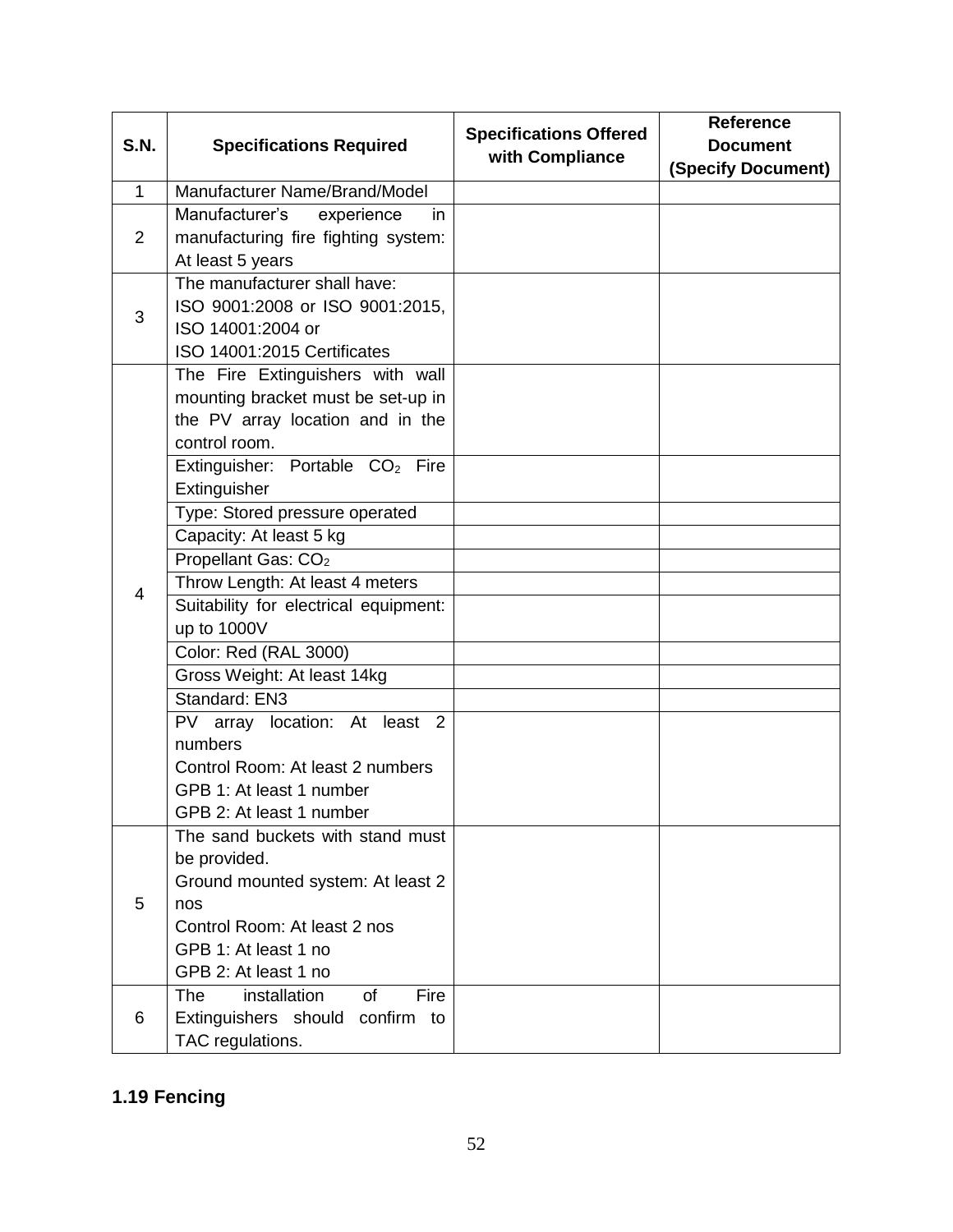| <b>S.N.</b>    | <b>Specifications Required</b>       | <b>Specifications Offered</b><br>with Compliance | <b>Reference</b><br><b>Document</b><br>(Specify Document) |
|----------------|--------------------------------------|--------------------------------------------------|-----------------------------------------------------------|
| $\mathbf{1}$   | The chain link mesh size must be at  |                                                  |                                                           |
|                | least $2" \times 2"$ of 10 guage.    |                                                  |                                                           |
|                | The metal post must be at least      |                                                  |                                                           |
|                | 1.5 m high from ground level with    |                                                  |                                                           |
| 2              | MS angle iron of minimum size        |                                                  |                                                           |
|                | 50mm*50mm*5mm,<br>with<br>the        |                                                  |                                                           |
|                | maximum spacing of 2 m center to     |                                                  |                                                           |
|                | center.                              |                                                  |                                                           |
|                | The iron angle post must be at least |                                                  |                                                           |
| 3              | 0.5m below ground level in M15       |                                                  |                                                           |
|                | concrete (1:2:4) with 0.2m*0.2m      |                                                  |                                                           |
|                | cover.                               |                                                  |                                                           |
|                | Fencing must include a MS iron       |                                                  |                                                           |
| 4              | lockable gate of 1.5m width and      |                                                  |                                                           |
|                | 2.5m height.                         |                                                  |                                                           |
|                | All angle iron must be MS hot dip    |                                                  |                                                           |
| 5              | galvanized. The minimum thickness    |                                                  |                                                           |
|                | of galvanization must be at least 90 |                                                  |                                                           |
|                | microns throughout the surface.      |                                                  |                                                           |
|                | There must be a free space of at     |                                                  |                                                           |
| 6              | least 3 m between the front of PV    |                                                  |                                                           |
|                | array and the fencing.               |                                                  |                                                           |
|                | There must be a free space of at     |                                                  |                                                           |
| $\overline{7}$ | least 3 m between the side of PV     |                                                  |                                                           |
|                | array and the fencing.               |                                                  |                                                           |
|                | There must be a free space of at     |                                                  |                                                           |
| 8              | least 2 m on the back of PV array    |                                                  |                                                           |
|                | and the fencing.                     |                                                  |                                                           |

The fencing shall comply with following technical specifications.

### <span id="page-53-0"></span>**1.20 Design and Drawings**

The bidder shall prepare and include all the required design and drawings in the technical proposal document.

| <b>S.N.</b> | <b>Specifications Required</b>                                    | <b>Specifications Offered</b><br>with Compliance | <b>Reference</b><br><b>Document</b><br>(Specify Document) |
|-------------|-------------------------------------------------------------------|--------------------------------------------------|-----------------------------------------------------------|
|             | 2D Layout of Solar PV System                                      |                                                  |                                                           |
| 2           | Single Line Diagram and Design of<br>Grid Connected Solar PV with |                                                  |                                                           |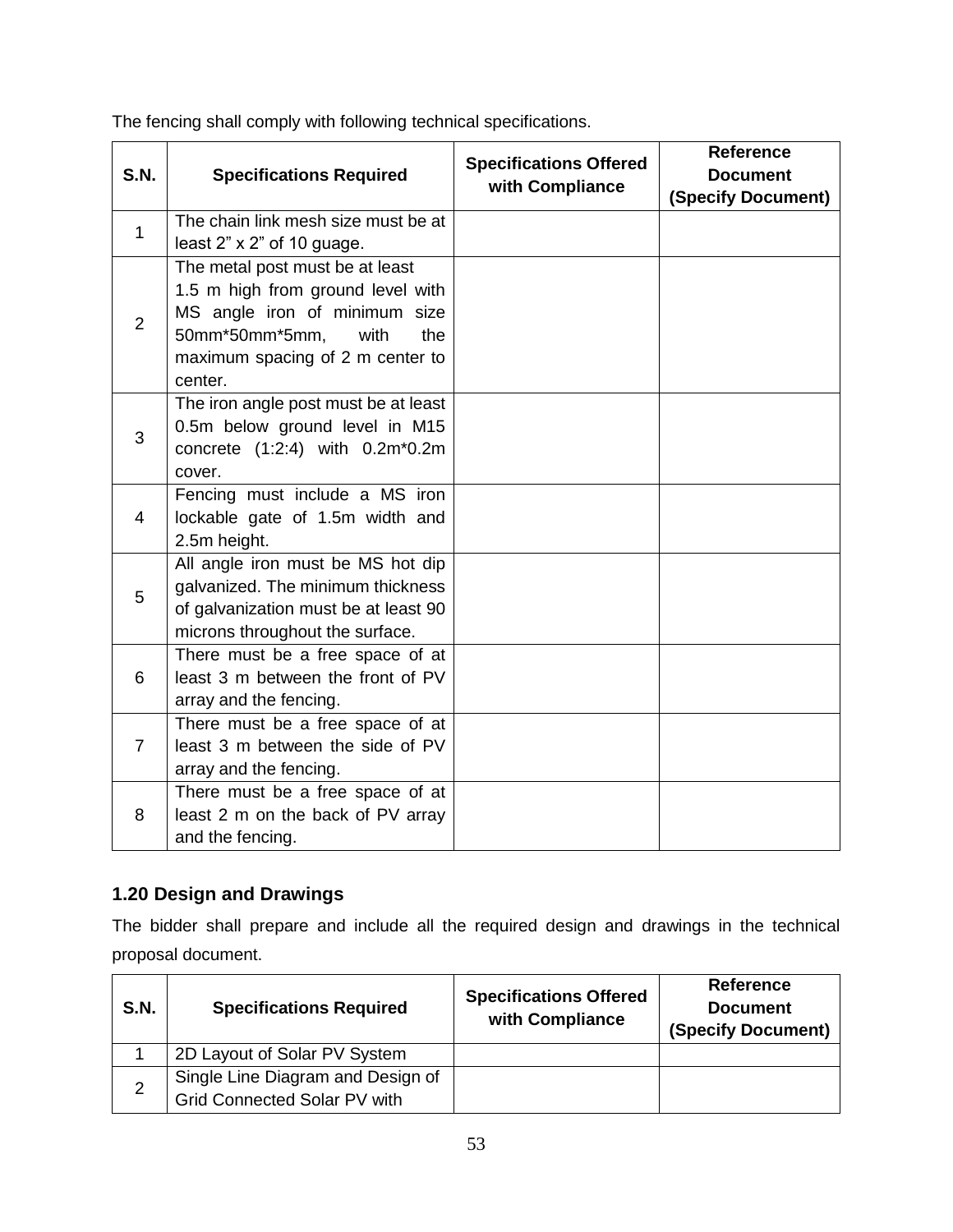| <b>S.N.</b>     | <b>Specifications Required</b>               | <b>Specifications Offered</b><br>with Compliance | <b>Reference</b><br><b>Document</b> |
|-----------------|----------------------------------------------|--------------------------------------------------|-------------------------------------|
|                 |                                              |                                                  | <b>(Specify Document)</b>           |
|                 | ESS, Protection System and Cable             |                                                  |                                     |
|                 | Size (DC and AC both)                        |                                                  |                                     |
|                 | Design and drawing of LiFePO4                |                                                  |                                     |
| 3               | system,<br>including<br>battery<br>the       |                                                  |                                     |
|                 | Battery Management Unit (BMU),               |                                                  |                                     |
|                 | Master BMU integrated with EMS               |                                                  |                                     |
|                 | Design and drawing of Support                |                                                  |                                     |
| 4               | Structure with Foundation (Ground            |                                                  |                                     |
|                 | Mounted and Roof Mounted)                    |                                                  |                                     |
| 5               | Design and drawing of Wind                   |                                                  |                                     |
|                 | +Snow Load Analysis                          |                                                  |                                     |
| 6               | <b>Shading Analysis</b>                      |                                                  |                                     |
|                 | Design and drawing of Remote                 |                                                  |                                     |
| $\overline{7}$  | Monitoring System and Data                   |                                                  |                                     |
|                 | <b>Acquisition System</b>                    |                                                  |                                     |
| 8               | Design and drawing of Junction<br><b>Box</b> |                                                  |                                     |
|                 | Design and drawing of Grid                   |                                                  |                                     |
| 9               | <b>Connected AC Combiner Box</b>             |                                                  |                                     |
|                 | Design and drawing of AC                     |                                                  |                                     |
| 10              | <b>Distribution Board</b>                    |                                                  |                                     |
|                 | Design and drawing of Operation              |                                                  |                                     |
| 11              | <b>Control Panel Board</b>                   |                                                  |                                     |
|                 | Design and drawing of                        |                                                  |                                     |
| 12 <sub>2</sub> | <b>Containerized System (Control</b>         |                                                  |                                     |
|                 | Room)                                        |                                                  |                                     |
| 13              | Design and drawing of Earthing               |                                                  |                                     |
|                 | System                                       |                                                  |                                     |
|                 | Design and drawing of Lightning              |                                                  |                                     |
| 14              | <b>Protection System</b>                     |                                                  |                                     |
| 15              | Design and Drawing of Fencing                |                                                  |                                     |
|                 | with Foundation                              |                                                  |                                     |
| 16              | Design and drawing of Transformer            |                                                  |                                     |
|                 | System                                       |                                                  |                                     |
| 17              | Design and drawing of Grid                   |                                                  |                                     |
|                 | <b>Interconnection System</b>                |                                                  |                                     |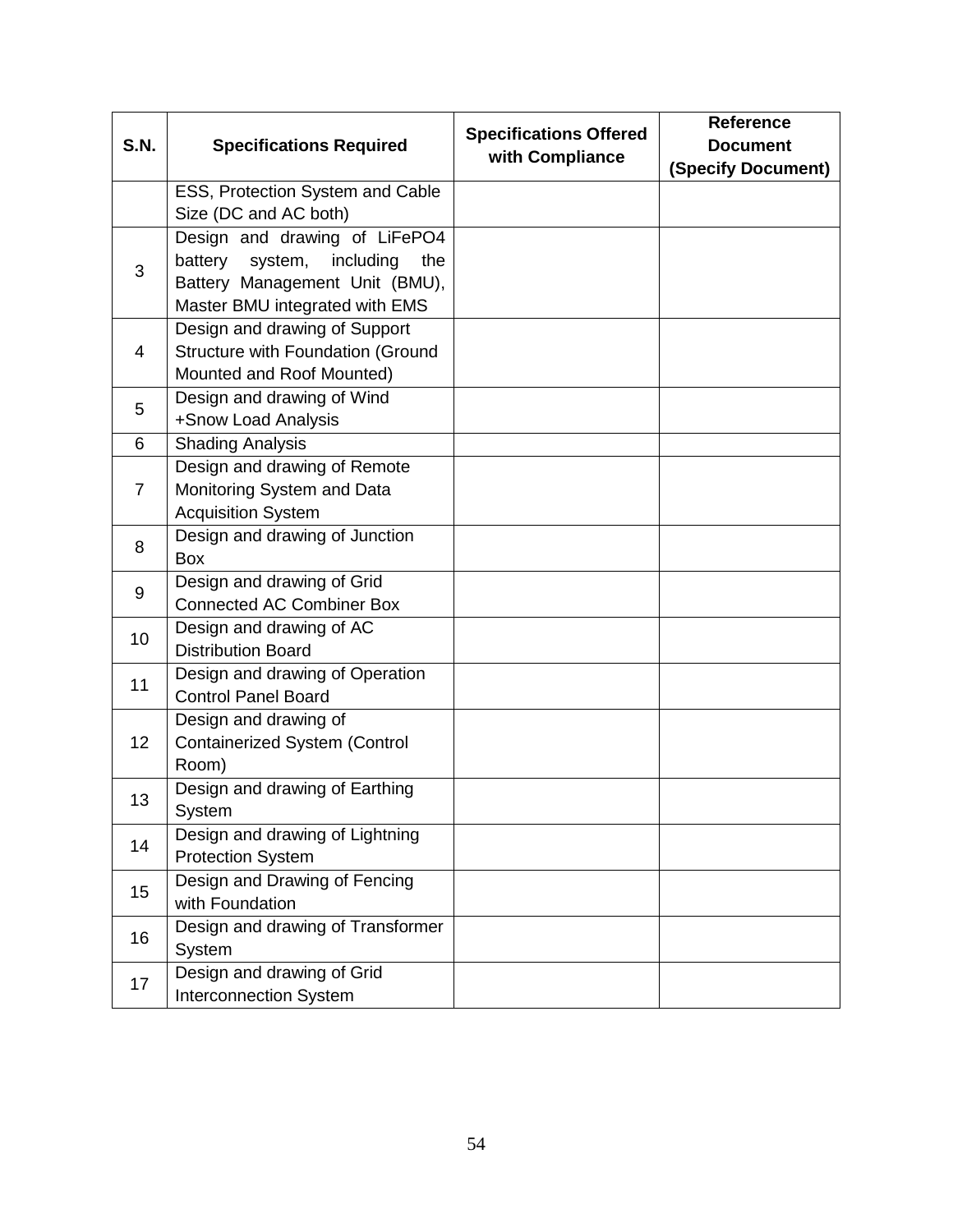### <span id="page-55-0"></span>**1.21 System Operation and Maintenance**

The Contractor shall provide the cleaning schedule and shall be fully responsible for any kind of operation and maintenance jobs, including the cleaning of PV modules. The contractor will depute one full time operator (Technical), equipment/tools, for operation of Grid Connected Solar PV with Energy Storage System for five (5) years from the date of commissioning. A minimum of half yearly site visit must be done by the contractor's engineer to make sure the preventative maintenance and assure that all the system components are fully functional. The site visit report shall be submitted to MBUST within a week of each visit.

### <span id="page-55-1"></span>**1.22 Project Information Board**

The project information board must be installed at the installation site. The minimum information to be shown are:

- Name of the Project
- Location of the Project
- Date of Commissioning
- Name of the Employer
- Name of the Contractor
- Name of the Consultant

### <span id="page-55-2"></span>**1.23 Spare Parts**

The bidder must provide the following minimum spare parts before the testing and commissioning.

| <b>S.N.</b>    | <b>Items</b>                                                | Quantity          |
|----------------|-------------------------------------------------------------|-------------------|
| 1              | PV Module (0.5% of Total)                                   | At least 6 Nos    |
| 2              | PV Connector (5% of Total)                                  | At least 10 Pairs |
| 3              | <b>String Fuse</b>                                          | At least 10 Nos   |
| 4              | Stainless Steel (SS 304) nuts, bolts, washers (1% of Total) | 1 Set             |
| 5              | Galvanized nuts, bolts, washers (0.5% of Total)             | 1 Set             |
| 6              | <b>AC SPD</b>                                               | At least 4 Nos    |
| $\overline{7}$ | Cable Lugs of various sizes (5% of Total)                   | 1 Set             |
| 8              | Cable Glands of various sizes (5% of Total)                 | 1 Set             |
| 9              | <b>Insulating Gloves</b>                                    | 5 Pairs           |
| 10             | <b>Safety Helmets</b>                                       | 5 Nos             |
| 11             | <b>Safety Boots</b>                                         | 2 Pairs           |
| 12             | Torque Wrench (Japan Make)                                  | 1 No              |
| 13             | Spanner Set (Japan Make)                                    | 1 Set             |
| 14             | Screw Driver Set (Japan Make)                               | 1 Set             |
| 15             | Allen Key Set (Japan Make)                                  | 1 Set             |